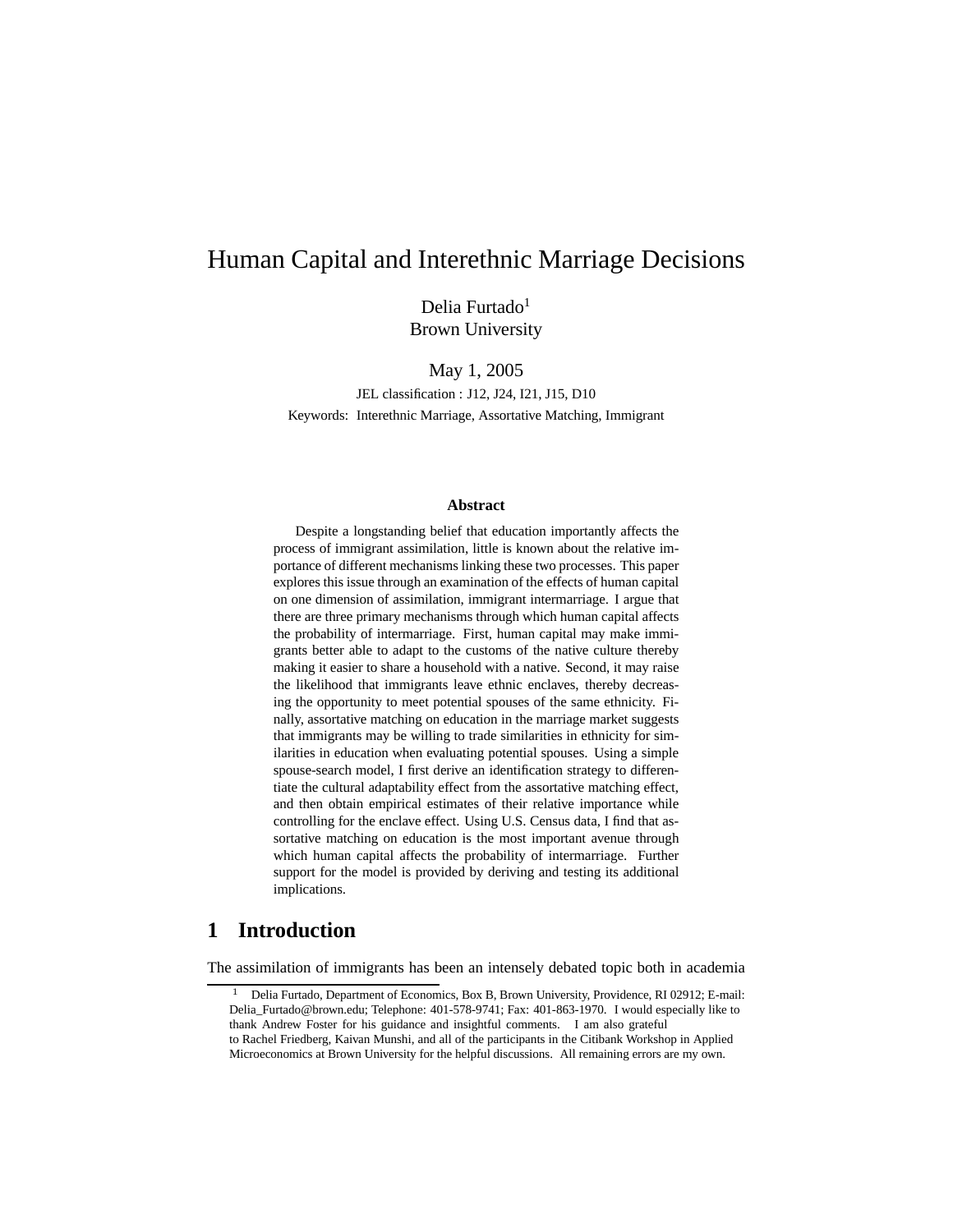and the media. The speed, measured in both years and generations, at which immigrants become indistinguishable from the native population has important implications for policies governing both the quantity and types of immigrants allowed into the country. Understanding the process through which assimilation occurs is also crucial for determining how best to aid their adjustment upon arrival. Although there is a significant body of literature in economics on the economic assimilation of immigrants, surprisingly little research has been done on what could be both a major catalyst for and result of the process: interethnic marriage.

Using a story of ethnic spillovers, Borjas (1992, 1993, 1995) explains why it takes many generations before the progeny of immigrants becomes indistinguishable from the native population: The human capital of children depends not only on the human capital of their parents but also on the ethnic environment in which they grow up. Children belonging to disadvantaged ethnic groups are exposed to social, cultural, and economic factors that can decrease their productivity (Borjas 1992). This implies that it could take many years for ethnic earnings and skill levels to converge to host country levels. If the reason it takes so many generations for immigrants to become like natives is the lack of exposure to natives, then a natural predictor and measure of assimilation is the degree of intermarriage.

Many empirical papers have found positive relationships between intermarriage and other aspects of assimilation. Meng and Gregory (2001) find that even after controlling for standard measures of human capital, intermarried immigrants in Australia have 15- 23 percent higher earnings than non-intermarried immigrants<sup>2</sup>. This may be due to the critical role of social networks in the job search process (Battu, Mwale, Zenou 1988; Munshi 2003). Marrying a native certainly increases the proportion of natives in one's social circle, and since natives typically have lower unemployment rates and higher wages, forming relationships with them may have a positive effect on immigrants' labor market outcomes.

Intermarriage has an even greater role in the assimilation of the children of immigrants. Children with intermarried parents complete more years of schooling than do children with two immigrant parents (Chiswick and DebBurman 2003). Compared to children of two foreign-born parents, the odds of dropping out of high school are 27 percent lower for children with a native-born father and 22 percent lower for children with a native-born mother (Ramakrishnan 2004). Correspondingly, those second-generation immigrants with a native-born mother (father) earn on average \$2,300 (\$1,200) more per year than those with two immigrant parents (Ramakrishnan 2004). Children of intermarried immigrants are also more likely to marry outside of their ethnic group (Cohen 1977), potentially further reinforcing the positive effects of intermarriage on

<sup>&</sup>lt;sup>2</sup> Caution should be used in interepreting this result since Kantarevic (2004) finds that after accounting for the positive selection into interethnic marriages, the intermarriage premium disappears.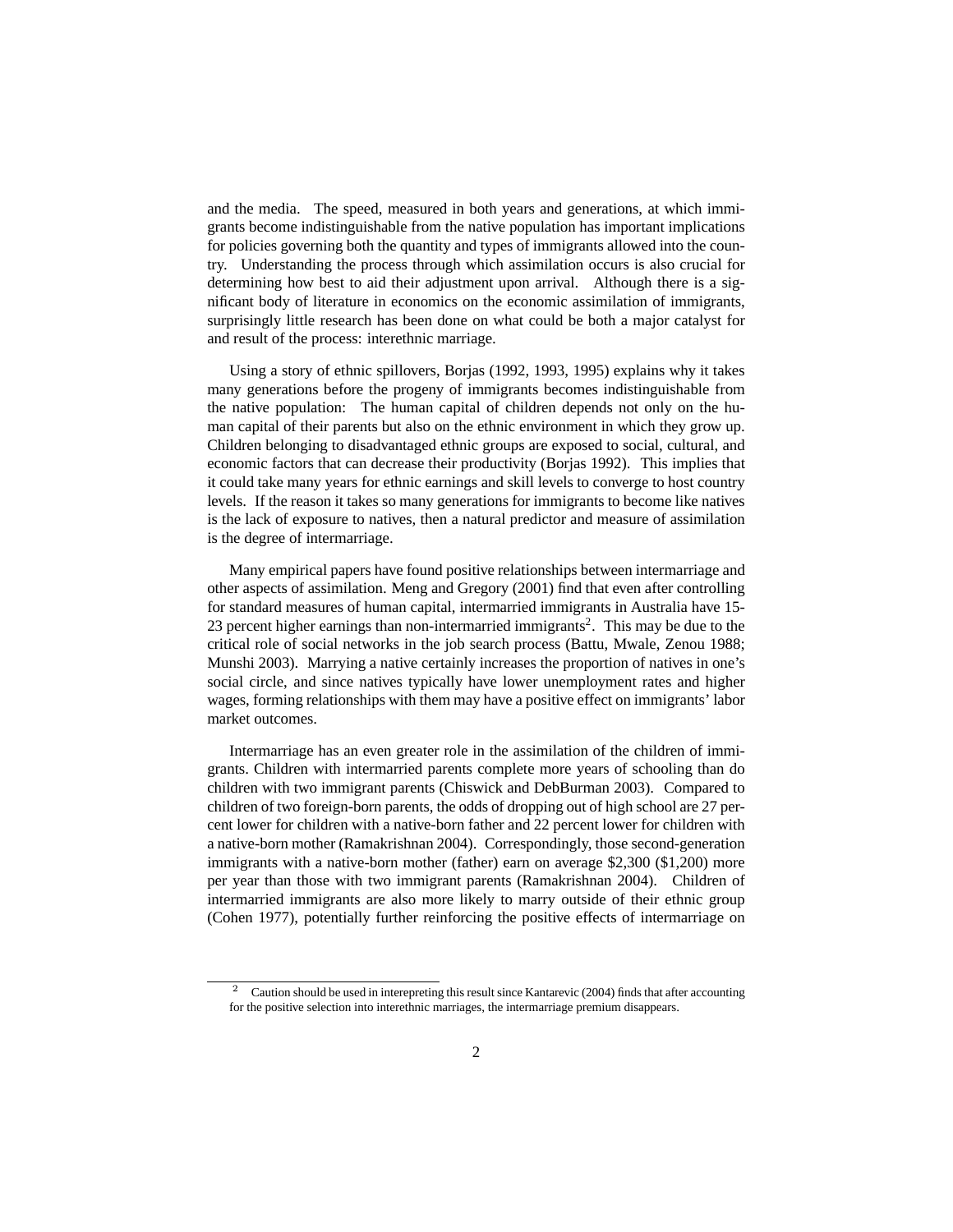other dimensions of assimilation through the generations.

Because schooling levels can be directly affected by public policy, it is particularly important to understand how human capital affects the probability of intermarriage. Previous empirical studies of the relationship between education and intermarriage have produced mixed results. A number of authors have found a positive relationship (e.g. Meng and Gregory 2001, Lichter and Qian 2001, Cohen 1977). However, Hwang, Saenz, and Aguirre (1996) find that Asian women with lower levels of education are more likely to outmarry racially. Kitano et al. (1984) find no relationship between occupational status and outmarriage for Chinese, Japanese, and Koreans in California. Based on other sets of studies, Lieberson and Waters (1988) conclude that the influence of education on endogamy is relatively small. In this paper, I develop a model that can reconcile all of these seemingly contradictory findings.

I argue that the mechanisms through which human capital affects ethnic endogamy (marriage within group) fall into three main categories. First, education may improve immigrants' abilities to adapt to the customs and culture of the host country. For example, educated immigrants may be more fluent in the host country's language, and so they can share a household with a native more efficiently. I call this explanation of the negative relationship between education and endogamy the *cultural adaptability effect*.

Another way in which education may decrease the likelihood of endogamy is through its effect on migration patterns. For example, by increasing the geographic scope of the labor market, education may result in outmigration from ethnic enclaves. Leaving areas with high foreign-born concentrations makes it more difficult to meet potential spouses of the same ethnicity and so the probability of intramarriage decreases. I call this the *enclave effect*.

Lastly, it has been widely shown in both the theoretical and empirical marriage literature that there is assortative matching on education in the marriage market. This implies that even if people do not care at all for marrying within ethnicity, there should be high endogamy rates if the distributions of education vary by ethnicity. In the more likely scenario that immigrants care both about a spouse's ethnicity and education level, because search is costly, they may be willing to trade off similarities in ethnicity for similarities in education. Regardless of whether immigrants have preferences for marrying within their ethnicity, the *assortative matching effect* implies that an increase in education should result in a decrease in endogamy for people in low education ethnic groups but an increase in endogamy for people in high education ethnic groups.

In this paper, I first derive an identification strategy to differentiate the cultural adaptability effect from the assortative matching effect, and then obtain empirical estimates of their relative importance while controlling for the enclave effect. I find that assortative matching on education is the most important avenue through which human capital affects the probability of intermarriage. Further credibility to the model is provided by deriving and testing its additional implications.

The empirical analysis is conducted solely on second-generation immigrants, the native born children of immigrants. Their marriage decisions are studied because they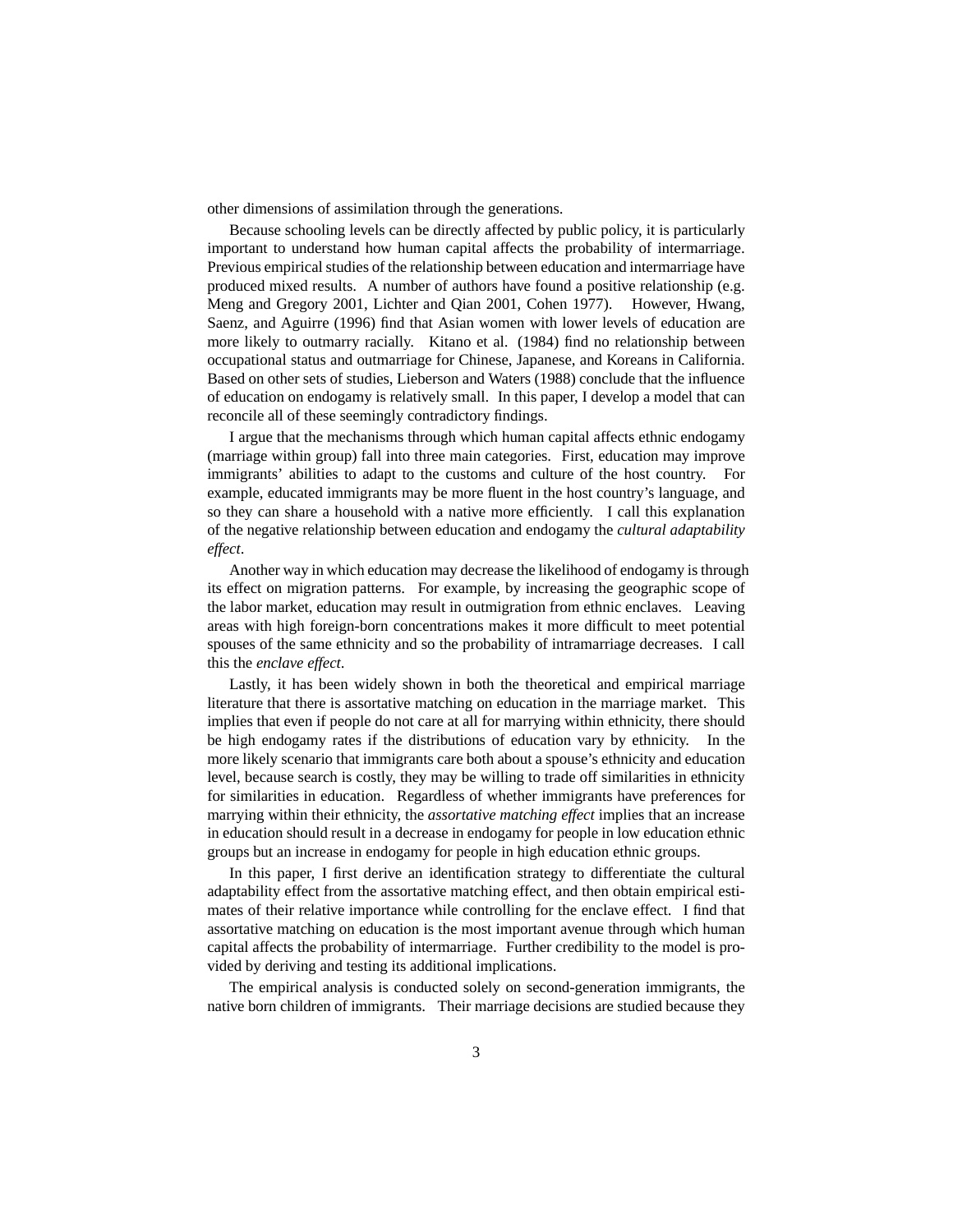are less likely to suffer from language barriers and more likely to be exposed to the U.S. marriage market. Beyond these practical concerns, they are an interesting demographic group in themselves since although they are born and most likely raised in the U.S., they continue to exhibit marked preferences toward spouses of their ethnicity.

The structure of the paper is as follows. In Section 2, I provide a theoretical model of the interethnic marriage decision. A description of the sample used, descriptive statistics, the empirical specification of the model, and empirical results are given in Section 3. In Section 4, I present and test an additional implication of the model. Section 5 generalizes the model further and tests the empirical implications resulting from this further generalization. Section 6 concludes.

# **2 A Theoretical Model of Spouse-Search**

Many sociologists and a few economists have produced descriptive papers detailing the extent and possible reasons for intermarriage, but very few have attempted to formally model the immigrant's decision of whom to marry.<sup>3</sup> In this section, a theoretical framework to describe interethnic marriage decisions is presented and then used to specifically analyze the effect of education on these decisions.

Starting with the pioneering work of Becker (1981), economists and sociologists have used economic theory to analyze and predict who marries whom. By assuming efficiency in the marriage market, Becker predicts positive assortative matching of spouses on any quantitative trait for which the marginal productivity of the husband's trait on household production depends positively on the wife's trait. He cites intelligence, education, health, fecundity, religion, and ethnic origin as examples of traits for which this is likely to be the case. Lam (1988) extends Becker's analysis to allow for gains from marriage due to the joint consumption, as opposed to production, of household public goods. The model presented below builds on these models but also incorporates the fact that in the 'real world,' because of search frictions and uncertainties, optimal matches do not always occur.

Figure 1 provides a game tree representation of the spouse-search process. For simplicity, the process is set up as a one-sided game in which the man proposes marriage to a woman if it is in his best interest and the woman always accepts the marriage proposal.4 I assume that there are only two relevant types of women: Ethnics (women of the man's ethnicity) and Americans (women of a different ethnicity).<sup>5</sup> Each man lives for two periods. In the first period, the man randomly meets an Ethnic with prob-

The only exception that I am aware of is Bisin and Verdier (2000). Linda Wong (2003) structurally models interracial marriages, but does not specifically study intermarriages among immigrants.

<sup>&</sup>lt;sup>4</sup> Of course, the symmetric case where women make proposals and men always accept would imply symmetric results. An extension of the model to the case where women can reject proposals is discussed below.

<sup>&</sup>lt;sup>5</sup> I use this naming convention because, although there are many different ethnicities, they usually segregate by ethnicity. Since immigrants of the third generation and above (Americans) constitute such a large proportion of the population, the most relevant decision usually simplifies to whether to marry within ethnicity or someone whose family has been in the host country for several generations.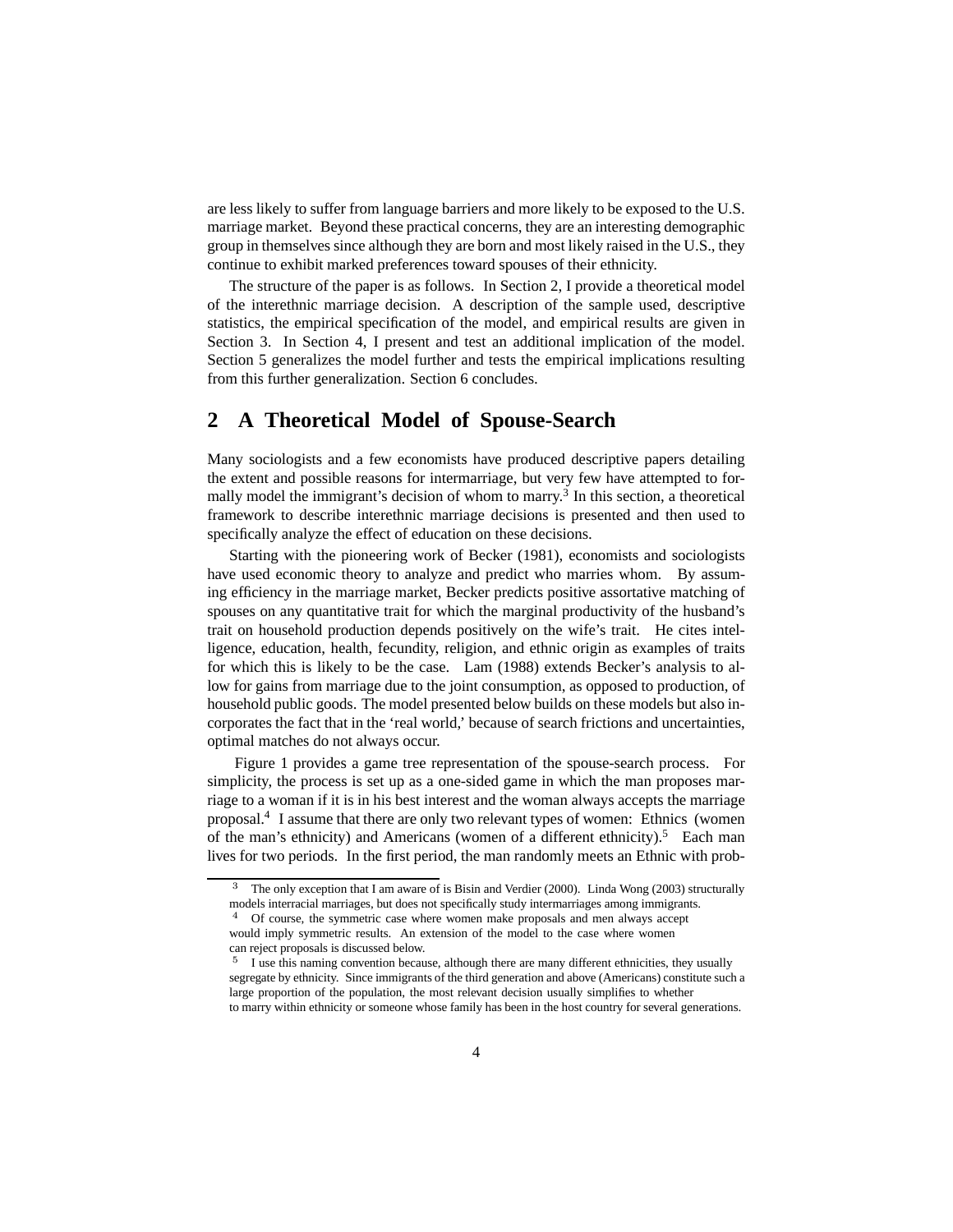

Figure 1: A Model of Spouse-Search

ability p and an American with probability  $1 - p$ . One can think of these probabilities as the proportion of the population that is of his own ethnicity within close geographic proximity. The woman he meets has a level of education,  $h<sup>w</sup>$ , drawn from the distribution  $F_e$  if she is Ethnic and  $F_a$  if she is American. Let  $h_e^w$  denote a draw of education from the Ethnic distribution and  $h_a^w$  denote a draw of education from the American distribution. After observing the ethnicity and level of education of the woman with whom he is matched in the first period, the man decides whether to marry her or remain single until the second period. In the second period, the game is repeated but then he must choose either to marry the woman he is matched with or remain single for the remainder of his life. For simplicity, I will initially assume that everyone prefers marriage to anyone above being a life-long bachelor. Thus, the only decision made in this game is whether or not to marry in the first period. The man will choose to marry in the first period if his utility from the first period match is greater than his expected utility in the second period. I assume that although he does not know exactly with whom he will be matched in the second period, he does know the distributions of education in both populations and the probability of getting a draw from each population.

There are two important components to husband i's utility from marriage: his preferences for marrying within his ethnicity and within a similar education level. Because returns from marriage can result at least partially from the joint consumption of household public goods (Lam 1988), it is optimal for couples to sort in the marriage market according to their similar demands for these goods. Because so many goods jointly consumed in the household are related to ethnicity, it is efficient for immigrants to marry someone of the same ethnicity. Language, cuisine, holiday celebrations, and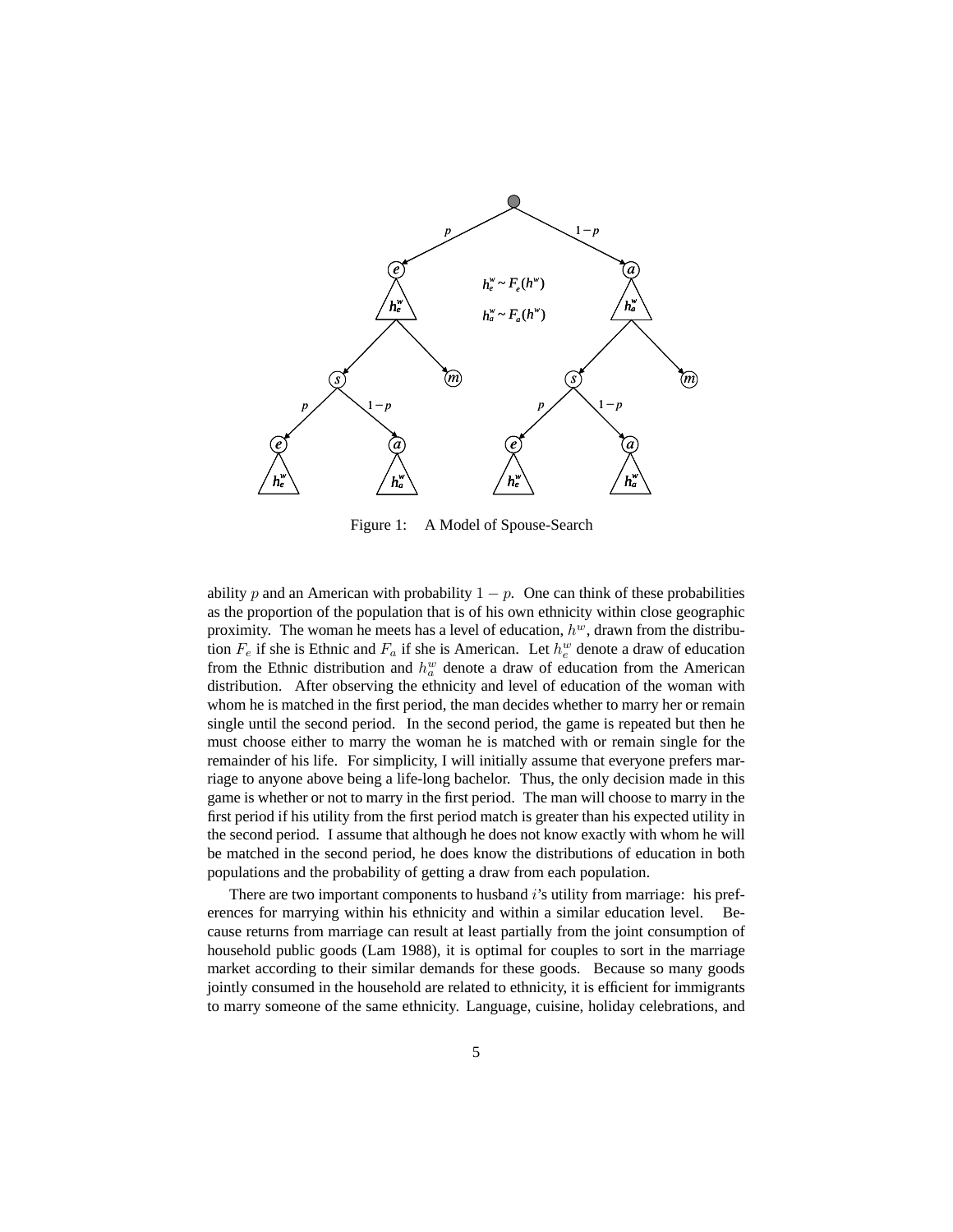other family traditions are some examples of household public goods related to ethnicity. Preferences for household public goods can also be related to people's education levels. For example, education is related to liberal sex-role attitudes, a desire for fewer children (Davis 1982, Kohn 1977), preferences over how to spend leisure time together (Robinson 1977), and political views (Hyman and Wright 1977). Because children, joint vacations, and political conversations can all be considered household public goods, it is also efficient for couples to sort in the marriage market according to their demands for these public goods and, consequently, to sort by education level.

Because people prefer to marry within both their ethnic and education groups, but spouse search is costly, individuals may trade similarities in ethnicity for similarities in education. Preferences for similarities in education are modeled using a simple quadratic loss function composed of the difference between spousal education levels. The ethnicity of the spouse enters as an additively separable term,  $T(h_i, X_i)$ , in the utility function. This term is normalized to zero in the utility from marrying an American. Thus, the utility of an Ethnic man  $i$  from marrying an Ethnic and an American respectively can be written,

$$
U_{ie} = T(h_i, X_i) - (h_e^w - h_i)^2
$$
 (1)

$$
U_{ia} = -(h_a^w - h_i)^2
$$
 (2)

For simplicity, let  $T(h_i, X_i) = a(X_i) - bh_i$  where X is a vector of all characteristics other than education that determine a man's taste for marrying an Ethnic,  $h_i$  is the man's level of education, and  $b$  is a parameter measuring the effect of the man's education on his taste for marrying within ethnicity. If tastes for ethnicity are non-negative, then  $a(X_i) \geq bh_i$ . If the cultural adaptability hypothesis is true,  $T(h_i, X_i)$  depends negatively on education and so  $b > 0$ . Because educated individuals are better able to learn the customs and traditions associated with the native culture, they don't care as much for ethnicity-specific household public goods. The presence of  $-bh_i$  in the expression for  $T(h_i, X_i)$  captures this idea that immigrants with high levels of education may not consider ethnicity such an important characteristic in a spouse. Characteristics in the  $X$  vector could include, for example, personal ethnic identity, traditionality, religion, country of origin, age at marriage, and age.

The only decision made in this game is whether or not to marry in the first period. The man will marry in the first period if the utility he gets from marriage exceeds his expected utility in the second period. Supresssing subscripts, his expected utility from waiting, i.e. his reservation utility, can be written,

$$
R = pE[U_e] + (1-p)E[U_a] - \tau
$$
  
=  $p(T(h_i, X_i) - E[(h_e^w - h_i)^2]) + (1-p)(-E[(h_a^w - h_i)^2]) - \tau$ 

where  $\tau > 0$  reflects the utility cost of delaying marriage due to intertemporal preferences. Note that the probability of being matched with someone of the same ethnicity remains the same in both periods. This equation can be rewritten as

$$
R = -p(\sigma_e^2 + \overline{h_e^w}^2) - (1 - p)(\sigma_a^2 + \overline{h_a^w}^2) + 2h(p\overline{h_e^w} + (1 - p)\overline{h_a^w}]) - h^2 - pT(h_i, X_i) - \tau
$$
\n(3)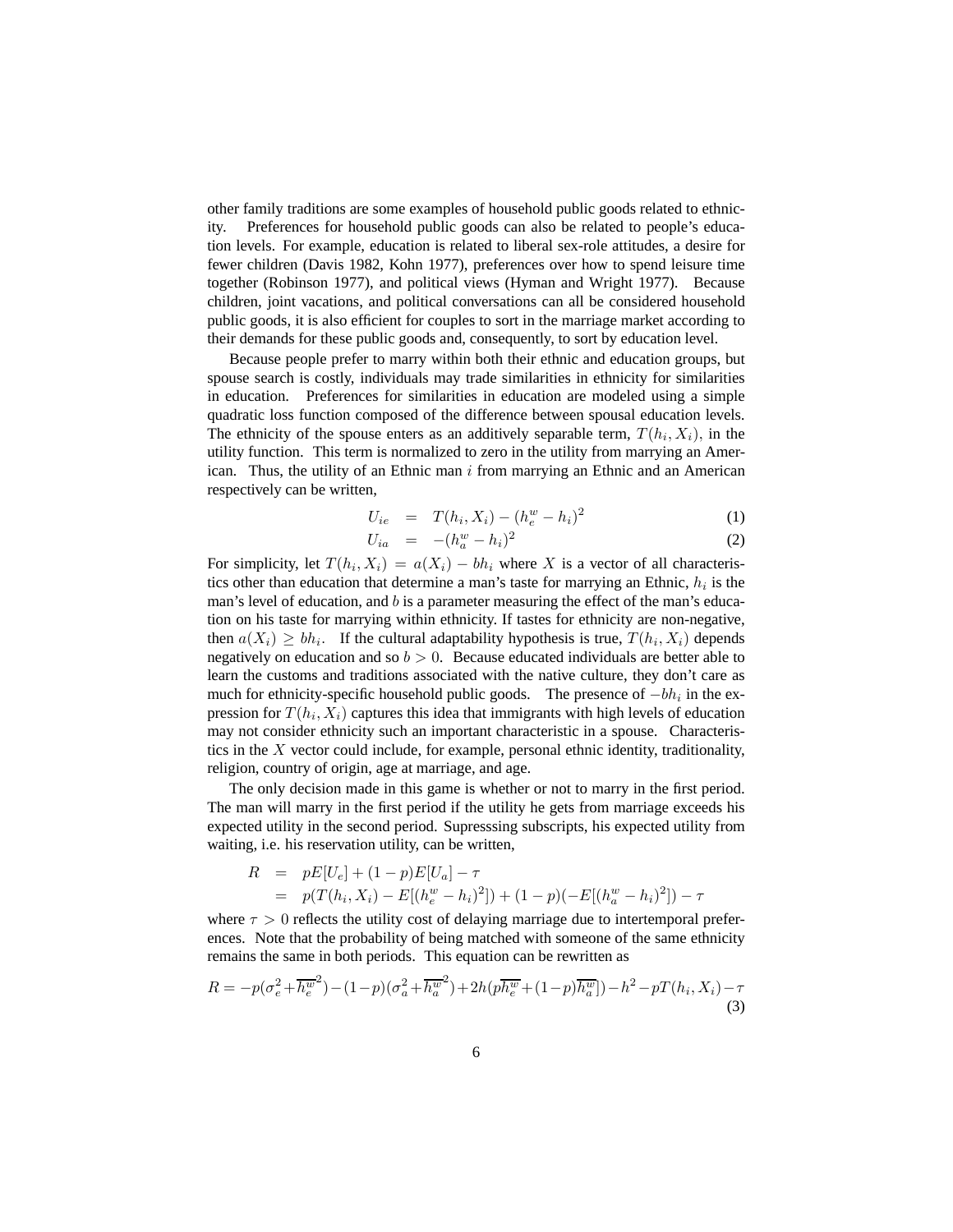where  $\sigma_e^2$  is the variance of the distribution of education of the own ethnicity population,  $\sigma_a^2$  is the variance of the distribution of education of rest of the population, and  $\overline{h_e^w}$  and  $\overline{h_a^w}$  are mean levels of education for Ethnic and American women respectively. To start, the variances for the populations will be assumed equal,  $\sigma_e^2 = \sigma_a^2$ , but deviations from this assumption are discussed in Section 5.

The probability of marrying in the first period given that he is matched with a woman of his own ethnicity is equal to the probability that the utility from that woman is greater than his reservation utility. This is,

$$
\Pr(U_e > R) = \Pr(T - (h_e^w - h_i)^2 > R)
$$
\n
$$
= \Pr(h - \sqrt{T - R} < h_e^w < h + \sqrt{T - R})
$$
\n
$$
= F_e(h + \sqrt{T - R}) - F_e(h - \sqrt{T - R}) \text{ assuming } h_e^w \text{ continuous}
$$
\n
$$
\equiv F_e(L_e^u) - F_e(L_e^l)
$$
\n(4)

Similarly, if he is matched with an American,

$$
\Pr(U_a > R) = \Pr(-(h_a^w - h_i)^2 > R)
$$
\n
$$
= \Pr(h - \sqrt{-R} < h_a^w < h + \sqrt{-R})
$$
\n
$$
= F_a(h + \sqrt{-R}) - F_a(h - \sqrt{-R}) \text{ assuming } h_a^w \text{ continuous}
$$
\n
$$
\equiv F_a(L_a^u) - F_a(L_a^l)
$$
\n(5)

Intuitively,  $L_e^u$  and  $L_e^l$  denote the upper and lower limits of acceptable levels of education for Ethnics while  $L_a^u$  and  $L_a^l$  denote limits for Americans. Note that because people have a preference for marrying within their ethnicity,  $T > 0$ , the range of education levels acceptable for Ethnics is greater than the range acceptable for Americans.

There are three ways in which a man can end up married to a woman of his own ethnicity by the end of the game. First, he can be randomly matched with an Ethnic (with probability  $p$ ) in the first period and choose to marry her. Second, he can first be matched with an Ethnic, choose not to marry her, but be randomly matched with another Ethnic in the second period. Third, he can be matched with an American in the first period, decide not to marry her and be matched with a woman of his own ethnicity in the second period. Thus, the probability of endogamy can be written with three  $components<sup>6</sup>$ :

$$
Pr(Endogamy) = p Pr(U_e > R) + p(1 - Pr(U_e > R))p + (1 - p) Pr(1 - Pr(U_a > R))p
$$
\n(6)

Inserting equations (4) and (5) into (6) yields the expression

$$
\Pr(\text{Endogamy}) = p[F_e(L_e^u) - F_e(L_e^l)] + p^2[1 - (F_e(L_e^u) - F_e(L_e^l))] + p(1-p)[1 - (F_a(L_a^u) - F_a(L_a^l))]
$$

<sup>6</sup> The model can fairly easily be extended to a two-sided framework by incorporating a potential spouse's ability to reject a marriage proposal in the first period. Intuitively, the biggest change to the model is that it becomes more likely that people will be randomly matched in the second period (a smaller weight is given in the final expression to preferences). The qualitative implications of the model do not change.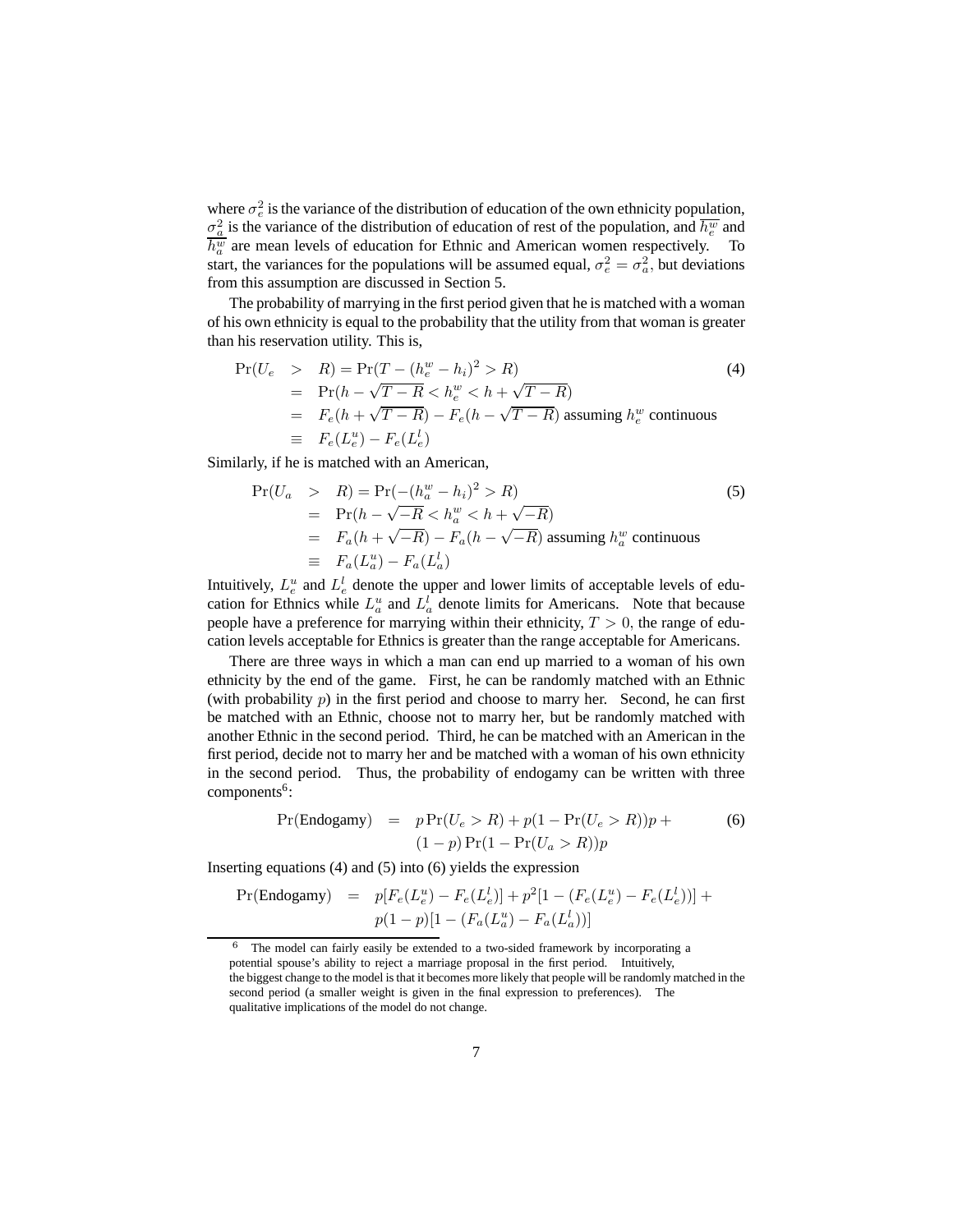By rearranging terms, a more intuitive expression can be written,

$$
Pr(\text{Endogamy}) = p + p(1 - p) \{ [F_e(L_e^u) - F_e(L_e^l)] - [F_a(L_a^u) - F_a(L_a^l)] \} \tag{7}
$$

The first term in equation (7) represents the random matching component of the spouse search process while the second term represents the component arising from preferences. Naturally, the higher the probability of encountering an Ethnic, the higher the probability of marrying one and if  $p = 0$ , the probability of endogamy is zero while if  $p = 1$  the probability of endogamy is 1. Figure 2 helps to understand the preference aspect of the model. The diagram depicts probability density functions for education levels of Ethnics and Americans. For this example, Ethnics are assumed to have lower levels of human capital than Americans. Recall that all Ethnics with education levels between  $L_e^u$  and  $L_e^l$  will be accepted while only Americans with education levels between  $L_a^u$  and  $L_a^l$  will be accepted. Thus, the difference between the area under the Ethnic distribution between  $L_e^u$  and  $L_e^l$  and the area under the American distribution between  $L_a^u$  and  $L_a^l$  represents the component of endogamy arising from preferences, unweighted by  $p(1 - p)$ . In this example, because education of the man is very low and Ethnics have lower levels of education, the endogamy rate is greater than what is implied by random matching. The area under the Ethnic distribution between the outer acceptance limits and the inner acceptance limits represents tastes for ethnicity unrelated to people's preferences for similarities in education levels.

#### **2.1 Cultural Adaptability Effect of Education**

According to the cultural adaptability effect, an increase in education decreases a person's tastes for marrying within ethnicity because he or she can more easily assimilate to the host country. This implies that regardless of a person's ethnicity, an increase in education leads to a decrease in endogamy.

**Proposition 1** *The effect of an increase in education on endogamy according to the cultural adaptability hypothesis is never positive.*

*Proof: In order to look at the effect of education on endogamy solely through tastes, we need only take the derivative of equation (7) with respect to* T *and then take the derivative of* T *with respect to* h*. Thus,*

$$
\frac{\partial \Pr(\text{Endogamy})}{\partial T} = \frac{1}{2}p(1-p)^2(T-R)^{-\frac{1}{2}}[f_e(L_e^u) + f_e(L_e^l)] + \frac{1}{2}p^2(1-p)(-R)^{-\frac{1}{2}}[f_a(L_a^u) + f_e(L_a^l)]
$$
  
> 0

*Since*  $\frac{\partial T}{\partial h} = -b$  *and*  $b > 0$ , *by the chain rule, the effect of education through cultural adaptability is always negative regardless of* h*,* p*, or even whether one belongs to a high education ethnicity or a low education ethnicity.*

As education increases, T approaches zero since, by construction, zero is the minimum value of  $T$ . As  $T$  approaches zero, the acceptable values of education for Ethnics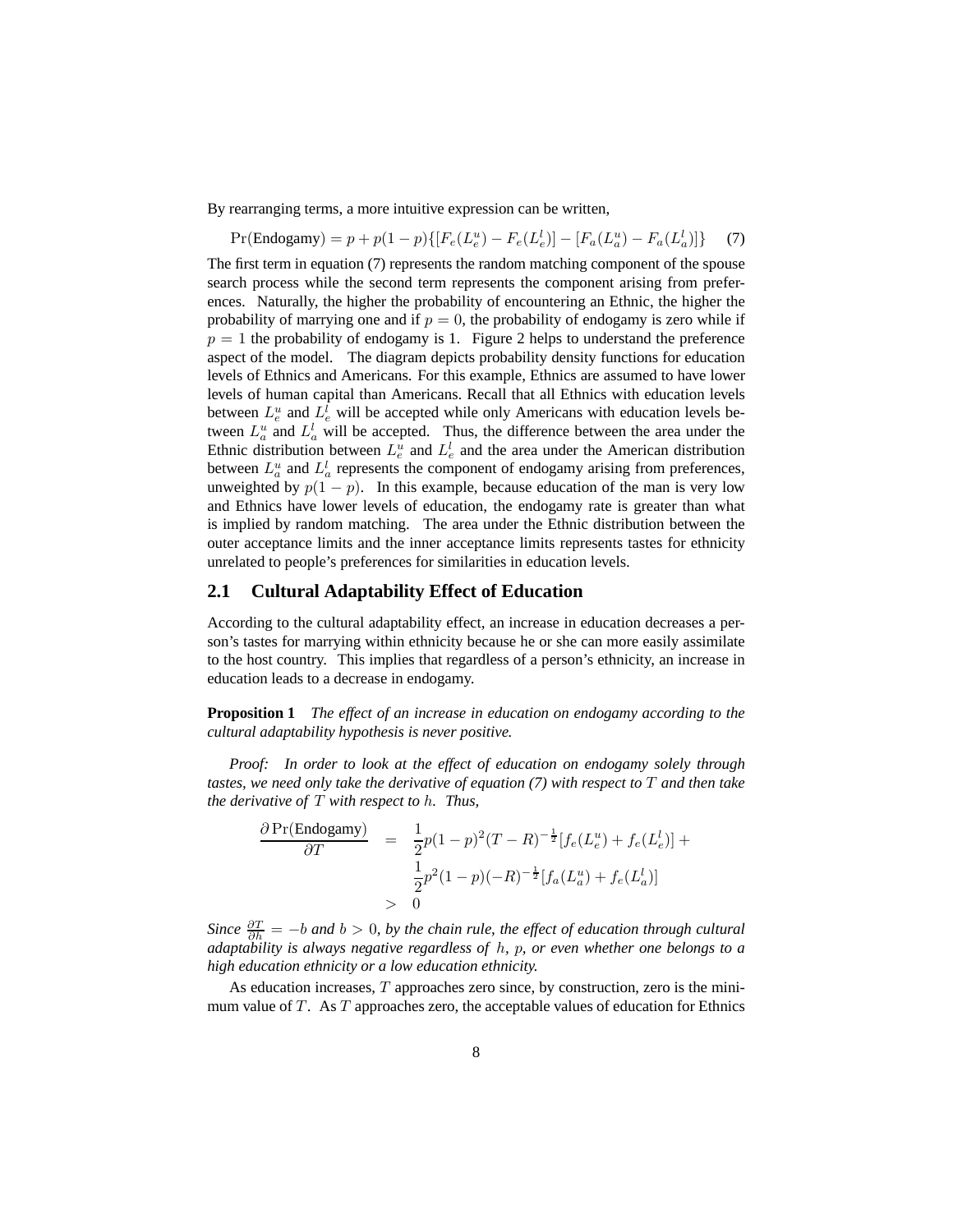

Figure 2: Cultural Adaptability Effect of Education

move closer and closer to the limits for Americans as depicted by the arrows in Figure 2. Thus, the shaded region in the figure necessarily decreases regardless of the distributions of education in the two populations and the man's level of education. This finding lets us identify the cultural adaptability effect in the data.

#### **2.2 Assortative Matching Effect of Education**

In order to clearly differentiate the assortative matching effect from the cultural adaptability effect, I will assume that immigrants have no taste for marrying within ethnicity,  $T = 0$ , and care only about marrying someone with a similar level of education. This assumption has two consequences. First, as can be seen from equation (3), the reservation utility increases by the size of the tastes weighted by the probability of being matched with an Ethnic,  $pT$ . More importantly, however, when  $T = 0$ , the range of acceptable levels of education in the first period is the same for Ethnics and Americans:  $L_e^u = L_a^u$  and  $L_e^l = L_a^l$ . I let  $L^u$  denote the common upper limit of the acceptance region and  $L^l$  denote the common lower limit. The probability of marrying within ethnicity can then be written

$$
Pr(\text{Endogamy}) = p + p(1 - p)\{[F_e(L^u) - F_e(L^l)] - [F_a(L^u) - F_a(L^l)]\}
$$
 (8)

Figure 3 depicts the preference portion of the probability of marrying within ethnicity for a person with a low level of education. The shaded region shows the probability of marrying within ethnicity above that which is implied by random matching. Notice that even with no preference for marrying within ethnicity, assortative matching on education can yield high endogamy rates if education distributions differ by ethnicity. As education increases, however, the acceptable limits shift rightward as shown by the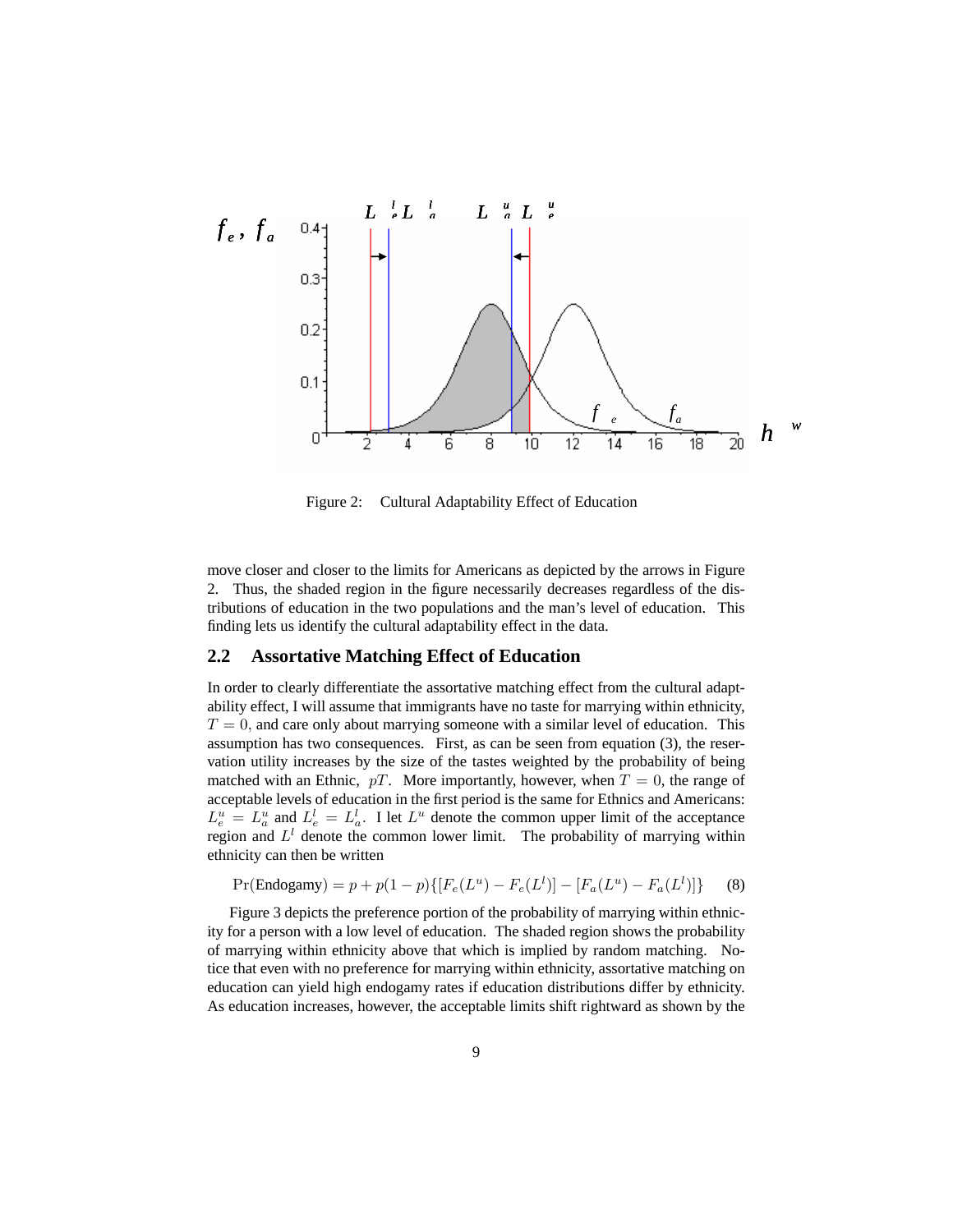

Figure 3: Probabilty of Endogamy when  $T=0$ 

arrows in Figure 4 to levels of education that are more frequent among Americans than Ethnics. Of course, when Americans typically have less education than Ethnics, the acceptance limits shift toward education levels that are more frequent among Ethnics.

Formally, the derivative of equation (8) with respect to the man's education is

$$
\frac{d\Pr(\text{Endogamy})}{dh} = p(1-p)\left(1 - \frac{dR/dh}{2\sqrt{-R}}\right)[f_e(L^u) - f_a(L^u)] - (9)
$$
\n
$$
p(1-p)\left(1 + \frac{dR/dh}{2\sqrt{-R}}\right)[f_e(L^l) - f_a(L^l)]
$$

The first component of equation 9 represents the change in endogamy due to the shift of the upper limit and the second component represents the change due the shift of the lower limit. More specifically,  $1 - \frac{dR/dh}{2\sqrt{-R}}$  represents the amount by which the right hand side of the acceptance region (of wife's education levels) shifts with an increase in the man's education while  $1 + \frac{dR/dh}{2\sqrt{-R}}$  represents the shift in the left hand side of the acceptance region. Because of the quadratic loss resulting from differences in education levels between spouses, an increase in education of the man shifts the acceptance region (both the left and right hand side limits) to the right.

**Proposition 2** *An increase in the man's education results in a shift to the right of the accepted values of education of possible wives.*

$$
1 - \frac{dR/dh}{2\sqrt{-R}} > 0 \text{ and } 1 + \frac{dR/dh}{2\sqrt{-R}} > 0
$$

*Proof: See Appendix A.*

The effect of an increase in education on endogamy is illustrated in Figure 4. The darker shaded region represents the increase in endogamy resulting from the rightward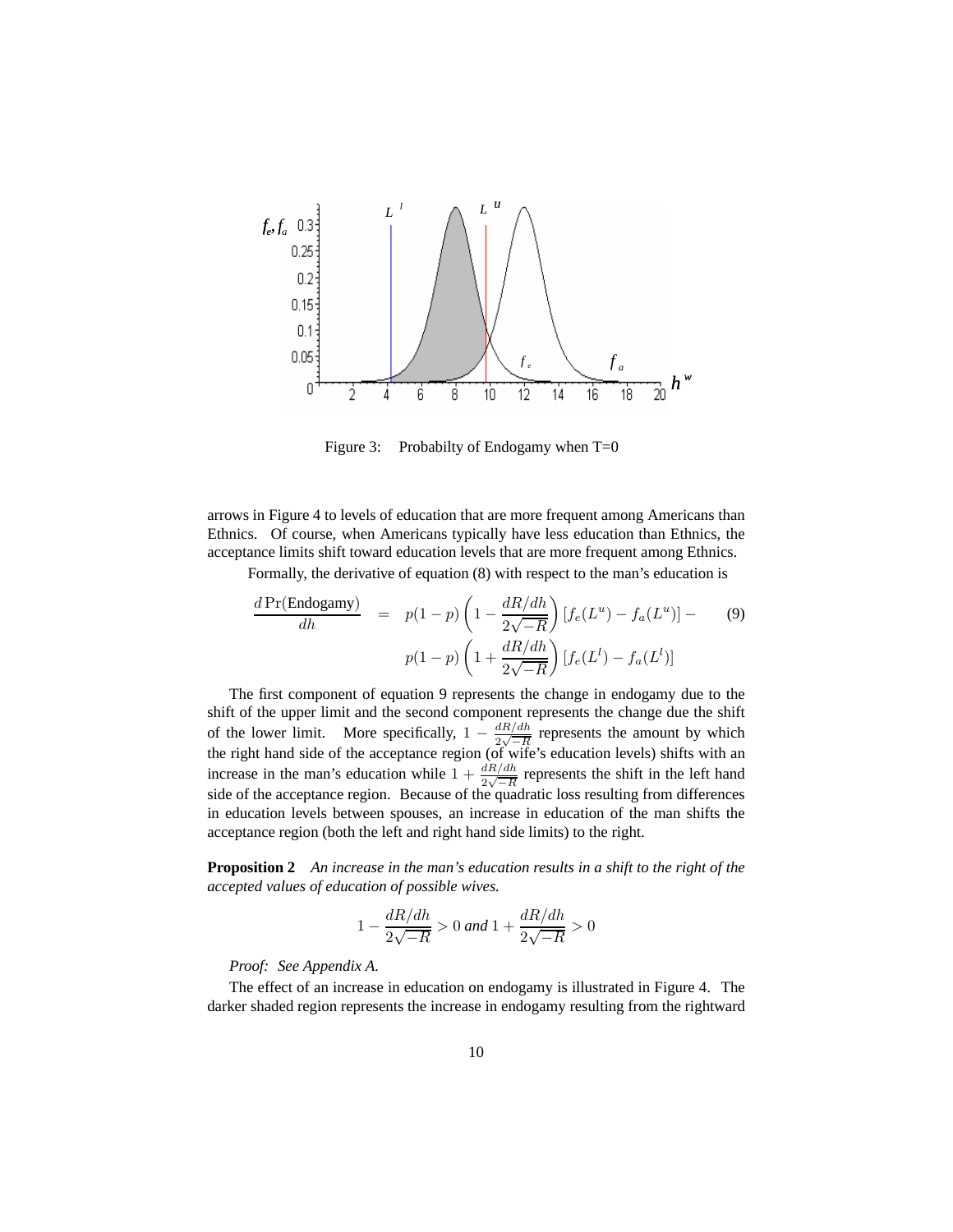

Figure 4: Assortative Matching Effect of Education on Endogamy

shift of the right-hand limit while the lightly shaded region represents the decrease in endogamy resulting from the rightward shift of the left-hand limit. For the example depicted in the diagram, since the darker shaded region is smaller than the lightly shaded region, the increase in education will result in a decrease in endogamy. This suggests an intuitive implication of assortative matching: an increase in education will lead to a decrease in endogamy for people in low education ethnicities and an increase for people in high education ethnicities. In actuality, however, the model requires a few additional conditions in order to predict this result.

**Proposition 3** *Assuming*  $\sigma_e^2 = \sigma_a^2 = \sigma^2$ ,  $T = 0$ , and  $\overline{h_e^w} < \overline{h_a^w}$ , then there exists an  $h^*(p, \sigma^2, \overline{h}_a^w, \overline{h}_e^w)$  such that if either  $p > 1/2$  and  $h > h^*$ ,  $p < 1/2$  and  $h < h^*$ , or if p = 1/2, *an increase in* h *will yield a decrease in the probability of marrying within ethnicity.*

$$
\frac{d\Pr(Endogamy)}{dh} < 0 \text{ if } \overline{h_e^w} < \overline{h_a^w}
$$

*If*  $\overline{h_e^w} > \overline{h}_a^w$ , the opposite is true. That is, if either  $p < 1/2$  and  $h > h^*$ ,  $p > 1/2$ and  $h < h^*$ , or if  $p = 1/2$ , *then an increase in* h *will yield an increase in the probability of marrying within ethnicity.*

$$
\frac{d\Pr(Endogamy)}{dh} > 0 \text{ if } \overline{h_e^w} > \overline{h_a^w}
$$

*Proof: See Appendix B.*

For expositional purposes, I will defer a discussion of these conditions until Section 4. To summarize the implications of the model presented thus far, an increase in education always leads to a decrease in the probability of marrying within ethnicity through the cultural adaptability effect, but has differential implications through the assortative matching effect. The enclave effect is not directly modeled in that  $p$  is not a function of  $h$ . However, the enclave effect is accounted for in the empirical section of this paper when differentiating the cultural adaptability from the assortative matching effect.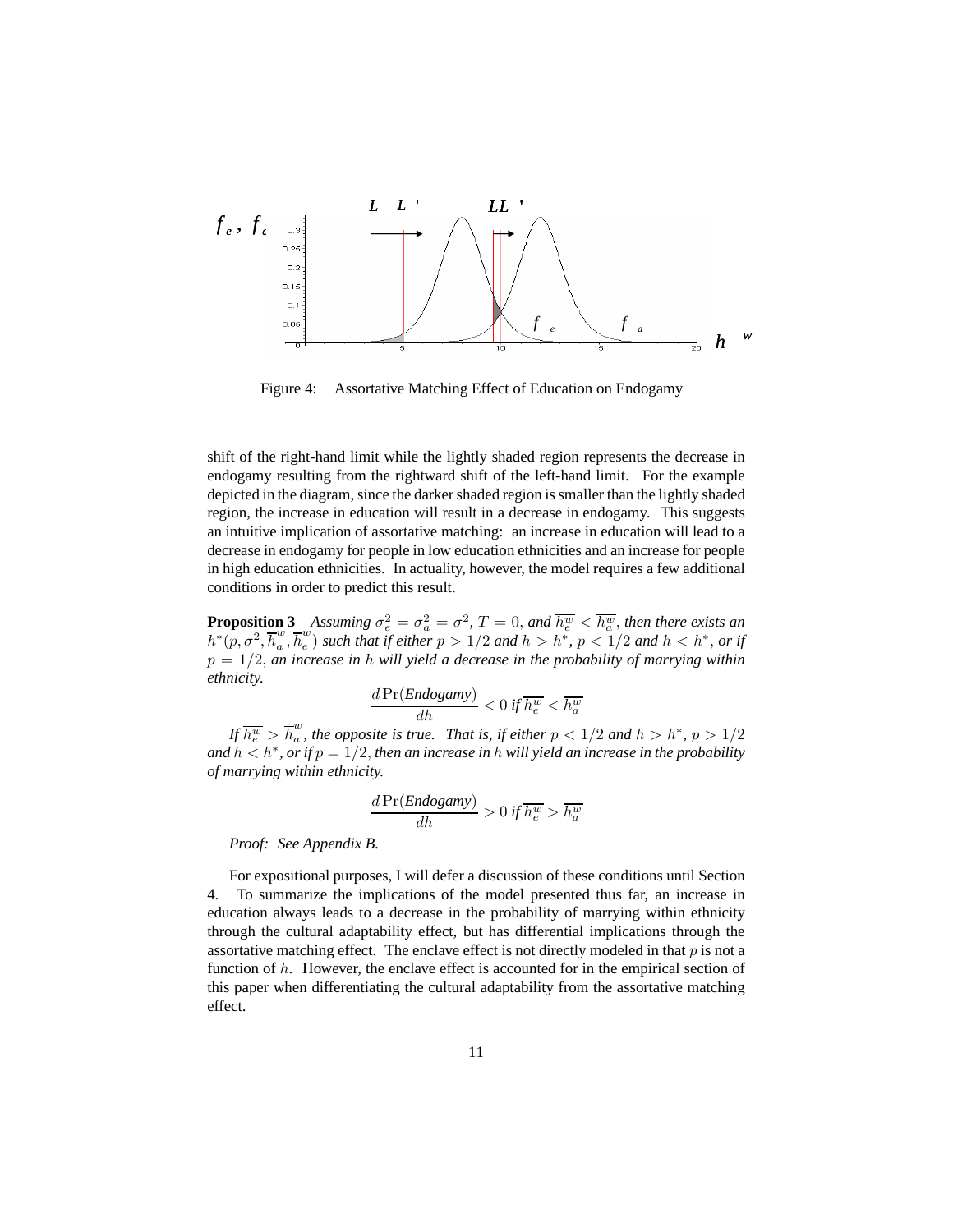## **3 The Data**

#### **3.1 Sample**

This study uses the 1970 Form 2 PUMS metro sample in conjunction with the 1970 Fourth Count Population Summary Tape Files, SF 4. I study specifically the marriage decisions of second-generation immigrants because they are less likely to suffer from language barriers and their exposure to United States marriage markets is clearer. This specific sample is used because Form 2 in census year 1970 was the last time census respondents were asked for their parents' country of birth<sup>7</sup>. For the purposes of this paper, I will only consider marriage decisions of native-born children with two foreignborn parents. Since the PUMS only reports the father's country of birth if both parents are foreign born, the ethnicity of second-generation immigrants is determined by the father's birthplace. Since, according to the 2000 Current Population Survey, 98.5 percent of all children with two immigrant parents are children of immigrant parents from the same country, I do not think this limitation influences my central results.

Because the 1970 PUMS is only a one percent sample of the United States, it is very difficult to obtain accurate measures of the size of the ethnic group within close geographic proximity. The SF 4 contains 15 percent sample data inflated to represent the total United States population. Population items used in this analysis are counts of the foreign born and native born (of foreign or mixed parentage) constructed for each ethnicity at various geographic summarization levels. I am able to match the PUMS with the Summary Files by country, state, and county group subarea<sup>8</sup>. County groups are made up of an urban center and surrounding counties where economic activity is focused on the center. Since the central urban area is considered to be the labor market center, it is not unreasonable to believe that it is also the marriage market center. Many large county groups are divided into two or more subareas. These identify metropolitan areas or county components of metropolitan areas with more than 250,000 residents. In my sample, there is 1 country, 40 states, and approximately 280 county group subareas. There are over 2 million individual observations in the PUMS and over 400 thousand married couples where the spouse is present in the household. The analysis presented in this paper is performed on the 39,943 married second-generation male immigrants within ethnicities with over 1000 observations in the sample. I have completed the same analysis on second-generation females and results are qualitatively the same.

### **3.2 Variables**

A second-generation male (both parents foreign born) is considered to be ethnically intramarried in this analysis if his wife has at least one parent born in the country of birth

Since 1970, a question on ancestry has been asked, but there is no way to know how many generations families have been in the U.S.. It is also unclear what causes people to differentially associate with various ethnic backgrounds.

<sup>8</sup> The finest geographic partition within the PUMS metro sample is the county group. The SF 4 files do not contain population counts for county groups, but do contain them for counties. I simply sum county counts within county group to get the county group information.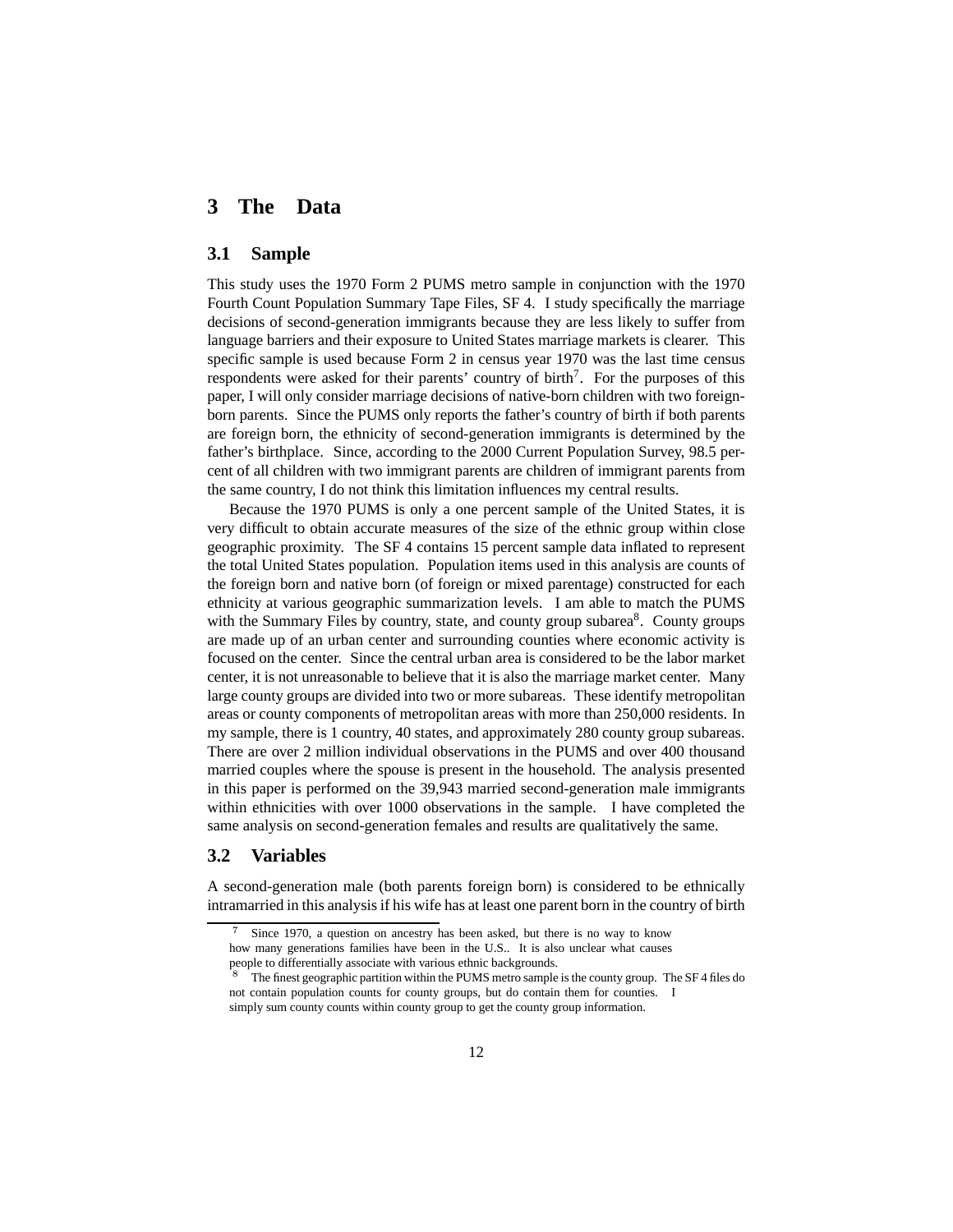| Marriage Type                       | Number | Percentage |
|-------------------------------------|--------|------------|
| Immigrant, Same Ethnicity           | 1252   | 3.3        |
| 2nd Generation, Same Ethnicity      | 8188   | 21.6       |
| American                            | 19949  | 52.7       |
| Immigrant, Differerent Ethnicity    | 2013   | 5.3        |
| 2nd Generation, Different Ethnicity | 6250   | 16.5       |
| Immigrant, Parents Same Ethnicity   | 189    | 0.5        |
| Total                               | 37841  | 100        |

Table 1: Frequencies of Marriage Types

his father. Note that by this definition, a second-generation male will be considered ethnically intramarried if he marries an immigrant, a woman whose parents were both born abroad, or a woman with one parent born abroad, as long as the couple shares a common ethnicity. In more technical terms,  $y$ , the endogamy dummy, is equal to one if the ethnicity of the husband is the same as the ethnicity of his wife and zero otherwise.

In the PUMS, education is measured in levels. In order for the regression coefficients to be more easily interpreted, I construct the years of education variable, Education, by mapping these levels into the average number of years it takes for people to complete them according to Chiswick and DebBurman (2004). A dummy variable for whether or not English is a person's native language, Non-English, is used as a proxy for ethnic identity which is in the  $X$  vector in the model. Parents choose the mother tongue of their children. Children of parents with strong ethnic attachments are more likely to have a non-English mother tongue and identify with their parents' country of birth (Stevens 1987). Non-English takes on the value one if English is not the native tongue and zero if it is.  $Age$  is another variable in the X vector. Since children have gained more independence from parents as society has modernized in the past century (Kalmijn 1991a), parental preference for the intramarriage of their children is less of a salient factor in ethnic preferences of younger second-generation immigrants. The variable, Ethnic Group Size, is used as a proxy for the probability of meeting someone of the same ethnicity,  $p$ . It is constructed using the summary data file by dividing the number of people of that ethnicity (immigrant or native born with at least one parent born abroad) by the number of people in the population. When regressions are run for smaller geographic partitions than the entire country, average levels of education are also specific to the person's residence. For example, average education in ethnicity in the person's county group is used for the county group level regressions.

#### **3.3 Descriptive Statistics**

Table 1 presents the distribution of types of marriages for second-generation male immigrants. Note that even though Americans (3rd generation or above immigrants) make up around 85 percent of the population, only about half of second-generation men marry Americans. In fact, one in every four second-generation men marry within their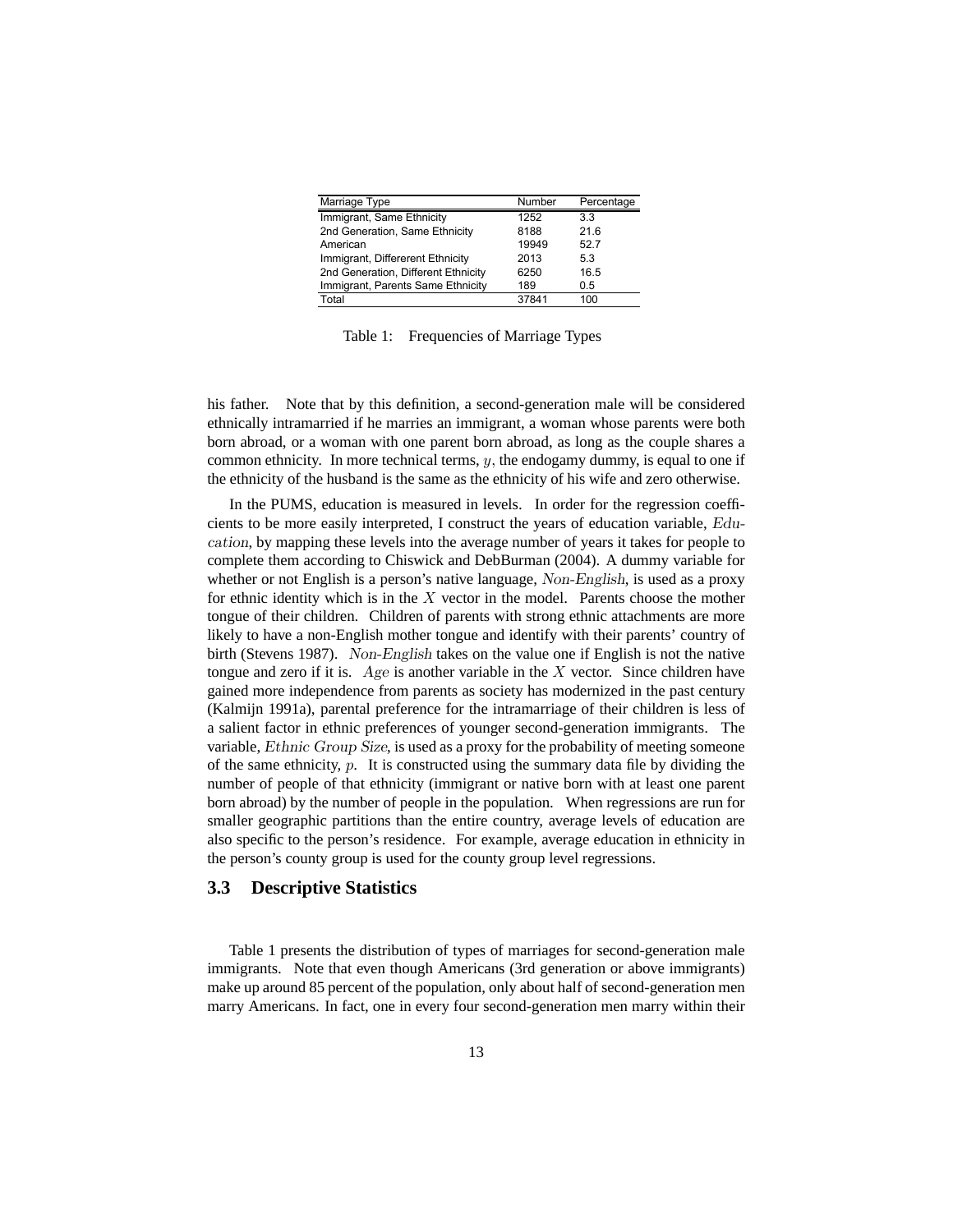|                |               |               | Percentage of |           |           |
|----------------|---------------|---------------|---------------|-----------|-----------|
|                |               | Percentage of | Population in | Mean      |           |
|                |               | Population in | Ethnicity in  | Years of  | Standard  |
| Ethnicity      | Endogamy Rate | Ethnicity     | County Group  | Schooling | Deviation |
| Canada         | 17.24         | 1.49          | 4.55          | 11.47     | 3.41      |
| Mexico         | 53.61         | 1.15          | 6.42          | 8.30      | 4.10      |
| Sweden         | 10.05         | 0.40          | 0.95          | 11.20     | 3.08      |
| Ireland        | 13.53         | 0.71          | 1.58          | 12.40     | 3.14      |
| Italy          | 42.92         | 2.09          | 5.10          | 10.79     | 3.10      |
| Austria        | 12.65         | 0.48          | 0.81          | 11.19     | 3.29      |
| Czechoslovakia | 17.54         | 0.37          | 0.85          | 10.86     | 2.91      |
| Germany        | 10.41         | 1.78          | 2.39          | 11.02     | 3.23      |
| Hungary        | 11.58         | 0.30          | 0.56          | 11.14     | 3.25      |
| Poland         | 31.75         | 1.17          | 2.44          | 10.94     | 3.26      |
| Yugoslavia     | 19.98         | 0.22          | 0.53          | 11.31     | 3.13      |
| Lithuania      | 20.02         | 0.16          | 0.33          | 11.50     | 2.97      |
| Russia         | 34.75         | 0.96          | 2.22          | 12.62     | 3.52      |

Table 2: Descriptive Statistics by Ethnicity

ethnicity. Since second-generation immigrants as a group make up only around 3 percent of the entire population, the fact that 21 percent of second-generation immigrants marry second-generation women *of their own ethnicity* is something to be noticed.

The prevalence of endogamous marriages becomes even more apparent when comparing actual rates of endogamy with endogamy rates implied by random matching for each ethnicity. As seen in Table 2, for example, since Italians constitute 2.09 percent of the population of the U.S., random matching within the U.S. would imply an endogamy rate of 2.09 percent. The actual endogamy rate of 43 percent is over 20 times this amount. As discussed above, it may not be reasonable to compare endogamy rates to the rates implied by random matching within the entire country since marriage markets do not extend to the entire country. Since immigrants and their children tend to live in or near ethnic enclaves, it makes more sense to look at the ethnic population proportions within states and county groups. The average Italian lives in a county group in which Italians make up 5 percent of the population. This still isn't even close to the endogamy rate of 43 percent. Even in the county group with the largest proportion of foreign stock of any particular ethnicity, Mexicans make up 40 percent of the population in that county group. As expected, the random matching rate of 40 percent within the county group is closer to the actual endogamy rate of 53 but it remains lower. Table 2 also presents ethnicity specific statistics on education levels. Notice that there are significant differences in average number of years of education among ethnicities. Average years of education ranges from a little over 8 years for Mexicans to over 12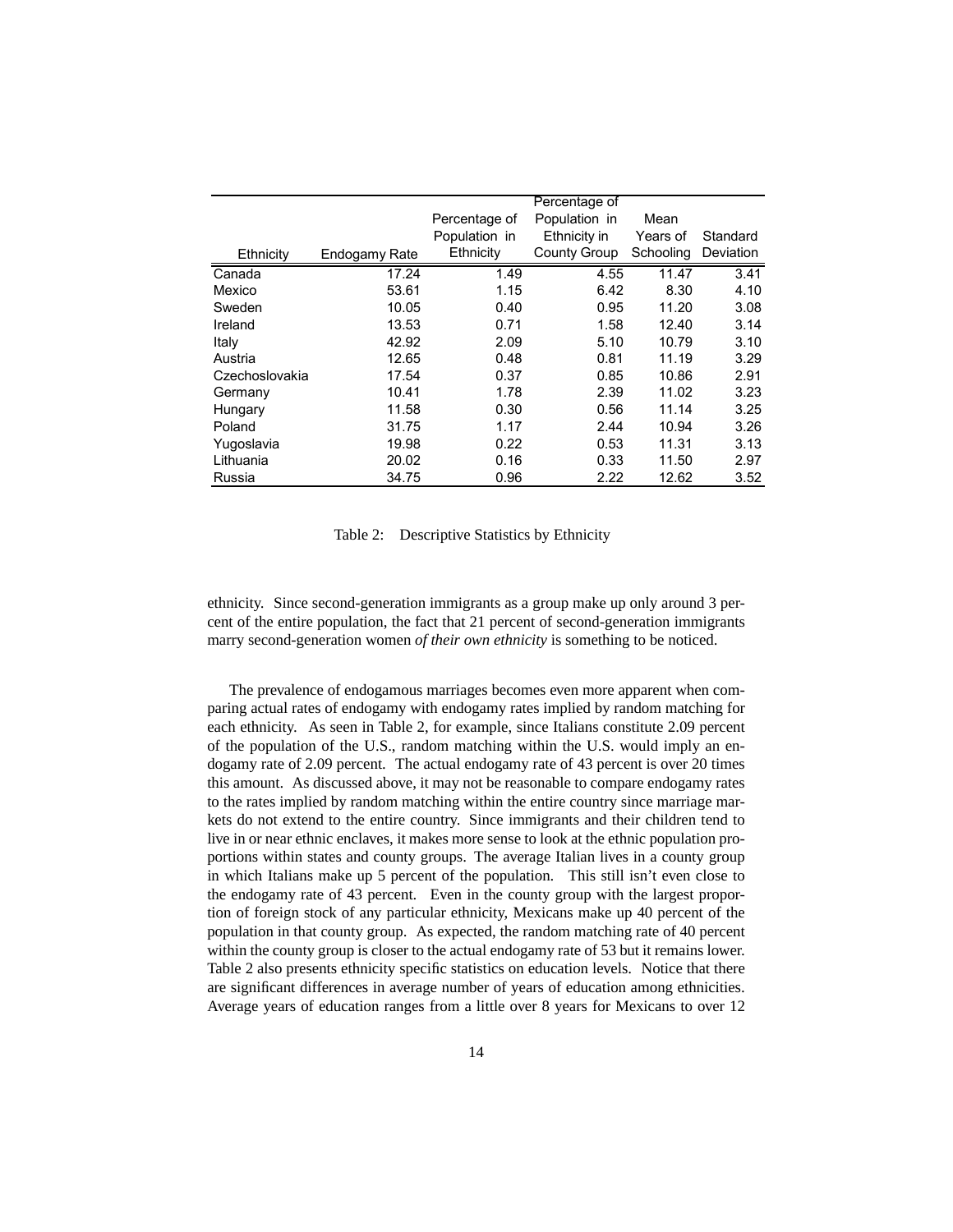|                 |         |                 |          | Implied Endogamy Rates |             |                    |                  |
|-----------------|---------|-----------------|----------|------------------------|-------------|--------------------|------------------|
| <b>Mexicans</b> |         |                 |          | 1970 Census, SF 4      |             | <b>1970 PUMS</b>   | <b>1979 NLSY</b> |
|                 | Number  | Education       |          |                        | Mean        |                    |                  |
| Years of        | Married | Distribution of | Actual   | Max County             | County      | Mean               | Mean Zip         |
| Education       | Males   | Females         | Endogamy | Group                  |             | Group Neighborhood | Code             |
|                 |         |                 |          | $p = 40$               | $p = 07$    | p=.181             | $p = 0.50$       |
| $0 - 4$         | 15      | 0.24            | 0.72     | 0.86                   | 0.44        | 0.67               | 0.90             |
| $4-6$           | 193     | 0.30            | 0.65     | 0.60                   | 0.16        | 0.34               | 0.70             |
| $6 - 8$         | 252     | 0.13            | 0.63     | 0.40                   | 0.08        | 0.18               | 0.50             |
| $8 - 10$        | 764     | 0.25            | 0.50     | 0.26                   | 0.04        | 0.10               | 0.35             |
| $10 - 12$       | 228     | 0.05            | 0.36     | 0.21                   | 0.03        | 0.08               | 0.28             |
| $12 - 14$       | 266     | 0.02            | 0.47     | 0.15                   | 0.02        | 0.05               | 0.21             |
| $14 - 16$       | 205     | 0.01            | 0.26     | 0.13                   | 0.02        | 0.05               | 0.19             |
|                 |         |                 |          |                        |             |                    |                  |
| <b>Russians</b> |         |                 |          | $p = 0.059$            | $p = 0.024$ | 0.078              | 0.003            |
| $0 - 4$         | 25      | 0.03            | 0.16     | 0.06                   | 0.03        | 0.08               | 0.003            |
| $4-6$           | 390     | 0.14            | 0.35     | 0.06                   | 0.03        | 0.08               | 0.003            |
| $6-8$           | 407     | 0.09            | 0.29     | 0.04                   | 0.02        | 0.05               | 0.002            |
| $8 - 10$        | 1312    | 0.47            | 0.42     | 0.06                   | 0.02        | 0.08               | 0.003            |
| $10 - 12$       | 493     | 0.12            | 0.38     | 0.06                   | 0.02        | 0.08               | 0.003            |
| $12 - 14$       | 661     | 0.09            | 0.38     | 0.06                   | 0.03        | 0.08               | 0.003            |
| $14 - 16$       | 760     | 0.06            | 0.34     | 0.11                   | 0.05        | 0.15               | 0.006            |

Table 3: Evidence of Preferences for Ethnicity

years for Russians. Standard deviations are around three for all ethnicities.

Because of the substantial amount of dispersion in education levels across ethnicities, assortative matching on education implies that the distributions of education must be considered in order to get a sense for tastes for endogamy. In Table 3, implied endogamy rates for Mexicans, the least educated ethnicity, and Russians, the most educated, are constructed by assuming that people randomly match within education group in close geographic proximity. Due to the limited sample size, I assume that within ethnicity, education distributions do not differ by geography. Since I know the education distributions for Mexicans and Russians as well as Americans, I can calculate implied endogamy rates for different measures of the relevant size of ethnic group with a straightforward application of Bayes Rule.<sup>9</sup> As expected, the actual endogamy rates presented in column 3 of Table 3 tend to decrease as education increases for Mexicans and slightly increase for Russians. Implied endogamy rates shown in columns 4-7 mirror these patterns for four different estimates of the relevant size of ethnicity.

$$
Pr(Match = e|H = h) = \frac{Pr(H = h|Match = e)Pr(Match = e)}{Pr(H = h)}
$$

where  $Pr(H = h) = Pr(H = h|Match = e)Pr(Match = e) + Pr(H = h|Match = e$  $a)Pr(Match = a)$  The probability that the person is matched with someone of the same ethnicity is p while the probability that the person is matched with someone of a different ethnicity is  $1 - p$ .

<sup>&</sup>lt;sup>9</sup> To be more specific, the implied endogamy rate is actually the probability of matching with an ethnic given that one must match with someone in the same education group. Thus,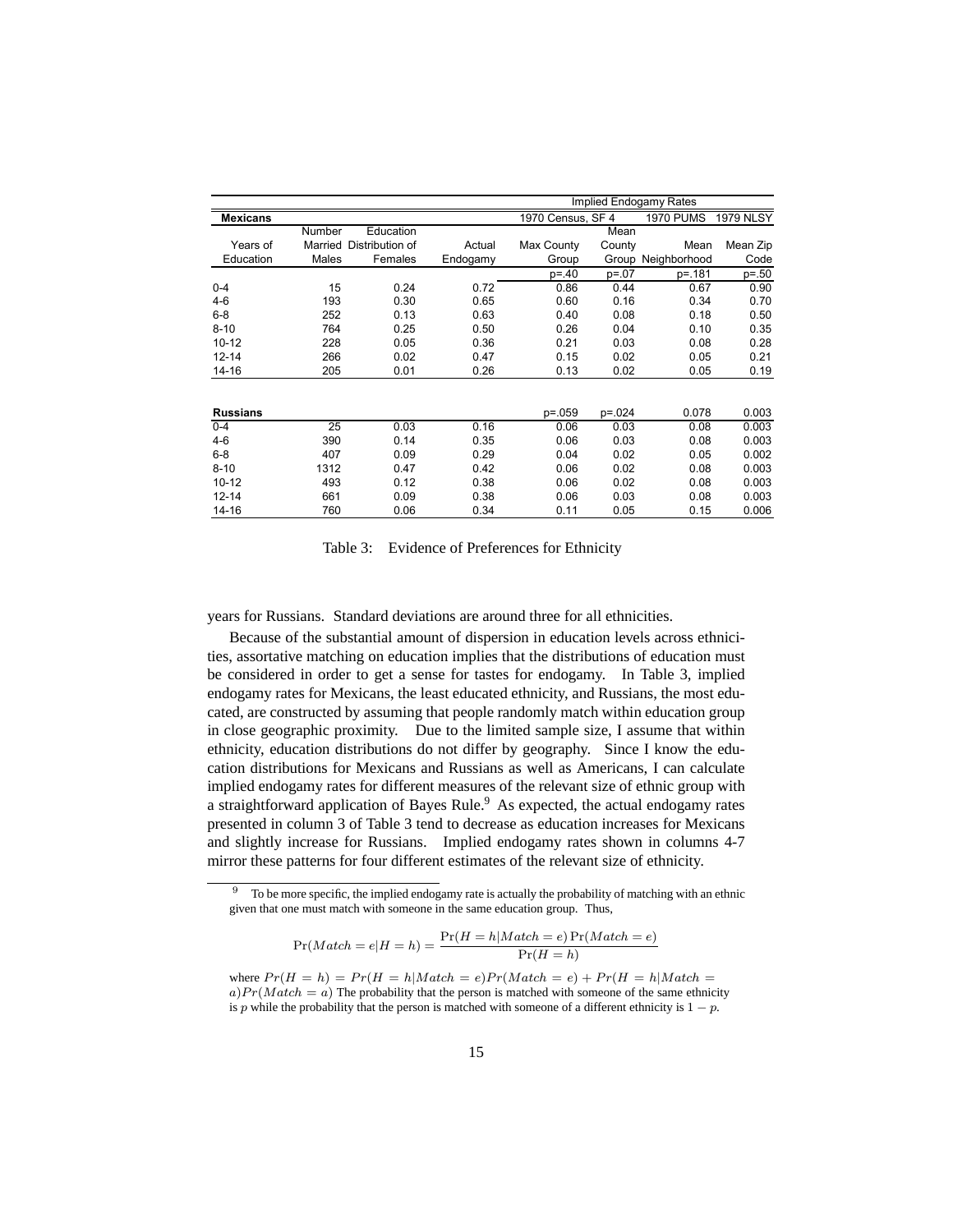In column 4, implied endogamy rates are shown for the county group subareas with the largest proportions of Mexicans and Russians respectively. Even for the county group composed of 40 percent Mexicans, implied endogamy rates are significantly smaller than actual endogamy rates for second generation immigrants with more than six years of education. The discrepancy is even clearer when calculating implied endogamy rates for the mean proportion of Mexicans in each county group (column 5). Column 6 reports implied endogamy rates using Borjas' estimate of the mean proportion of Mexicans in the neighborhoods of second-generation Mexicans<sup>10</sup> (Borjas 1995). Again, for all but the lowest education group, actual endogamy rates range from being double to ten times as high as implied endogamy rates. Even for the largest estimate of the relevant size of the population, 50 percent, actual endogamy rates are higher than implied rates for all Mexicans with more than 6 years of education. Using 1979 NLSY data, Borjas' arrives at this estimate by taking the mean proportion of Mexicans in the zip codes of Mexicans $11$ . For reference, the U.S. is divided into over 40,000 neighborhoods and nearly 2000 zip codes.

Russians are more educated and less segregated than Mexicans. Implied endogamy rates are highest for Russians with more than 16 years of schooling. Even when using the largest estimate of the relevant size of ethnicity, 7.8 percent, actual endogamy rates are 2-4 times as high as implied endogamy rates. All in all, although assortative matching on education within close geographic proximity explains a significant portion of endogamy rates, a considerable amount can only be attributed to preferences for marrying within ethnicity.

The cultural adaptability effect implies that tastes for ethnicity decrease as education increases. In terms of Table 3, this suggests that the difference between actual endogamy rates and implied endogamy rates should be decreasing as education increases for both ethnicities. In actuality, however, the difference is slightly increasing in education, but the effect is not statistically significant.

In Table 4, means and standard deviations of second-generation males are shown for various characteristics by whom they marry. Men who marry within their ethnicity have on average one less year of education than their intermarrying counterparts. Their wives follow this pattern almost exactly. For all of the different ethnicities and the population as a whole, education of the husband is positively correlated with education of the wife. Men who marry within their ethnicity are slightly older than those who marry out. This suggests a downward trend in ethnic endogamy through time. Wives' ages follow the same pattern. Approximately eighty percent of all second-generation males do not have English as their native language. Not surprisingly, men with a non-English native tongue are more likely to marry within their ethnicity.

<sup>10</sup> Borjas admits that his estimates should be interpreted with caution since the mean number of observations in a neighborhood is 26 and the interquartile range is 9.

 $11$  This estimate is not directly comparable to the others since NLSY respondents were asked, "What is your origin or descent?" as opposed to own and parental country of birth. Thus, 3rd and higher generation immigrants are included in the NLSY estimate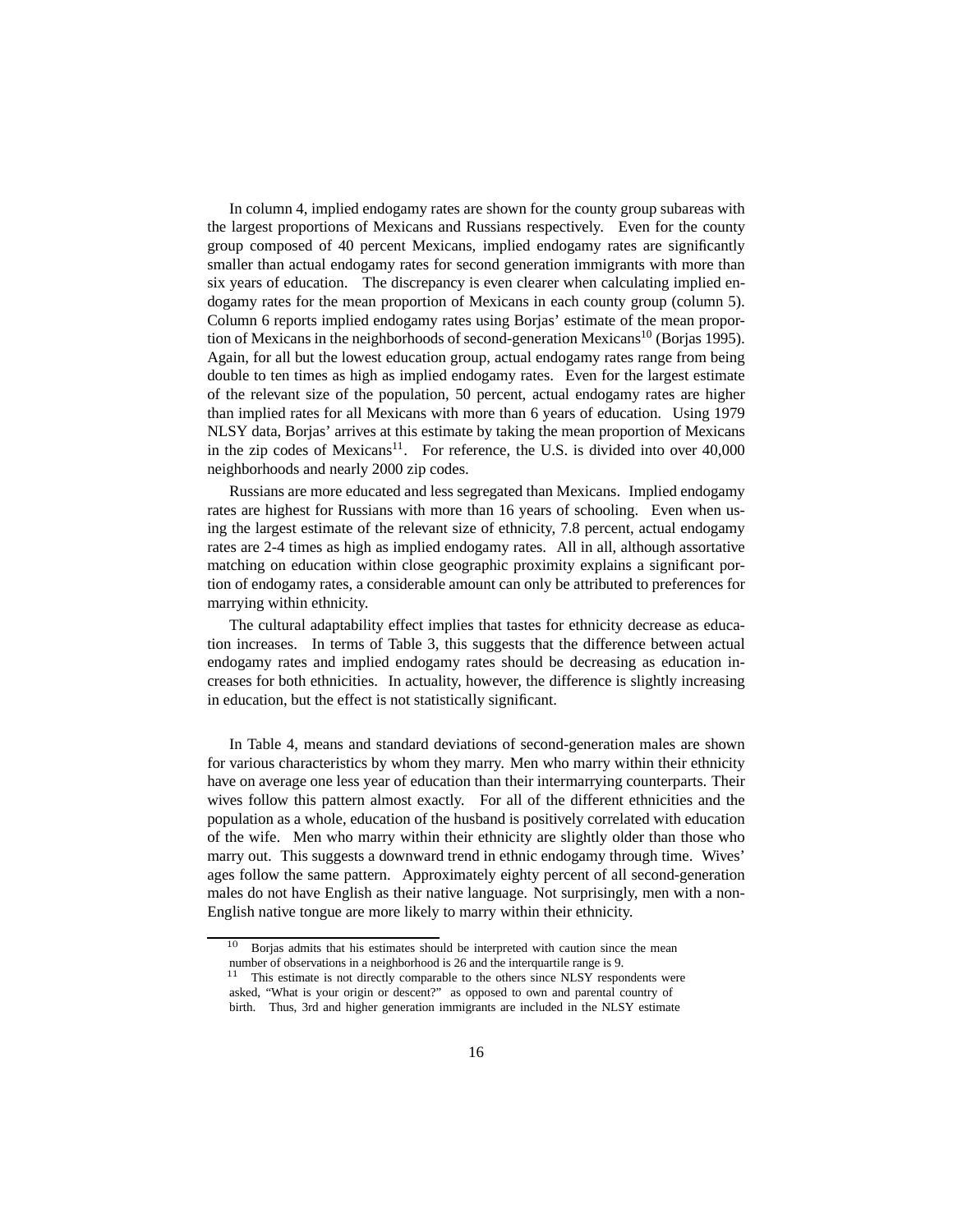

#### **Endogamy Rates by Ethnicity and Education**

Figure 5: Evidence of Assortative Matching on Education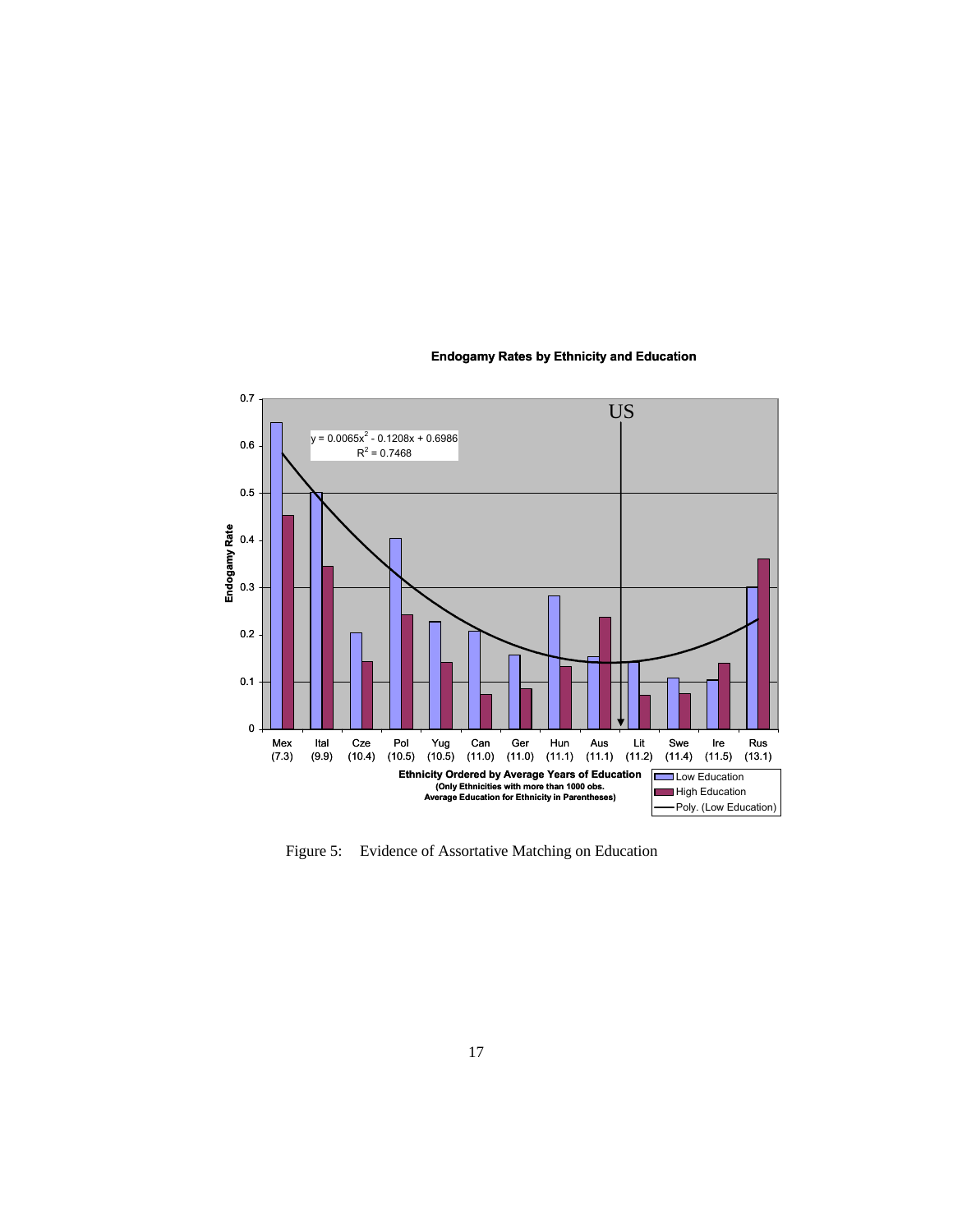|                |       | <b>Exogamous Couples</b> |       | <b>Endogamous Couples</b> | ΑIΙ           |       |
|----------------|-------|--------------------------|-------|---------------------------|---------------|-------|
|                | Mean  | Standard                 | Mean  | Standard                  | Mean Standard |       |
|                |       | Error                    |       | Error                     |               | Error |
| <b>Husband</b> |       |                          |       |                           |               |       |
| Age            | 49.36 | 9.89                     | 51.30 | 8.92                      | 49.90         | 9.67  |
| Education      | 11.46 | 3.30                     | 10.38 | 3.47                      | 11.16         | 3.38  |
| Non-English    | 0.76  | 0.43                     | 0.88  | 0.32                      | 0.79          | 0.41  |
| Wife           |       |                          |       |                           |               |       |
| Age            | 45.75 | 10.14                    | 48.55 | 9.17                      | 46.53         | 9.96  |
| Education      | 11.46 | 2.53                     | 10.16 | 2.99                      | 11.10         | 2.73  |
| Non-English    | 0.34  | 0.47                     | 0.84  | 0.37                      | 0.48          | 0.50  |

Table 4: Descriptive Statistics for Second-Generation Men and their Wives by Marriage Type

Figure 5 graphs endogamy rates by ethnicity and level of education. Ethnicities are ordered on the x axis by average level of education. The darker bars show endogamy rates for the top 50 percent education levels for that ethnicity while the lighter bars show endogamy rates for the bottom 50 percent. The black line in the middle marks the average level of education in the U.S. as a whole, 11.20. Superimposed on the bar chart is a fitted polynomial through the low education endogamy rates. As predicted by the assortative matching model, the curve has a U shape. That is, the highest endogamy rates are for ethnicities with average education levels furthest away from the average education in the population. Moreover, for ethnicities with average education levels less than the U.S. average, within ethnicity, highly educated people typically have lower endogamy rates than lowly educated people. The opposite is generally true for ethnicities with average education levels above the U.S. average.

### **3.4 Empirical Specification and Results**

The first approach taken to disentangle the cultural adaptability effect from the assortative matching effect of education on endogamy is to test for the differential impact of education depending on the average education in one's ethnic group. The following probit model is estimated:

$$
\Pr(y_{ijk} = 1) = \beta_0 + \beta_1 h_{ijk} + \beta_2 h_{ijk} (\overline{h_{jk}^w} - \overline{h_{a\ k}^w}) + \beta_3 (\overline{h_{jk}^w} - \overline{h_{a\ k}^w}) \tag{10}
$$

$$
+ \beta_4 p_{jk} + \beta_5 p_{jk}^2 + \beta_6 X_{ijk} + \epsilon_{ijk}
$$

In this model,  $y_{ijk}$  is a dichotomous indicator equal to one if man i in ethnicity j in geographical area  $k$  is married within his ethnicity and zero otherwise. In the empirical analysis, Education is used to proxy for h, Average Group Education<sup>12</sup> for  $\overline{h_{e}^{w}}$  and

while they are not included in the various census estimates.

<sup>12</sup> Averages constructed from less than 50 observations were dropped from the analysis.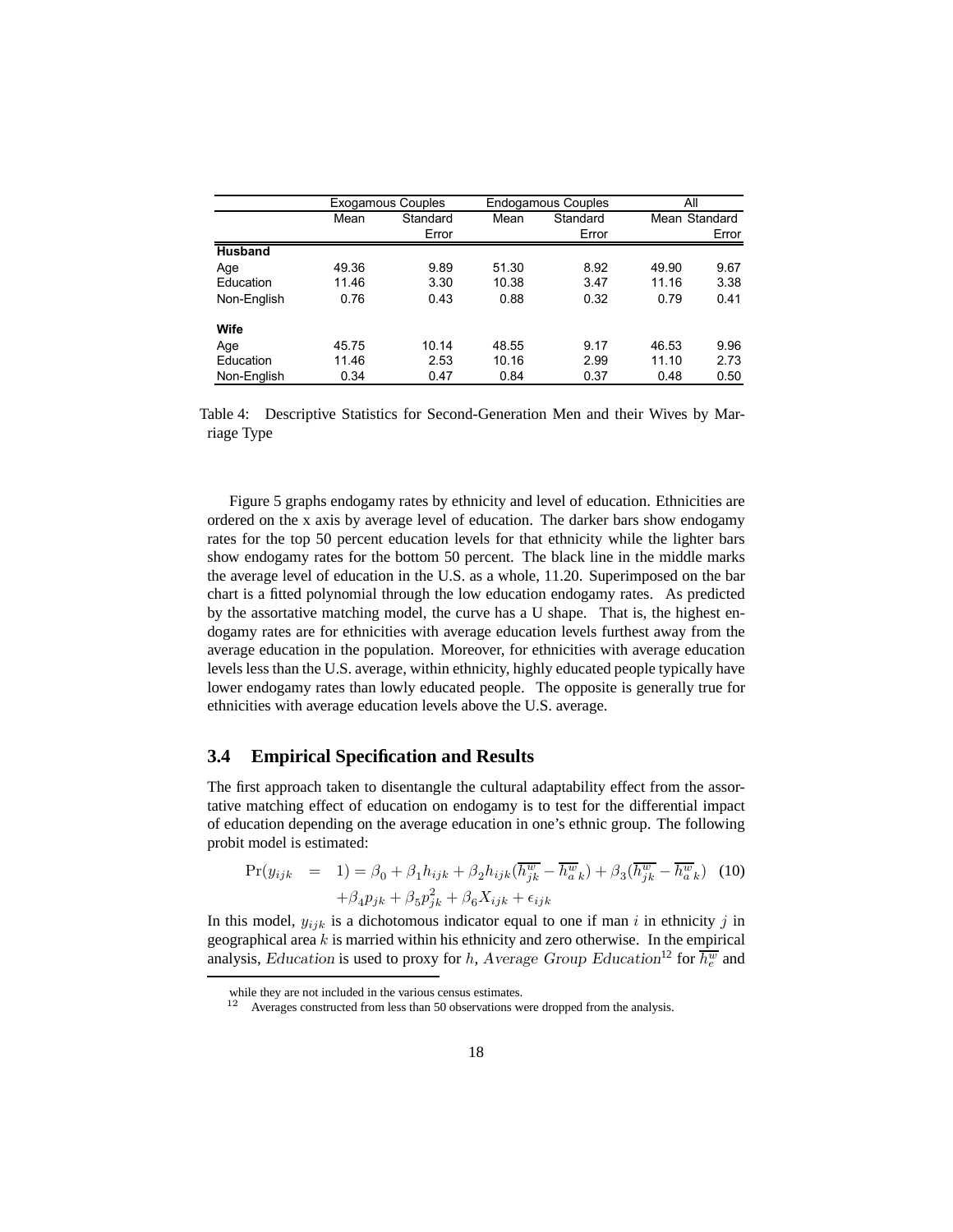| Endogamy                                       | 1            | $\mathcal{P}$ | 3            |
|------------------------------------------------|--------------|---------------|--------------|
|                                                |              |               |              |
| Education                                      | $-0.019$     | $-0.012$      | 0.000        |
|                                                | $(-2.61)$ ** | $(-1.69) +$   | (0.04)       |
| Size of Ethnicity in County Group              |              | 4.506         | 4.162        |
|                                                |              | $(5.65)$ **   | $(5.07)$ **  |
| Size of Ethnicity in County Group <sup>2</sup> |              | $-8.550$      | $-8.355$     |
|                                                |              | $(-4.58)$ **  | $(-4.11)$ ** |
| <b>Education*(Avg Group-Avg American)</b>      |              |               | 0.008        |
|                                                |              |               | $(2.11)^*$   |
| Avg Group-Avg American                         |              |               | $-0.110$     |
|                                                |              |               | $(-5.05)$ ** |
| Age                                            | 0.006        | 0.008         | 0.009        |
|                                                | $(2.22)^*$   | $(3.37)$ **   | $(5.56)$ **  |
| Non-English Native Tongue                      | 0.163        | 0.146         | 0.135        |
|                                                | $(5.70)$ **  | $(4.54)$ **   | $(5.39)$ **  |
| Observations                                   | 20109        | 20109         | 20109        |

Robust z-statistics in parentheses

+ significant at 10%; \* significant at 5%; \*\* significant at 1%

Table 5: Probit Marginal Effects on Endogamy

Average American for  $\overline{h_{\alpha}^w}$ . The share of the population belonging to its ethnicity,  $p$ , is captured by  $Group\ Size.$  The vector of characteristics which capture tastes for marrying within ethnicity,  $X$ , includes  $Age$  and  $Non-English$  Native Tongue. Tables 5 and 6 report variants of equation (10) estimated as probit models.

The theoretical model implies that the effect of education through cultural adaptability is always negative while its effect through assortative matching depends on ethnicity. More specifically, assortative matching implies that an increase in education will lead to a decrease in the probability of marrying within ethnicity for people belonging to low education ethnicities while the opposite is true for those belonging to high education groups. In particular, the larger the difference between average education in the ethnic group and the rest of the population, the stronger will be the assortative matching effect. Thus, we expect  $\beta_1 < 0$  if the cultural adaptability effect is true and  $\beta_2 > 0$  if the assortative matching effect is true. By including the proportion of the population in his ethnicity living in this geographical area, any effect of education will be purged of the enclave effect discussed in the introduction of this paper. Although the formal proof is not included in this paper, the size of ethnicity increases endogamy, but at a decreasing rate. This implies that  $\beta_4 > 0$  and  $\beta_5 < 0$ .

Recall that according to the enclave effect, as education increases, people tend to move out of ethnic enclaves and so have a lower probability of meeting potential spouses of the same ethnicity. The PUMs does not contain information about whether people grew up in ethnic enclaves and if so, when they moved out, so I cannot measure the enclave effect directly. However, if I assume that after acquiring education, people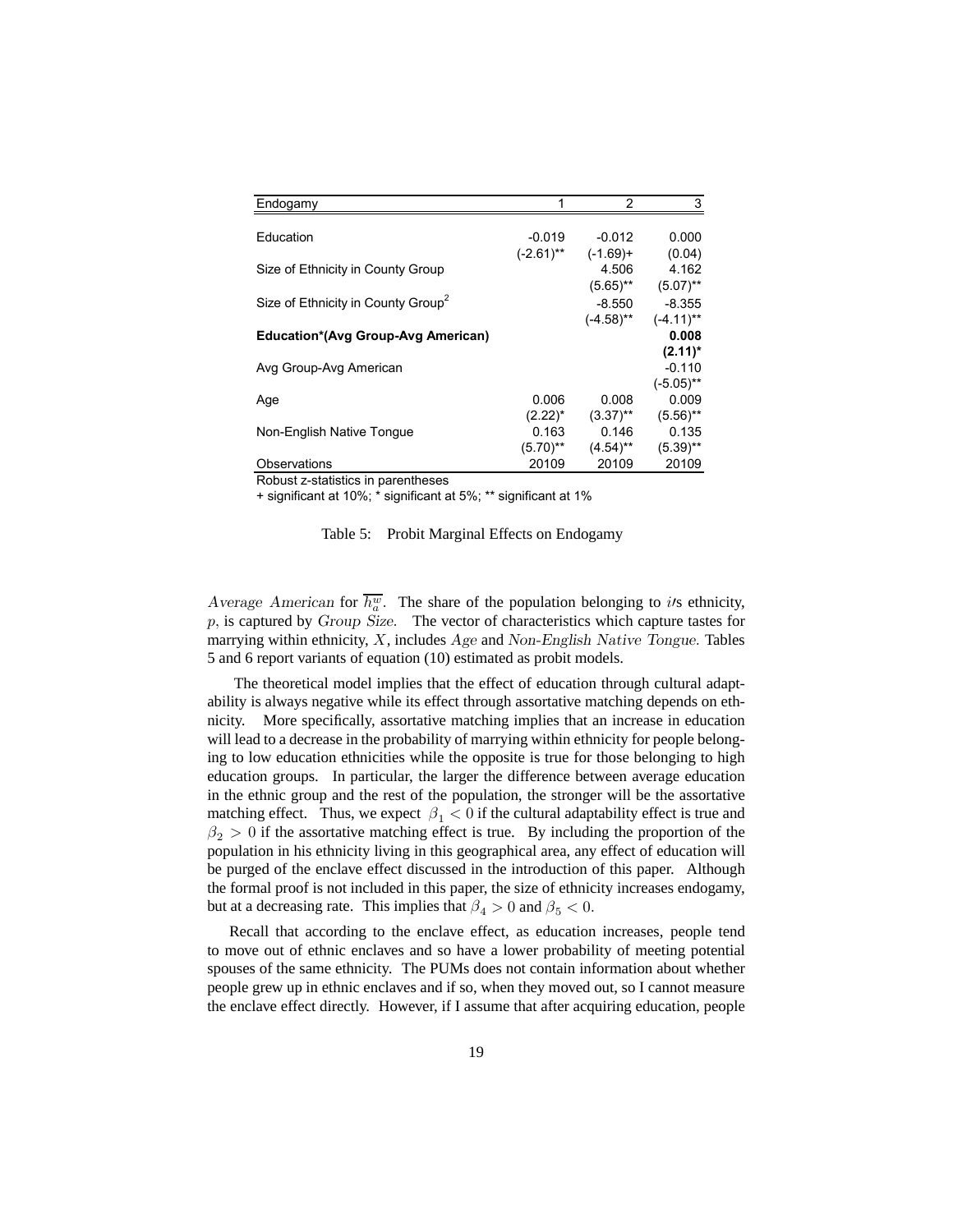| Endogamy                                       | Country      | State        | County Group |
|------------------------------------------------|--------------|--------------|--------------|
|                                                |              |              |              |
| Education                                      | 0.001        | 0.005        | 0.000        |
|                                                | (0.1)        | (0.89)       | (0.04)       |
| Size of Ethnicity in County Group              | 30.724       | 9.12         | 4.162        |
|                                                | $(2.03)^*$   | $(4.23)$ **  | $(5.07)$ **  |
| Size of Ethnicity in County Group <sup>2</sup> | -883.444     | -56.891      | $-8.355$     |
|                                                | $(-1.53)$    | $(-2.58)$ ** | $(-4.11)$ ** |
| <b>Education*(Avg Group-Avg American)</b>      | 0.009        | 0.009        | 0.008        |
|                                                | $(1.90) +$   | $(2.23)^*$   | $(2.11)^*$   |
| Avg Group-Avg American                         | $-0.155$     | $-0.125$     | $-0.11$      |
|                                                | $(-3.83)$ ** | $(-4.54)$ ** | $(-5.05)$ ** |
| Age                                            | 0.007        | 0.009        | 0.009        |
|                                                | $(6.39)$ **  | $(5.76)$ **  | $(5.56)$ **  |
| Non-English Native Tonque                      | 0.103        | 0.114        | 0.135        |
|                                                | $(4.56)$ **  | $(5.50)$ **  | $(5.39)$ **  |
| Observations                                   | 39943        | 29041        | 20109        |

Robust z-statistics in parentheses

+ significant at 10%; \* significant at 5%; \*\* significant at 1%

Table 6: Probit Marginal Effects on Endogamy for Different Geographic Partitions

move to where they are living at the time of the survey, search for a spouse, marry, and remain in roughly the same location, the size of ethnicity variable should completely purge  $\beta_1$  and  $\beta_2$  of the enclave effect of education. Admittedly, these conditions are quite strong, but biases resulting if these assumptions do not hold are not large. They will be discussed below.

Table 5 compares marginal effects from different specifications of a probit model conducted at the county group level. Notice that when education along with controls for preferences for marrying within ethnicity (Age and Non-English Native Tongue) are the only variables included on the right hand side of the regression, education has a negative and significant impact on the probability of in-marriage. Regression results suggest that one more year of education leads to a .02 decrease in the probability of marrying within ethnicity. According to the model, the effect of education could be small either because there is simply little effect of education on the probability of interethnic marriage or because the different avenues through which education affects intermarriage (i.e. cultural adaptability effect, assortative matching on education effect, and enclave effect) have opposing effects which cancel each other out. Controls for endogamy preference have the expected signs. Second-generation immigrants with a non-English mother tongue are significantly more likely to marry within their ethnicity and older people are more likely to marry within ethnicity.

When controlling for group size in specification  $(2)$ , the effect of education alone (cultural adaptability effect) decreases by almost 50 percent and is only significant at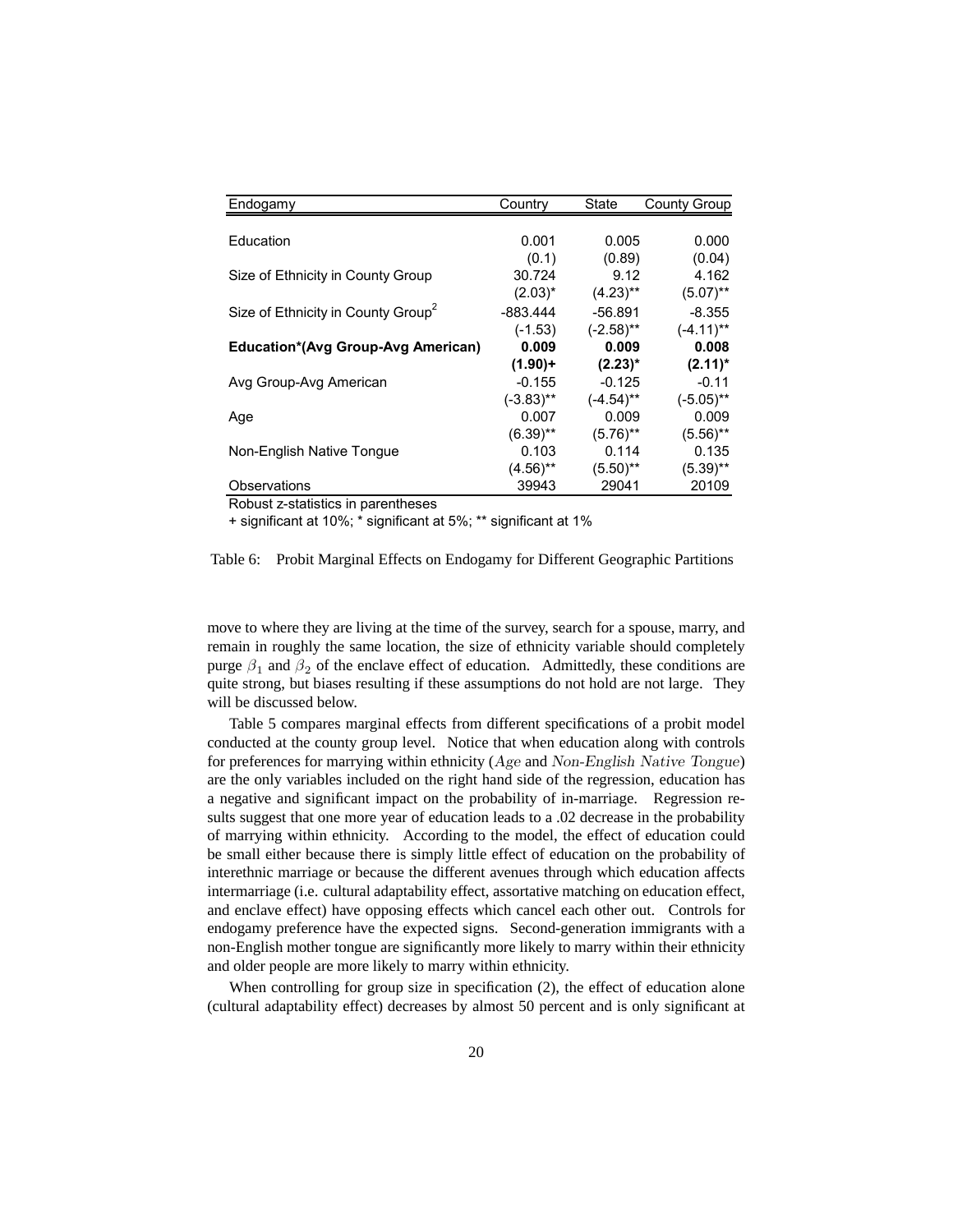the 10 percent level. As expected, the larger the ethnic representation in the county group in which he lives, the more likely a second-generation immigrant is to marry within his ethnicity. In fact, for a very small ethnicity, an increase in the proportion of the population in one's ethnic group by .01 will result in an initial .04 increase in the probability of marrying endogamously. Because migration rates are so high in the U.S., this estimate should not be taken too seriously. The negative coefficient on the square of ethnic size does suggest that the slope is decreasing in ethnic size as predicted by the model.

The interaction term is added in specification (3) to differentiate the assortative matching effect from the cultural adaptability effect. According to the assortative matching theory, an increase in education has different effects depending on the ethnicity to which a person belongs. In fact, as seen in Table 5, leaving constant the portion of the effect of education that changes depending upon the ethnicity of the person, the effect of education alone is not statistically different from zero. Thus, there is no support for the cultural adaptability effect of education.<sup>13</sup>

Specific examples are useful for interpreting the magnitude of the assortative matching effect of education. The effect of an increase in education has the greatest impact on second-generation immigrants from countries whose mean education values are very different from the rest of the population. For example, a Mexican second-generation male with an eighth grade education, the average education for Mexicans (See Table 2), will decrease his probability of marrying a Mexican by 2.36 percentage points, 0+.008(8.44-11.39) by acquiring one additional year of education. (Mexicans have an average of 8.44 years of education while Americans have an average of 11.39.) This suggests that his decision to finish high school leads to an 8.4 percentage point increase in the probability of intermarriage. On the other hand, for an average Russian secondgeneration immigrant, an additional year of education increases his probability of intramarriage by 1.37 percentage points, 0+.008(13.1-11.39). Finishing college leads to a 3.97 percentage point increase in the probability of marrying another Russian.

As suggested above, some caution must be used in the interpretation of these results because of the poor measure of opportunity of meeting others of the same ethnicity used in the analysis. Even if the perfect measure of their availability at the time and place that spouse-searchers were making their marriage decisions did exist, it still wouldn't be a perfect control for opportunity because people choose where to live. If with more education, immigrants move away from ethnic enclaves for the same reasons that they are less likely to marry an Ethnic according to the cultural adaptability mechanism, then the coefficient on education is biased toward zero. The empirical literature suggests that

It is unclear, however, whether parents' country of birth is the most appropriate measure of ethnicity. There are many countries with very different cultures within them, and these countries

are more likely to have lower endogamy rates all else equal. For example, a Russian Jew may have more in common ethnically with a Polish Jew than a non-Jewish Russian. If this heterogeneity within countries is correlated with education, the coefficients on education may be biased. As a test

of whether the coefficients are biased, I included a measure of religious pluralism (obtained from Barro 2003) in the empirical specification. As expected, the coefficient on religous pluralism

had a negative sign and the coefficients on the education variables remain almost exactly the same.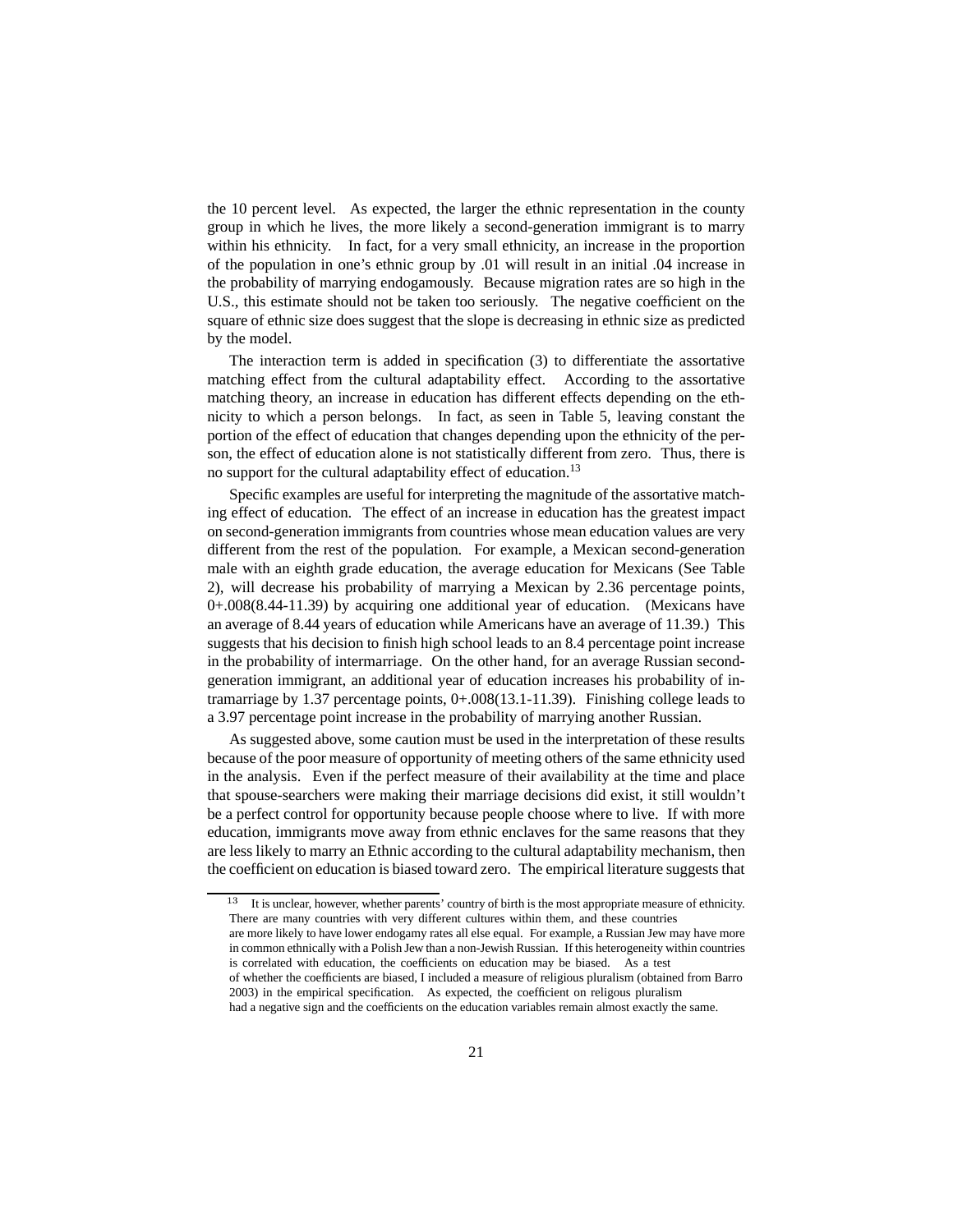education always has a nonnegative effect on outmigration, and so it is unlikely that the coefficient capturing the assortative matching effect is biased. For this reason, we can treat the cultural adaptability coefficient either as an upperbound of the true effect or we can simply interpret it as the cultural adabtability effect purged of its effect through location decisions.

Beyond these problems is the issue that what is used in the analysis is the size of the ethnic group at the place and time of the survey as opposed the time and place the spouse searcher was activley engaged in the marriage market. It is conceivable that immigrants who randomly marry Americans are more likely to leave enclaves because their spouses are not bound to the enclave. Alternatively, immigrants may have been predominantly exposed to Ethnics when they were searching for a spouse but because of their education, they may have both married an American (by either the cultural adaptability effect or assortative matching) and moved away from their enclave post-marriage. The signs of the bias differ depending on which story is told, but a few empirical techniques suggest that the bias is not large. First, I run the empirical analysis solely on those couples where the husband is living in the same county that he was five years previous to the survey date but the wife moved counties with the five years before the survey date. The presumption is that these couples married within that five year period and that the husband is facing roughly the same opportunity for endogamous marriage as he was while searching for a spouse. I find that the coefficients on the education variables remain roughly the same in terms of size and significance suggesting that although there may be a bias, it isn't very large. I also ran the empirical analysis on the entire sample using the size of the ethnic group (at the time of the survey) in the man's state of birth, and again, the results do not change qualitatively. This is not controlling for the enclave effect in that it is not capturing people's migration decisions as a result of an increase in education. However, if people are more likely to search for a spouse in their state of birth, necessarily pre-marriage, than in their state of residence at the time of the survey, then this measure of opportunity will be the more appropriate one. Moreover, the fact that the coefficients on education do not change suggests that my imperfect control for the enclave effect is not significantly biasing the results<sup>14</sup>.

It is not necessarily the case that the county group is the most relevant marriage market. Table 6 shows that for three different geographic partitions, assortative matching is the most important avenue through which education affects endogamy.

To summarize, there is no empirical support for the theory that highly educated men have a more efficient technology for adapting to the customs of people of different ethnicities and backgrounds, but there is support for the theory that marriage market participants are willing to sacrifice having similar ethnic traits in order to have similar levels of education.

### **3.5 Extreme Values of Male Education**

<sup>&</sup>lt;sup>14</sup> Regression tables for both of these empirical tests are available from the author upon request.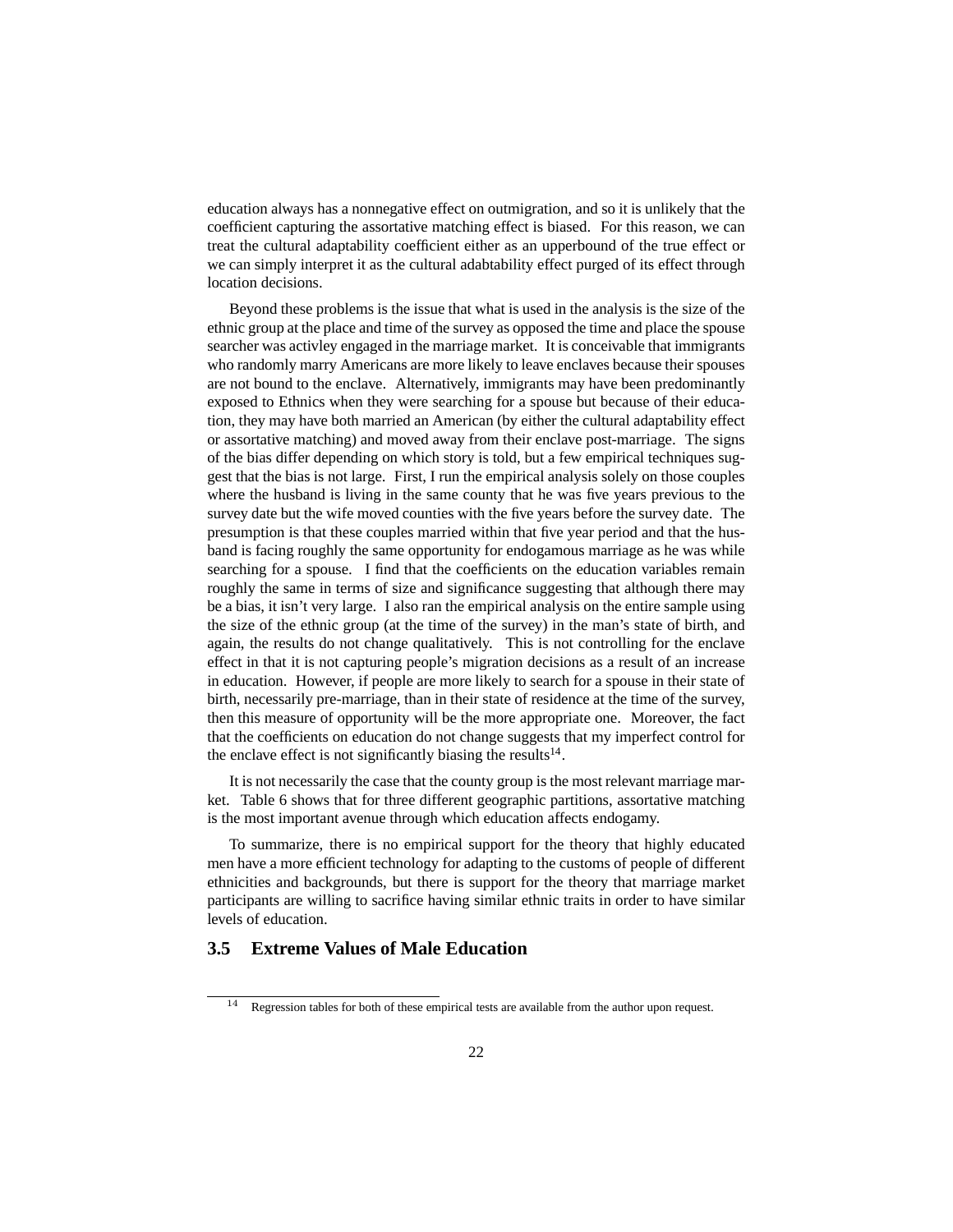#### **3.5.1 Theory**

Although it is very intuitive that an increase in education yields an increase in endogamy for people in high education ethnicities and a decrease for people in low education ethnicities, the model presented in Section 3 does not always predict this relationship. In fact, whether or not this relationship holds depends on two factors: the man's education,  $h$ , and the probability,  $p$ , that he is matched with someone of his ethnicity. Specifically, an increase in education can result in an increase in endogamy even for people in low education ethnicities if  $p$  is high enough and  $h$  is low enough or if  $p$  is low enough and  $h$  is high enough. Similarly, an increase in education can result in a decrease in endogamy for those in high education ethnicities if both  $p$  and  $h$  are either low enough or high enough. For simplicity of exposition, I will continue under the assumptions that ethnicity of a spouse does not enter immigrants' utility functions, that is  $T = 0$ , and that variances of the education distributions of Ethnics and Americans are equal.

For pedagogical purposes, I will start with the case where  $p$  is neither high nor low but exactly 1/2 : Ethnics are just as likely to come across other Ethnics as they are Americans. This suggests that the level of education corresponding with expected utility in the second period is fairly close to the education level corresponding with the intersection of the Ethnic and American education distributions. Moreover, it implies that the acceptance region limits always lie on opposite sides of the intersection (A formal proof of this is provided in Appendix B). Thus, even if a person in a low education ethnicity has a very low level of education, the rightward shift of his upper limit will always result in an increase in the probability of marrying an American. Similarly, if his education is very high, the rightward shift of the lower limit always results in a decrease in the probability of marrying an Ethnic.

Symmetric results follow when Ethnics typically have more education than Americans. The rightward shift of the left hand limit will result in a decrease in the probability of marrying an American even if the man's education level is very high. The rightward shift of the right hand limit will result in an increase in the probability of marrying an Ethnic if the man's education level is very low. To conclude, if  $p = 1/2$ , an increase in  $h$  will always lead to a decrease in endogamy for people in low education ethnicities and an increase in endogamy for people in high education ethnicities. This will not always be the case if  $p \neq 1/2$ .

Figure 6 is a graphical representation of what can happen when  $h$  increases. Consider a spouse-searcher with a very low level of education in a low education ethnicity living in an area where he is considerably more likely to meet an Ethnic than an American. Figure 6 illustrates acceptance regions for the case where  $p$  is high and  $h$  is low. Notice that for both levels of education, the acceptance regions lie over education levels that Ethnics are more likely to have than  $American<sup>15</sup>$ . As seen in Figure 6, this means

The condition that he is very low educated in a low education ethnicity implies that he is not likely to accept an American in the first period because Americans typically have much higher

education levels than he does. The condition that probability of meeting someone of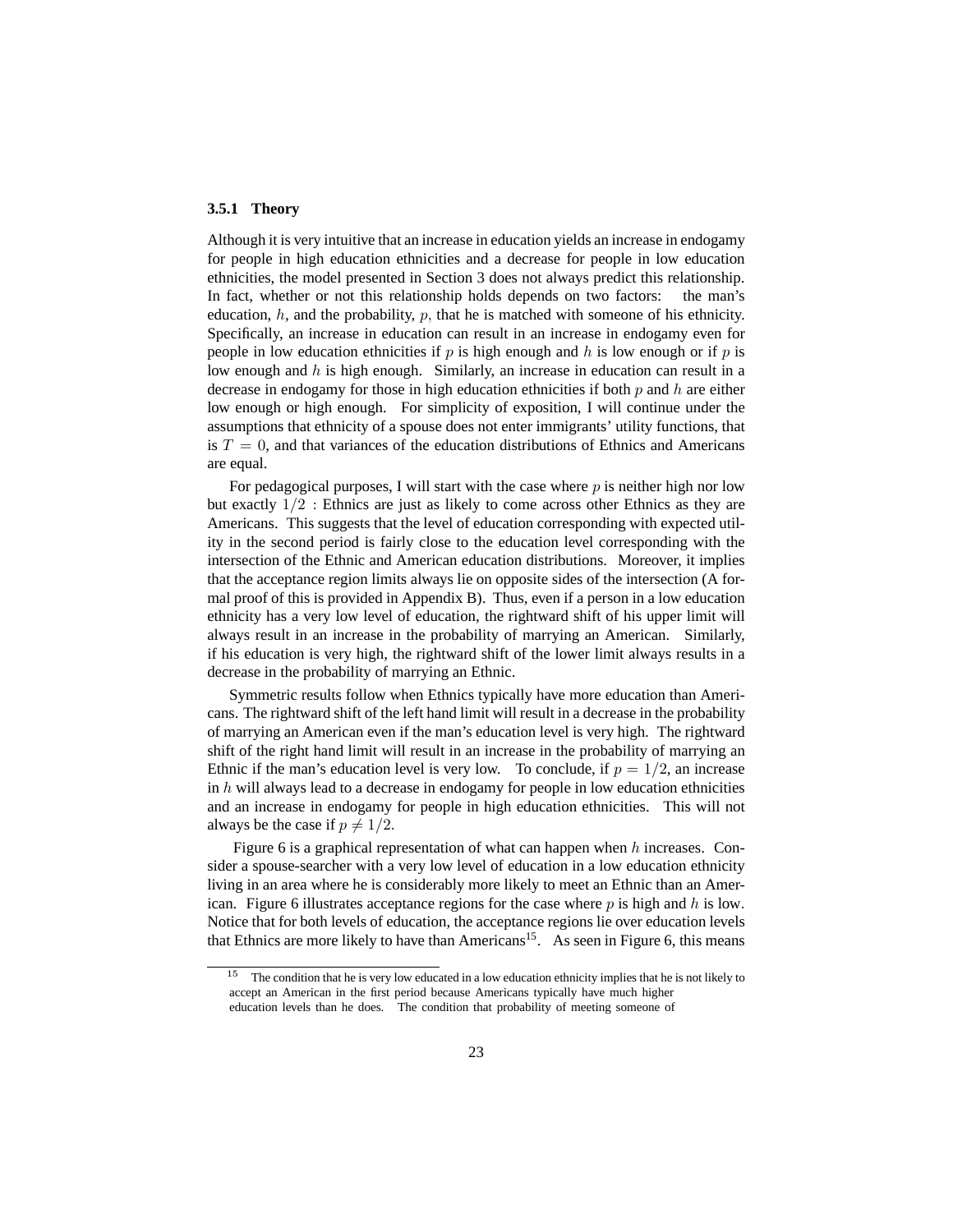

Figure 6: Change in the Probability of Intramarriage when  $p$  is High and  $h$  is Low



Figure 7: Change in the Probability of Intramarriage when  $p$  is Low and  $h$  is High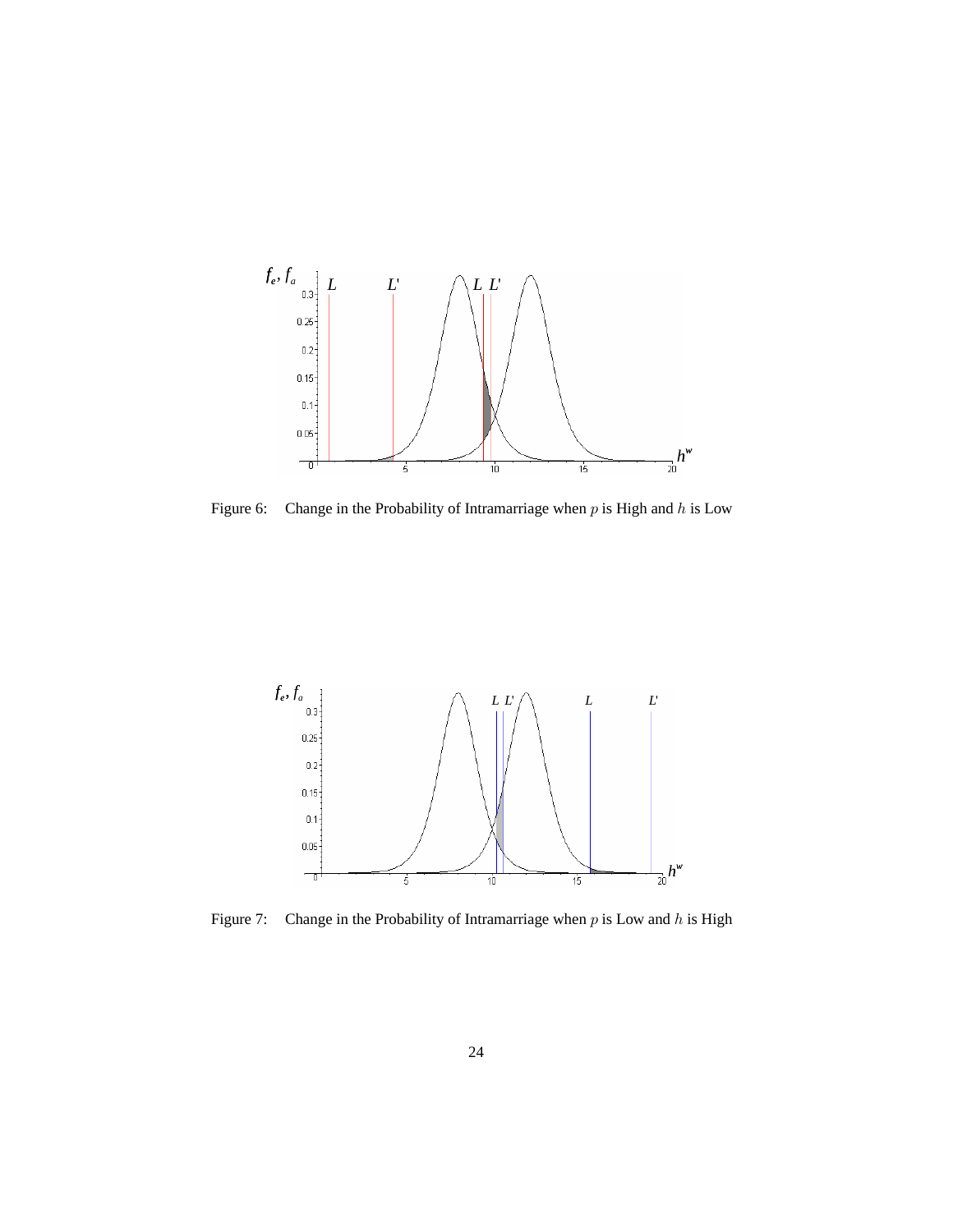| $\iota_e$ |        |       | $u_a$  |  |  |
|-----------|--------|-------|--------|--|--|
| h low     | h high | h low | h high |  |  |
|           |        |       |        |  |  |
|           |        |       |        |  |  |
|           |        |       |        |  |  |

Table 7: Effect of an increase in Education

that an increase in education could actually result in an increase in the probability of marrying an Ethnic. The reason is that the increase in the probability of marrying an Ethnic due to the rightward shift of the right hand limit of the acceptance region, the lightly shaded area in Figure 6, is greater than the decrease in the probability resulting from the rightward shift of the left hand limit, the darker shaded area. Because of the increase in the number of Ethnic marriages in the first period, fewer people are randomly matched with an American in the second period and thus the probability of ending up with someone of the same ethnicity actually increases<sup>16</sup>.

Using a similar logic, again under the assumption that Ethnics typically have less education than Americans, an increase in the probability of marrying an Ethnic could result for a very well educated man in a low education ethnicity if the probability of being matched with an Ethnic is very low. Figure 7 depicts the same density functions as Figure 6, but acceptance regions are shown for the case where  $p$  is low and h is high. In this scenario, the entire acceptance region lies over levels of education more likely for Americans than Ethnics. As shown in Figure 7, the increase in the probability of accepting an American in the first period resulting from the rightward shift of the right hand limit of the acceptance region, the lightly shaded area, is less than the decrease resulting from the rightward shift of the left hand limit, the darker shaded area. With fewer acceptances of Americans in the first period, people are more likely to become randomly matched with Ethnics in the second period and so the probability of marrying an Ethnic by the end of the game actually increases.

All of this information is summarized in Table 7.

his own ethnicity is very high implies that the level of education corresponding with the expected utility in the second period is close to the mean of the Ethnic distribution. This implies that

the right-hand limit of the acceptance region lies to the left of the intersection of the two distributions. <sup>16</sup> In the real world, however, one can always choose to stay single and so the very bad matches do not necessarily occur. Consider the extreme case where people would marry someone who generates utility greater than reservation utility but would rather stay single than marry anyone who generates less utility than that. For concreteness, assume Ethnics typically have more education than Americans. In this scenario, an increase in education would never lead to an increase in the probability of marrying an Ethnic but would also not lead to a decrease for the lowly educated in large ethnicities. To be general, even in the case where spouse-searchers have the option of remaining single, if  $p > 1/2$  then an increase in education will have less of an effect on lowly educated immigrants than highly educated immigrants.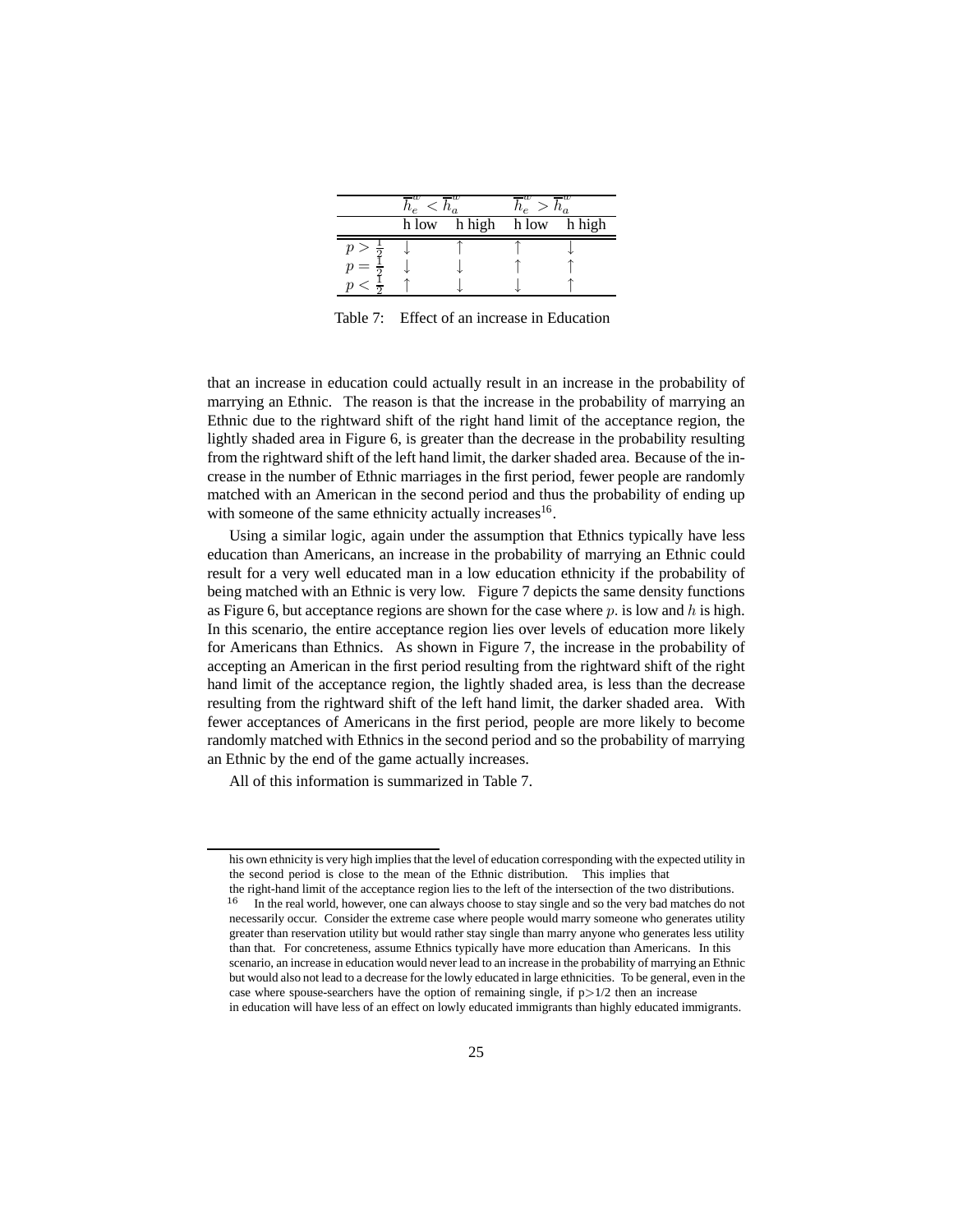#### **3.6 Empirical Test**

In order to formally test the implication that the effect of education depends not only on the ethnic group to which one belongs but also on the size of this group and one's level of education, regression analysis must be used. The model implies that an increase in education for immigrants in low education ethnicities with either very high levels of education in small ethnic groups or low levels of education in large ethnic groups leads to an increase in the probability of marrying within ethnicity. Conversely, an increase in education for immigrants in high education ethnicities with either very high levels of education in large ethnic groups or low levels of education in small ethnic groups leads to a decrease in the probability of marrying within ethnicity. To test these implications, I divide the sample according to whether average levels of education are greater than or less than average American levels and then run probit regressions of the following model on each of the two samples:

$$
Pr(y_{ijk} = 1) = \gamma_1 h_{ijk} + \gamma_2 h_{ijk}^2 + \gamma_3 p_{jk} h_{ijk} + \gamma_4 p_{jk} h_{ijk}^2 + \gamma_5 p_{jk} + \gamma_6 X_{ijk} + u_{ijk}
$$

A strict interpretation of the model implies that for both samples  $\gamma_1 < 0$ ,  $\gamma_2 > 0$ ,  $\gamma_3 >$ 0 and  $\gamma_4$  < 0. This is because for both high and low education ethnicities, an increase in h leads to an initial increase in endogamy and a subsequent decrease if  $p < 1/2$  but an initial decrease and subsequent increase if  $p > 1/2$ . Since the effect of education on endogamy should generally be negative for low education ethnicities and positive for high education ethnicities, an additional condition must hold: the minimum endogamy rate for low education ethnicities should occur for a level  $h$  less than the corresponding h for high education ethnicities. This implies that

$$
\frac{\gamma_1^L+\gamma_3^Tp}{-2(\gamma_2^L+\delta_4^L)}>\frac{\gamma_1^H+\gamma_3^Hp}{-2(\gamma_2^H+\gamma_4^H)}
$$

if  $p < 1/2$  and

$$
\frac{\gamma_1^L+\gamma_3^L p}{-2\left(\gamma_2^L+\gamma_4^L\right)}<\frac{\gamma_1^H+\gamma_3^H p}{-2\left(\gamma_2^H+\gamma_4^H\right)}
$$

if  $p > 1/2$  where the superscript H corresponds to high education ethnicities and L to low education ethnicities.

It could be that the positive effect of education for low education ethnicities and the negative effect for high education ethnicities occurs for combinations of  $p$  and  $h$  outside the range of the data. In this scenario, we should still expect to see that the effect of  $h$ changes at an increasing rate (convex shape of endogamy equation) when  $p$  is less than a half and at a decreasing rate (concave shape of endogamy equation) when  $p$  is greater than a half. This would imply that  $\gamma_1^H > 0$  when  $p < 1/2$ ,  $\gamma_3^L < 0$  when  $p > 1/2$ , and  $\gamma_4^L$  when  $p > 1/2$ . The data in fact implies a combination of these signs for the marginal effects.

Another issue is that for no county group in the data is the size of ethnicity of any ethnicity greater than a half. This does not mean that the probability of meeting someone of the same ethnicity is always necessarily less than a half. It is reasonable to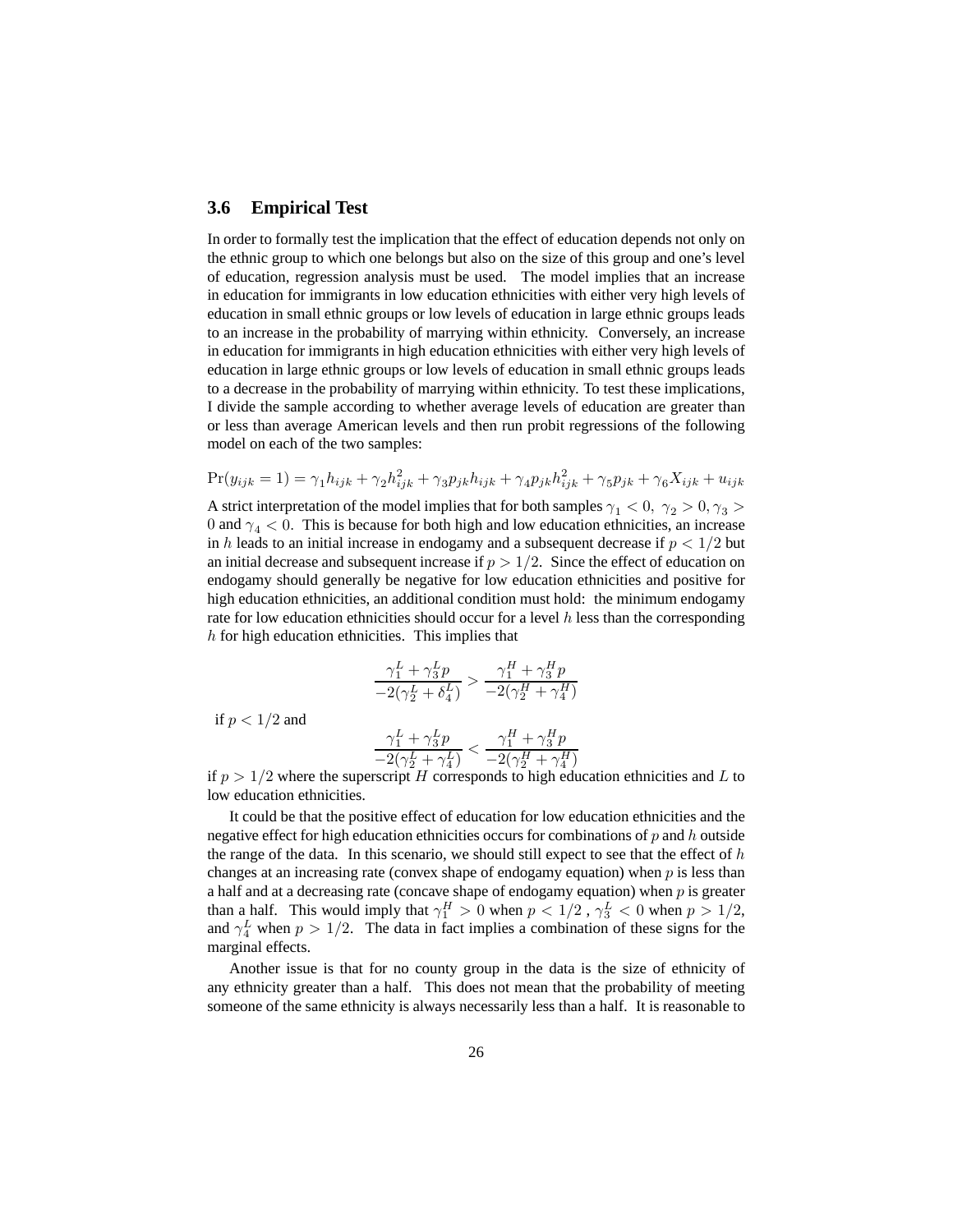believe that the marriage market is concentrated at the neighborhood level as opposed to the county group level. Although I do not use data at the neighborhood level I can infer from Borjas' measures of size of ethnicity in the neighborhood (Borjas 1995) that neighborhood concentrations are on average about 3 times as high as county group concentrations (See Table 3 for Mexican and Russian examples). However, because neighborhoods in the Borjas sample have only about 30 residents, I simply look for the relationships based on whether  $p$  is relatively small or large as opposed to whether it is above or below one half.

Tables 8 and 9 present marginal effects for probit regressions run on low and high education ethnicities respectively at the county group level. That is, Size of Ethnic Group was constructed with the population of the county group as a base. Consistent with the previous set of regressions, an increase in education leads to a decrease in endogamy rates for low education ethnicities (Table 8) and an increase for high education ethnicities (Table 9): One more year of education leads to a .04 decrease in the probability of marrying within ethnicity for people in low education ethnicities and increase in the probability for people in high education ethnicities (although this increase is insignificant) when controlling for only age and the square of education (Column 1).

Notice that in Table 8, the marginal effect of education decreases in absolute value in specification  $(2)$  from  $-0.042$  to  $-0.035$  when size of ethnicity (and its square) are added to the model. This suggests that the enclave effect may exist but is not the only reason why education decreases the probability of marrying within.

More interesting, however, is what occurs when the education-ethnicity size interactions are included in specifications (3) and (4). Coefficients of interest all have the expected sign and, except for the square of education, are all significant at the 5 percent level for low education ethnicities. The coefficients suggest that the effect of education on endogamy is decreasing at a decreasing rate when Size of Ethnic Group <.016 and decreasing at an increasing rate when Size of Ethnic Group  $\lt$  0.016. In fact, when Size of Ethnic Group  $>15$ , regression results imply an initial increase in endogamy and a subsequent decrease just as predicted by the theory.

For high education ethnicities, all coefficients but the one on the square of education are significant at the 10 percent level, but the signs do not correspond to the strict interpretation of the theory. They are, however, consistent with the looser interpretation discussed above. Although regression results do not suggest a decrease in endogamy with an increase in education for very high levels of education, when Size of Ethnic Group<.0004, education increases endogamy but at a decreasing rate. When Size of Ethnic Group is between .0004 and .048, an increase in education increases endogamy at an increasing rate. Finally, when Size of Ethnic Group  $> .048$ , an increase in education results in a decrease in endogamy for very low levels of education, but eventually the effect is positive as expected.

Because these results could be due simply to the high collinearity between the square term of education and its linear counterpart, spline regressions were run with corresponding specifications. Results were similar.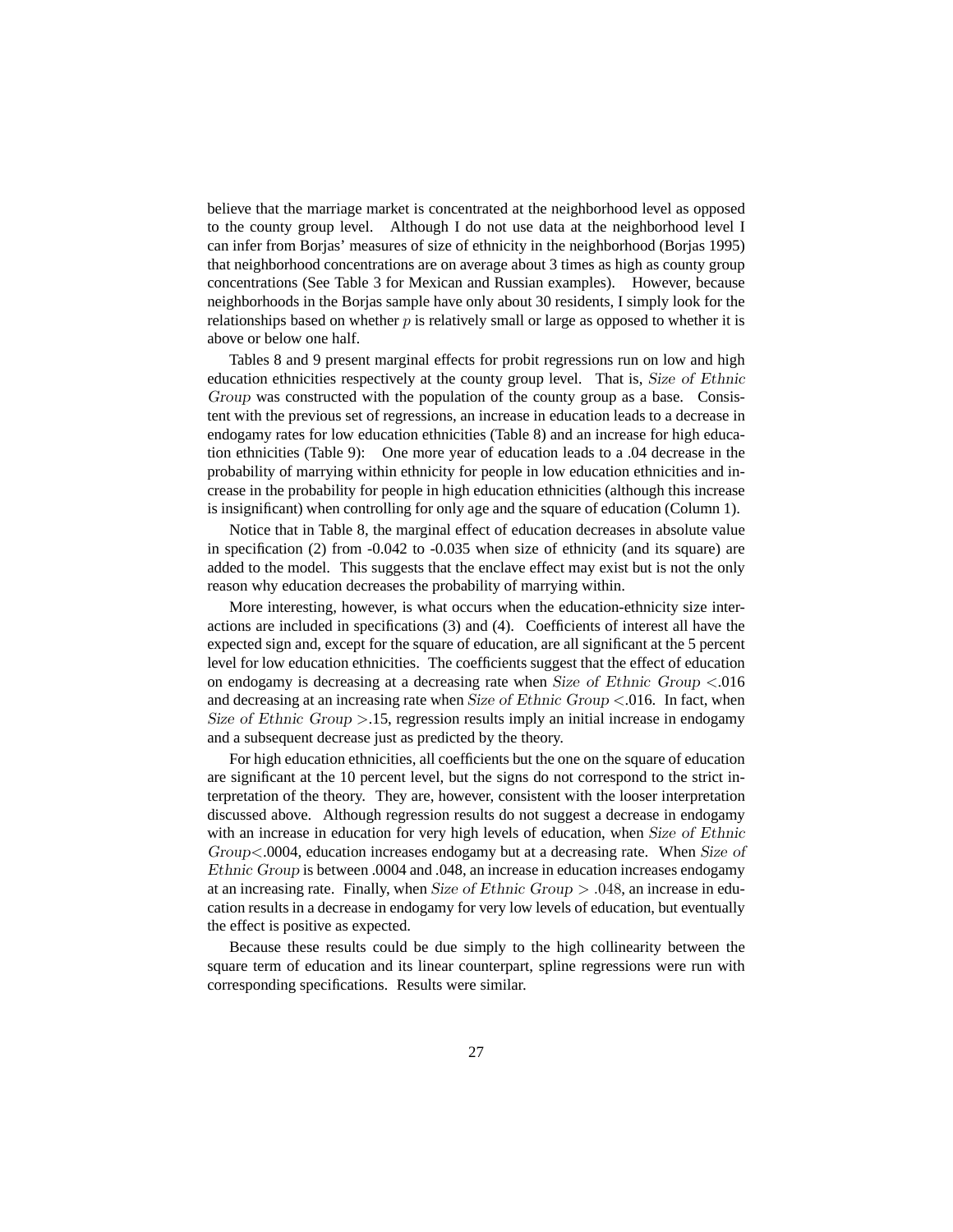| Endogamy                           |                          | 2                        | 3                        |                         |
|------------------------------------|--------------------------|--------------------------|--------------------------|-------------------------|
| <b>Education</b>                   | $-0.042$<br>$(-6.59)$ ** | $-0.035$<br>$(-4.69)$ ** | $-0.033$<br>$(-3.11)$ ** | $-0.018$<br>$(-2.02)^*$ |
| Education $2$                      | 0.000                    | 0.000                    | 0.000                    | 0.000                   |
|                                    | $(1.92) +$               | (0.83)                   | (0.73)                   | (0.35)                  |
| Size of Ethnicity                  |                          | 4.152                    | 2.938                    | 3.244                   |
|                                    |                          | $(4.88)$ **              | $(2.94)$ **              | $(3.80)$ **             |
| Size of Ethnicity <sup>2</sup>     |                          | $-8.521$                 | $-7.07$                  | $-7.254$                |
|                                    |                          | $(-4.02)$ **             | $(-2.86)$ **             | $(-3.57)$ **            |
| <b>Education*Group Size</b>        |                          |                          | 0.108                    | 0.118                   |
|                                    |                          |                          | $(3.01)$ **              | $(3.48)$ **             |
| Education <sup>2*</sup> Group Size |                          |                          | $-0.005$                 | $-0.006$                |
|                                    |                          |                          | $(-3.61)$ **             | $(-4.90)$ **            |
| Avg Group Edu-Avg Edu              |                          |                          | $-0.046$                 | $-0.069$                |
|                                    |                          |                          | $(-2.79)$ **             | $(-7.61)$ **            |
| Non-English                        |                          |                          |                          | 0.161                   |
|                                    |                          |                          |                          | $(4.09)$ **             |
| Age                                |                          |                          |                          | 0.011                   |
|                                    |                          |                          |                          | $(10.42)$ <sup>**</sup> |
| Observations                       | 14720                    | 14720                    | 14720                    | 14720                   |

Robust z-statistics in parentheses

+ significant at 10%; \* significant at 5%; \*\* significant at 1%

Table 8: Probit Marginal Effects on Endogamy for High Education Ethnicities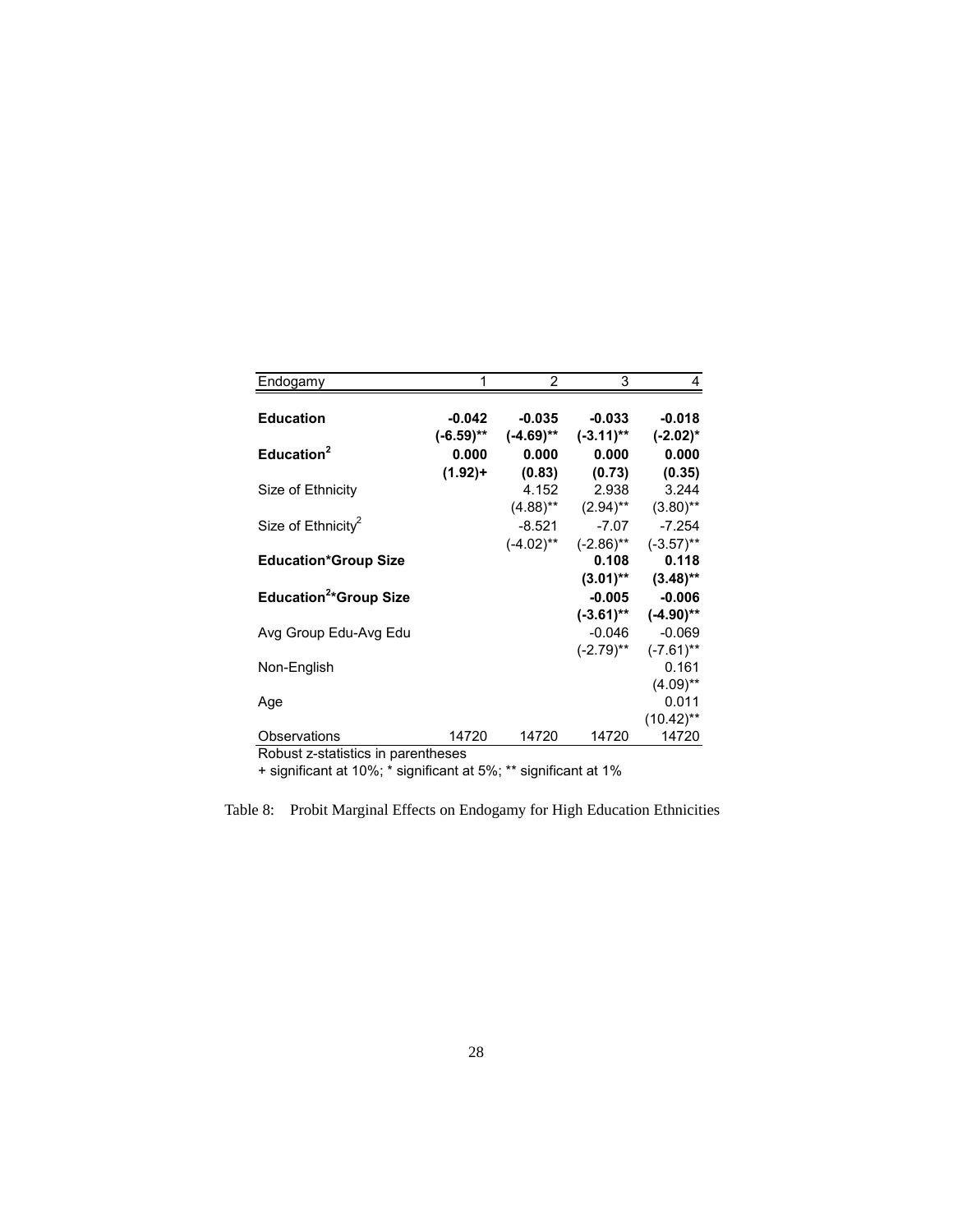| Endogamy                           |        | 2      | 3            |              |
|------------------------------------|--------|--------|--------------|--------------|
| <b>Education</b>                   | 0.010  | 0.014  | 0.055        | 0.074        |
|                                    | (1.04) | (1.33) | $(2.01)^*$   | $(1.94) +$   |
| Education <sup>2</sup>             | 0.000  | 0.000  | $-0.002$     | $-0.002$     |
|                                    | (0.23) | (0.45) | $(-1.60)$    | $(-1.61)$    |
| Size of Ethnicity                  |        | 2.170  | 12.568       | 13.093       |
|                                    |        | (0.42) | $(1.75)+$    | $(1.88) +$   |
| Size of Ethnicity <sup>2</sup>     |        | 15.566 | 25.099       | 13.475       |
|                                    |        | (0.23) | (0.34)       | (0.17)       |
| <b>Education*Group Size</b>        |        |        | $-1.556$     | $-1.539$     |
|                                    |        |        | $(-3.47)$ ** | $(-2.61)$ ** |
| Education <sup>2*</sup> Group Size |        |        | 0.051        | 0.050        |
|                                    |        |        | $(2.49)^*$   | $(2.00)^*$   |
| Avg Group Edu-Avg Edu              |        |        | 0.084        | 0.071        |
|                                    |        |        | $(1.68) +$   | (1.24)       |
| Non-English                        |        |        |              | 0.074        |
|                                    |        |        |              | $(2.01)^*$   |
| Age                                |        |        |              | 0.007        |
|                                    |        |        |              | $(1.73) +$   |
| Observations                       | 5389   | 5389   | 5389         | 5389         |

Robust z-statistics in parentheses

+ significant at 10%; \* significant at 5%; \*\* significant at 1%

Table 9: Probit Marginal Effects on Endogamy for Low Education Ethnicities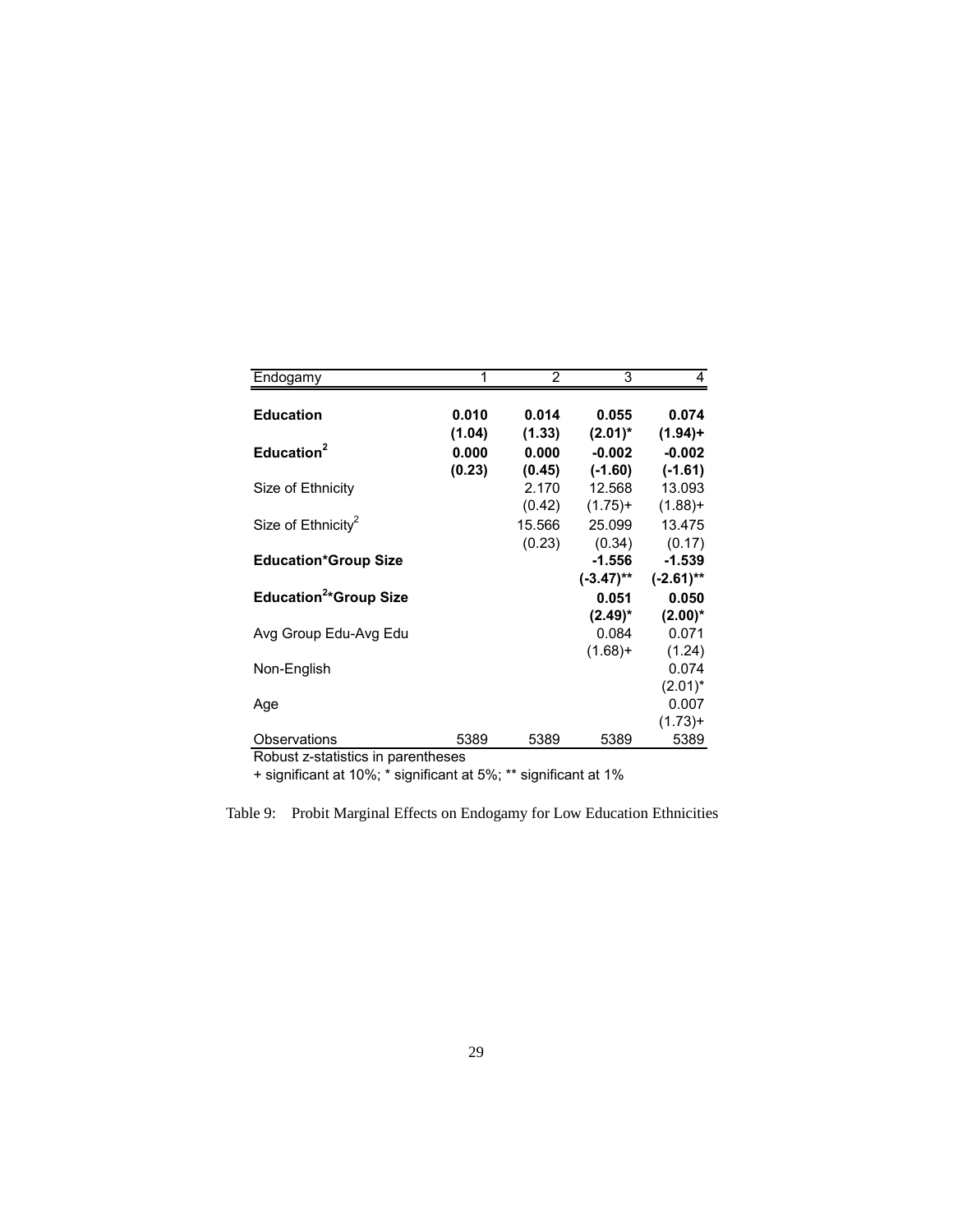| Ethnicity                              | <b>Standard Deviation</b> |  |  |
|----------------------------------------|---------------------------|--|--|
| Yugoslavia                             | $2.77*$                   |  |  |
| Czech                                  | $2.79*$                   |  |  |
| Italy                                  | $2.84*$                   |  |  |
| Hungary                                | $2.87*$                   |  |  |
| Germany                                | 3.03                      |  |  |
| Lithuania                              | 3.03                      |  |  |
| Poland                                 | 3.04                      |  |  |
| Canada                                 | 3.06                      |  |  |
| Russia                                 | 3.09                      |  |  |
| Mexico                                 | $3.98*$                   |  |  |
| *Statistically different from American |                           |  |  |
| standard deviation at 5% level.        |                           |  |  |
| American Standard Deviation: 3.05      |                           |  |  |

Table 10: Education Standard Deviations by Ethnicity

# **4 Unequal Variances**

Until now, I have been assuming that the variances of the education distributions of the two populations are the same, but this is not necessarily the case. The table below shows standard deviations of education for the ethnicities used in this analysis. Notice that half of the ethnicities have standard deviations which are statistically different from the American standard deviation.

Through the use of some examples, I will examine the effect of differences in variances on the implications drawn from the theoretical model discussed above. The proof of the cultural adaptability effect does not change without the equal variance assumption: Regardless of whether variances are the same, an increase in education always leads to a decrease in endogamy through the cultural adaptability effect. The proof of the assortative matching effect, however, is responsive to this assumption. For simplicity, again I assume that there  $T = 0$ .

### **4.1 Theory**

Recall that the probability of endogamy can be written,

$$
\begin{array}{lcl} \Pr(\text{Endogamy}) & = & p + p(1-p) \{[F_e(h + \sqrt{-R}) - F_e(h - \sqrt{-R})] - \\ & & [F_a(h + \sqrt{-R}) - F_a(h - \sqrt{-R})]\} \end{array}
$$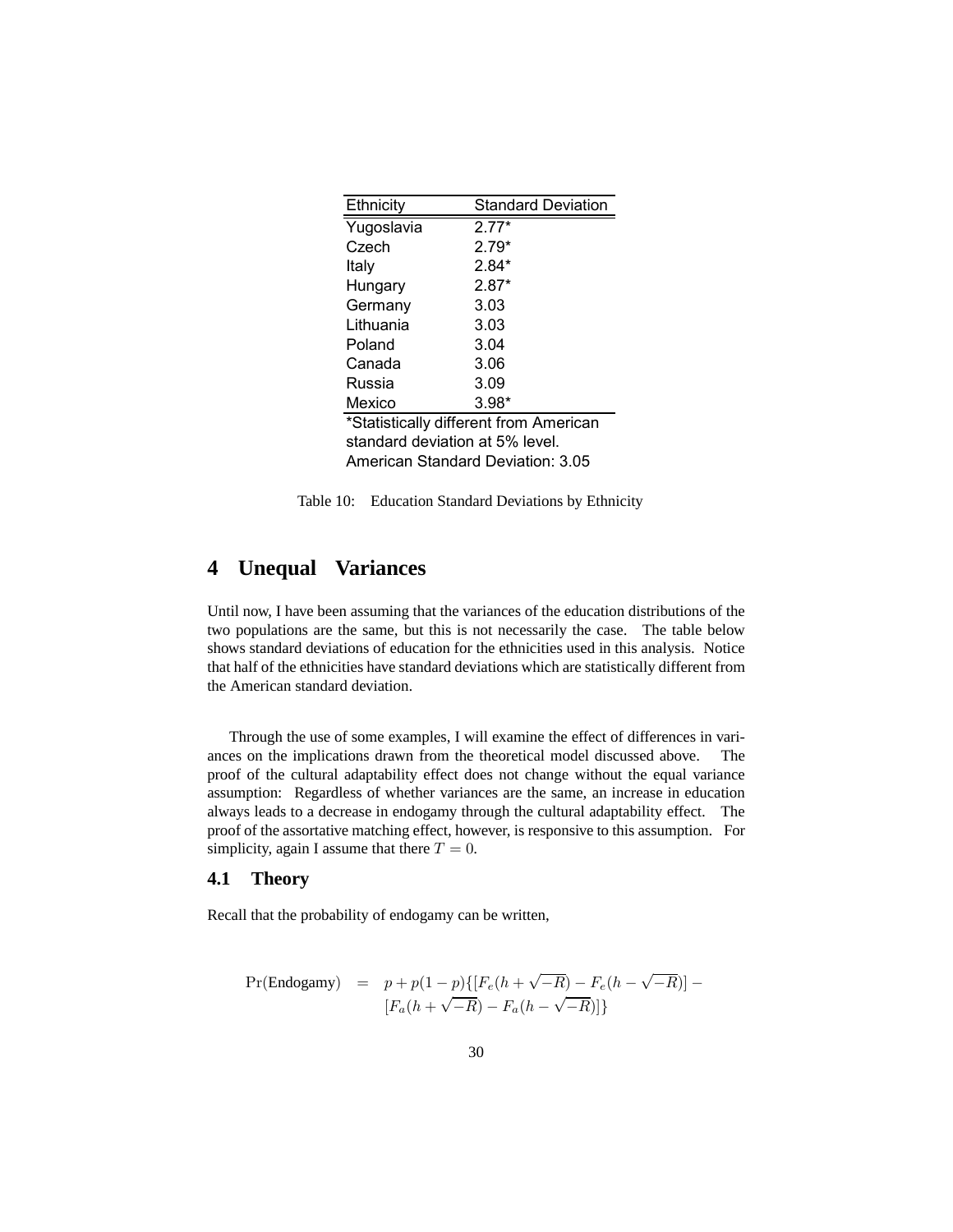and that the reservation utility can be written,

$$
R=-p(\sigma_{e}^2+\overline{h_{e}^w}^2)-(1-p)(\sigma_{a}^2+\overline{h_{a}^w}^2)+2h(p\overline{h_{e}^w}+(1-p)\overline{h_{a}^w}])-h^2-\tau
$$

Although the variances do enter the reservation utility (the larger the variances, the more negative the reservation utility), the major effect of dropping the equal variance assumption will come from the difference in shape of the distributions,  $F_e$  and  $F_a$ . To see this more clearly, I assume that Ethnic education is distributed with a mean of 8 and female American education has a mean of 12, but now I let the Ethnic distribution have a standard deviation of 4 and the American distribution a standard deviation of 2. I assume that  $p = 1/2$  so that the effect of an increase in education is unambiguous if variances are equal.

In the top panel of Figure 8, the two density functions are depicted along with acceptance regions for people with high levels of education. It should be clear from this picture that in general, an increase in education of the spouse-searcher results in the acceptance region lying over education levels more common among Americans. However, when the spouse-searcher has a high enough level of education, for example,  $h = 13$  as shown in the figure, an increase actually leads to an increase in the probability of marrying an Ethnic. Because the Ethnic distribution has a larger variance, it is more likely to meet an Ethnic with a very extreme (high) level of education even though Americans typically have higher education levels. The bottom panel of Figure 8 shows the probability of in-marriage for various levels of education of the spousesearcher. Notice that although an increase in education typically results in a decrease in endogamy, for very high levels of education, a further increase results in an increase in endogamy if the variance of the Ethnic distribution is larger than the variance of the American distribution.

Figure 9 depicts logistic distributions with the same means as Figure 8 but the variances are reversed. When Americans have the larger variance, again it is true that in general an increase in education leads to a decrease in endogamy, but for spousesearchers with very low levels of education, an increase can actually lead to an increase in endogamy. Figure 9 illustrates this case when  $h$  increases from 5 to 7. Spousesearchers with extremely low levels of education are willing to marry those Americans with extremely low levels of education. With an increase in education, these spousesearchers become unwilling to marry these Americans and so they become more likely to marry Ethnics. The bottom panel of Figure 9 shows that an increase in education results in an increase in endogamy for spouse-searchers with very low levels of education, but a decrease for everyone else.

For ethnicities with average education levels above that of the American average, the basic relationships remain the same but the probability of in-marriage is typically increasing as opposed to decreasing. When the Ethnic variance is larger than the American variance, an increase in education can lead to a decrease in endogamy for men with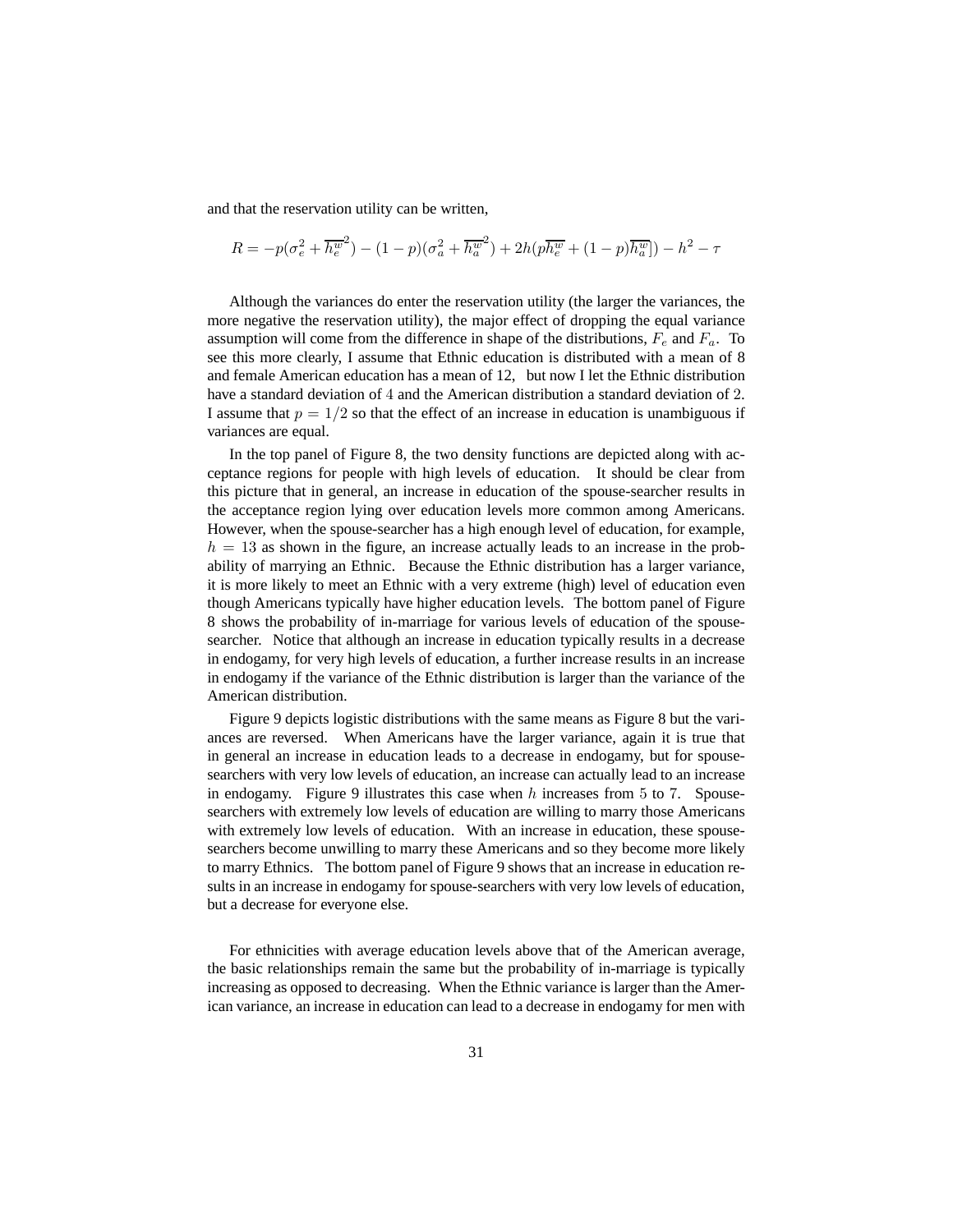

Figure 8: Effect of Education when  $\overline{h}_e^w < \overline{h}_a^w$  and  $\sigma_e > \sigma_a$ 



Figure 9: Effect of Education when  $\overline{h}_e^w < \overline{h}_a^w$  and  $\sigma_e < \sigma_a$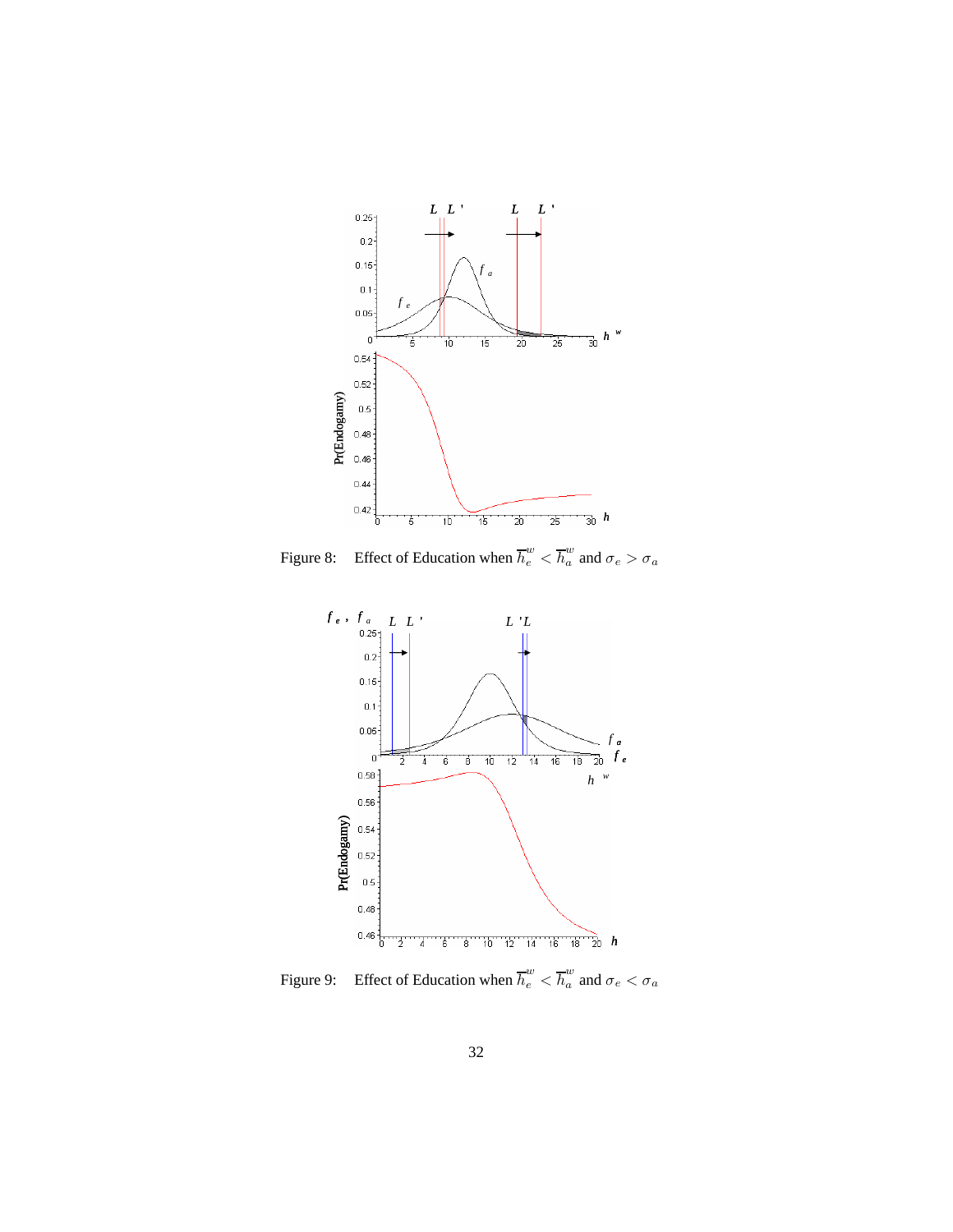| h low | h high h low | h high |
|-------|--------------|--------|
|       |              |        |
|       |              |        |

Table 11: Effect of an Increase in Education when  $p=1/2$ 

low levels of education. Similarly, when the Ethnic variance is smaller than the American variance, an increase in education can lead to a decrease in endogamy for men with very high levels of education. All of these results are summarized in Table 9.

### **4.2 Empirical Tests**

To test these implications, again I divide the sample according to whether average levels of education are greater than or less than the average American education and then run probit regressions of the following model on each of the two samples:

$$
\Pr(y_{ijk} = 1) = \theta_1 h_{ijk} + \theta_2 h_{ijk}^2 + \theta_3 h_{ijk} I_{(\sigma_{jk} > \sigma_{ak})} + \theta_4 h_{ijk}^2 I_{(\sigma_{jk} > \sigma_{ak})} +
$$
  

$$
\theta_5 I_{(\sigma_{jk} > \sigma_{ak})} + \theta_6 p_{jk} + \theta_7 p_{jk}^2 + \nu_{ijk}
$$

where  $I_{(\sigma_{jk} > \sigma_{ak})}$  is a dichotomous variable equal to one if  $\sigma_{jk} > \sigma_{ak}$  and zero otherwise. The model predicts that for both samples  $\theta_1 > 0$ ,  $\theta_2 < 0$ ,  $\theta_3 < 0$  and  $\theta_4 > 0$ . This is because for both high and low education ethnicities, an increase in  $h$  leads to an initial decrease in endogamy and a subsequent increase if  $\sigma_{ik} > \sigma_{ak}$ , but an initial increase and subsequent decrease if  $\sigma_{ik} < \sigma_{ak}$ . Since the effect of education on endogamy should generally be negative for low education ethnicities and positive for high education ethnicities, an additional set of conditions should hold:

$$
\frac{\theta_1^L + \theta_3^L}{-2(\theta_2^L + \theta_4^L)} > \frac{\theta_1^H + \theta_3^H}{-2(\theta_2^H + \theta_4^H)}\tag{11}
$$

$$
\frac{\theta_1^L}{-2\theta_2^L} < \frac{\theta_1^H}{-2\theta_2^H} \tag{12}
$$

 $-2\theta_2^L$   $-2\theta_2^H$ <br>The superscript H corresponds to high education ethnicities and L to low education ethnicities.

Tables 12 and 13 present marginal effects for probit regressions run on low and high education ethnicities respectively at the county group level. Again, column (1) shows that an increase in education leads to a decrease in endogamy rates for low education ethnicities (Table 12) and an increase for high education ethnicities (Table 13), but the coefficients are not significant. Education-standard deviation interactions are added in specification (2). For low education ethnicities, the coefficients of interest all have the expected signs and all but  $\theta_1$  are statistically significant. For high education ethnicities, however, no coefficient is statistically different from zero in the second column.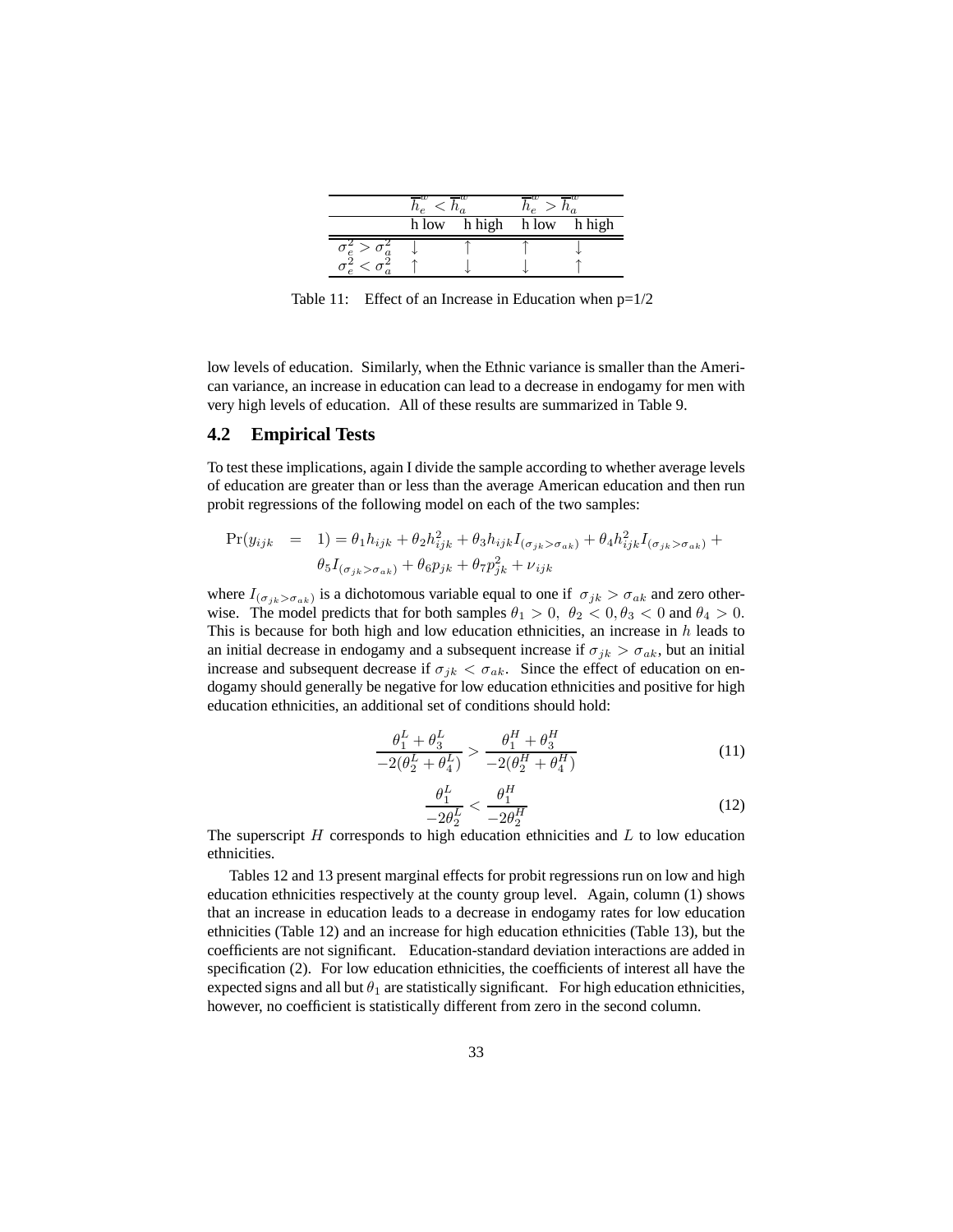| Endogamy                                            | 1            | 2             | 3             |
|-----------------------------------------------------|--------------|---------------|---------------|
| <b>Education</b>                                    |              | 0.018         |               |
|                                                     | $-0.01$      |               | 0.012         |
|                                                     | $(-1.06)$    | (1.53)        | (1.00)        |
| Education <sup>2</sup>                              | 0.000        | $-0.002$      | $-0.001$      |
|                                                     | (0.62)       | $(-3.35)$ **  | $(-2.99)$ **  |
| Size of Ethnicity                                   | 3.748        | 3.702         | 3.412         |
|                                                     | $(4.50)$ **  | $(4.54)$ **   | $(4.05)$ **   |
| Size of Ethnicity <sup>2</sup>                      | $-7.518$     | $-7.345$      | $-7.233$      |
|                                                     | $(-3.69)$ ** | $(-3.60)$ **  | $(-3.56)$ **  |
| Avg Group Edu-Avg Edu                               | $-0.0685$    | $-0.071$      | $-0.071$      |
|                                                     | $(-7.57)$ ** | $(-10.25)$ ** | $(-10.17)$ ** |
| Age                                                 | 0.011        | 0.011         | 0.011         |
|                                                     | $(10.39)$ ** | $(10.55)$ **  | $(10.59)$ **  |
| Non-English                                         | 0.161        | 0.161         | 0.161         |
|                                                     | $(4.06)$ **  | $(4.04)$ **   | $(4.06)$ **   |
| Education* $I_{(\sigma e-\sigma a)}$                |              | $-0.037$      | $-0.035$      |
|                                                     |              | $(-3.75)$ **  | $(-3.36)$ **  |
| Education <sup>2*</sup> $I_{(\sigma e - \sigma a)}$ |              | 0.002         | 0.002         |
|                                                     |              | $(4.29)$ **   | $(3.98)$ **   |
| $I_{(\sigma e - \sigma a)}$                         |              | 0.141         | 0.13          |
|                                                     |              | $(2.71)$ **   | $(2.30)^{*}$  |
| Education*Group Size                                |              |               | 0.081         |
|                                                     |              |               | $(2.62)$ **   |
| Education <sup>2</sup> *Group Size                  |              |               | $-0.005$      |
|                                                     |              |               |               |
|                                                     |              |               | $(-4.17)$ **  |
| Observations<br>Robust z-statistics in parentheses  | 14720        | 14720         | 14720         |

\* significant at 5%; \*\* significant at 1%

Table 12: Probit Marginal Effects on Endogamy for Low Education Ethnicities

One may notice that this empirical specification and the expected signs of the parameters mirror those of the size of ethnicity implication in the previous section. If education-ethnicity size interactions are not included in the regression, the coefficients on education-standard deviation interactions could be biased if standard deviation and ethnicity size are correlated. Thus, in specification 3, both sets of interactions are included. Note that for low education ethnicities, the coefficients on the size of ethnicity interactions and standard deviation interactions remain significant and maintain the expected sign patterns. For high education ethnicities, the coefficients remain insignificant. This suggests that variances in educations of ethnic groups are not sufficiently different from the variance in the American distribution to result in the patterns described above. Because the high education coefficients are not measure precisely, one should not put too much weight on inequalities 11 and 12. While inequality 12 does hold, inequality 11 does not.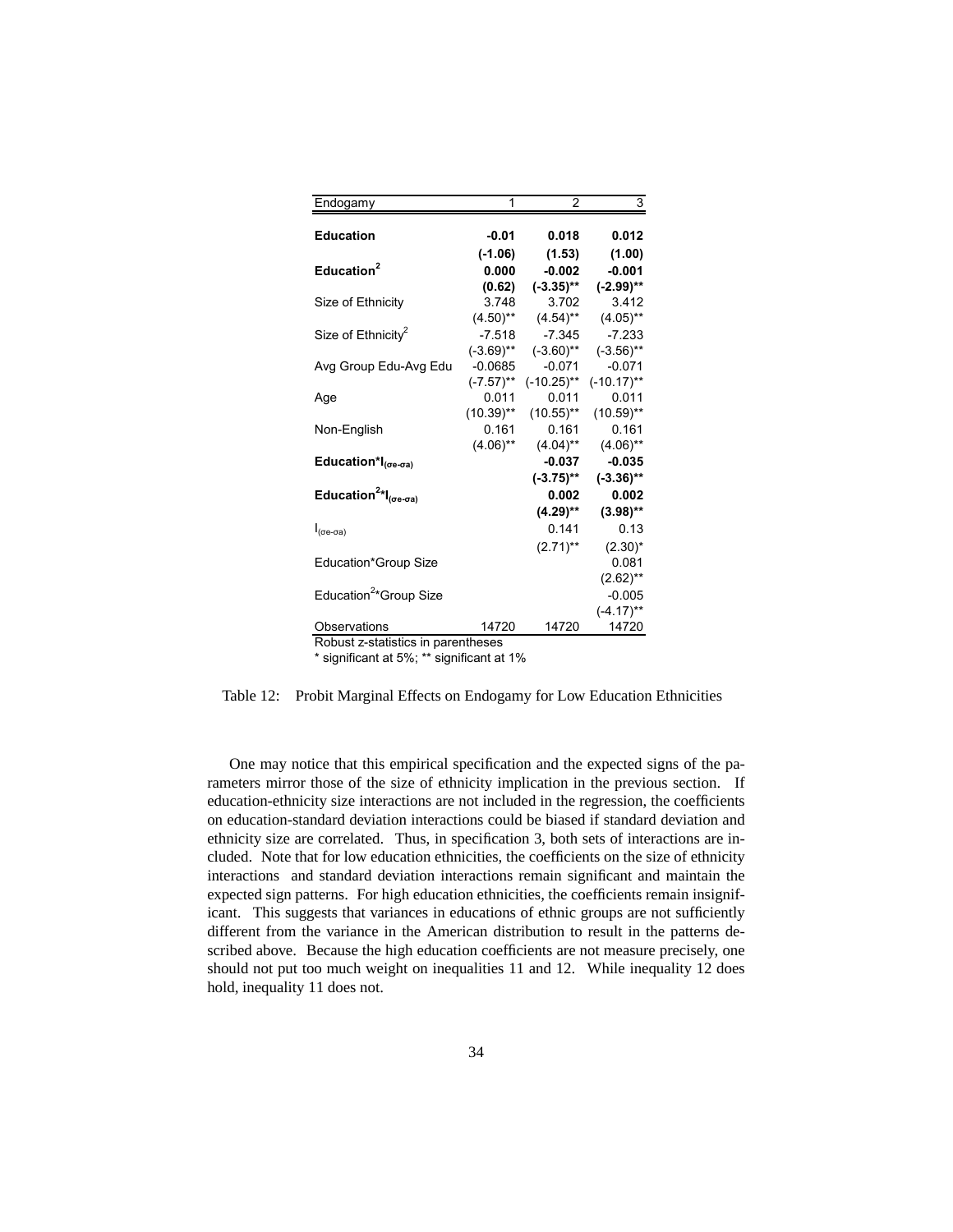| Endogamy                                            | 1                   | 2                     | 3                       |
|-----------------------------------------------------|---------------------|-----------------------|-------------------------|
| <b>Education</b>                                    | 0.02                | 0.024                 | 0.082                   |
| Education <sup>2</sup>                              | (1.15)              | (0.95)                | $(2.14)^*$              |
|                                                     | $-000$<br>$(-0.88)$ | $-0.001$<br>$(-1.06)$ | $-0.003$<br>$(-2.13)^*$ |
| Size of Ethnicity                                   | 0.977               | 1.734                 | 14.624                  |
|                                                     | (0.16)              | (0.3)                 | $(2.40)^*$              |
| Size of Ethnicity <sup>2</sup>                      | 30.113              | 19.042                | 0.793                   |
|                                                     | (0.37)              | (0.25)                | (0.01)                  |
| Avg Group Edu-Avg Edu                               | 0.068               | 0.064                 | 0.067                   |
|                                                     | (1.21)              | (1.16)                | (1.18)                  |
| Age                                                 | 0.007               | 0.007                 | 0.007                   |
|                                                     | (1.74)              | (1.68)                | (1.67)                  |
| Non-English                                         | 0.075               | 0.069                 | 0.067                   |
|                                                     | $(2.07)^*$          | (1.89)                | (1.83)                  |
| Education*I $_{(\sigma e - \sigma a)}$              |                     | $-0.002$              | $-0.002$                |
|                                                     |                     | $(-0.07)$             | $(-0.06)$               |
| Education <sup>2*</sup> $I_{(\sigma e - \sigma a)}$ |                     | 0.001                 | 0.001                   |
|                                                     |                     | (0.36)                | (0.35)                  |
| $I_{\sigma e-\sigma a}$                             |                     | $-0.023$              | $-0.025$                |
|                                                     |                     | $(-0.09)$             | $(-0.1)$                |
| Education*Group Size                                |                     |                       | $-1.635$                |
|                                                     |                     |                       | $(-2.50)^*$             |
| Education <sup>2</sup> *Group Size                  |                     |                       | 0.053                   |
|                                                     |                     |                       | (1.87)                  |
| Observations                                        | 5389                | 5389                  | 5389                    |
| Robust z-statistics in parentheses                  |                     |                       |                         |

\* significant at 5%; \*\* significant at 1%

Table 13: Probit Marginal Effects on Endogamy for High Education Ethnicities

# **5 Conclusion**

An important channel through which intergenerational assimilation occurs, arguably the most important, is marriage to a native. Qian and Lichter (2001) write, "The progeny of mixed marriages often take on multiple ethnic identities, which in successive generations, further erodes ethnic distinctiveness while potentially hastening the process of assimilation." This paper examines the effect of human capital on the intermarriage decisions of second-generation immigrants.

Three avenues through which education affects the likelihood of intermarriage are presented in this paper. The cultural adaptability effect suggests that educated people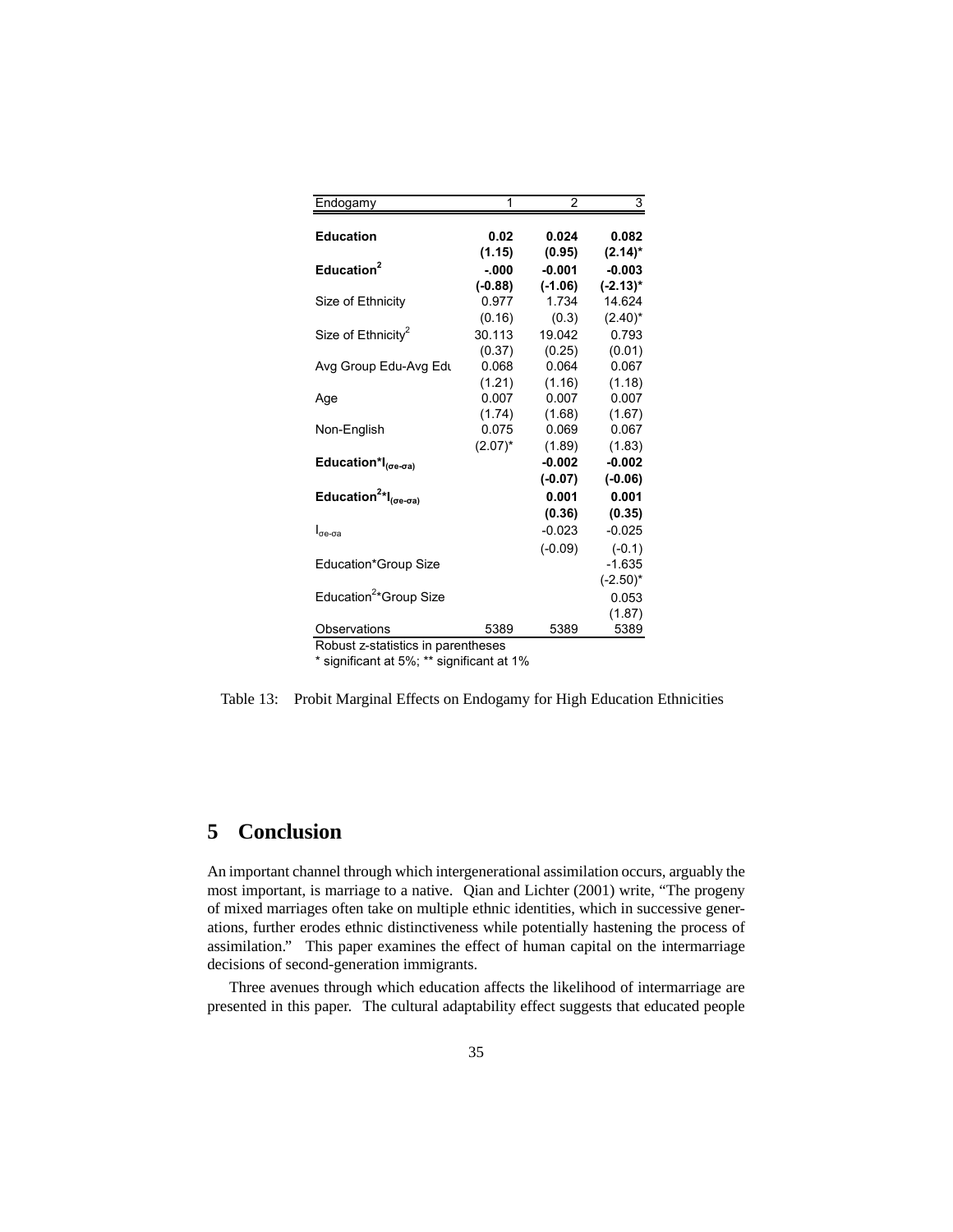are better able to adapt to different customs and cultures. Since immigrants with more human capital have a better 'technology' for adapting to the host society, they are more likely to marry natives. The enclave effect suggests that educated immigrants are more likely to move out of their ethnic enclaves because, for example, they have larger geographic labor markets. They are, therefore, less likely to meet possible spouses of their own ethnicity and so, naturally, less likely to marry them. Lastly, the assortative matching effect posits that marriage surplus increases when education levels of husband and wife are similar. This implies that given a costly search process, educated immigrants may be willing to substitute similarities in ethnicity for similarities in education. I develop a model of assortative matching which predicts that an increase in education for immigrants in highly educated ethnicities should actually decrease the likelihood of intermarriage while the opposite is true for men in low education ethnicities.

Using U.S. Census data on second generation immigrants, I find that indeed the effect of education differs by ethnicity suggesting that assortative matching is the most important avenue through which education affects the probability of intermarriage. In fact, although there is some evidence of the enclave effect, after accounting for the assortative matching effect, the cultural adaptability theory has no support from the data. Second generation immigrants do exhibit marked preferences for marrying within their ethnicity, but contrary to the predictions of the cultural adaptability effect, these preferences are not related to education. Robustness checks of the implications of the model lend further support for the assortative matching model.

The results from this analysis can be interpreted beyond the realm of marriage decisions; interethnic marriages are a measure of the broader interaction between immigrants, of any generation, and natives. Presumably, human capital affects intermarriages in the same ways it affects any association between different people. Given the abundant literature on the importance of networks in determining wages, employment rates, occupational status, and schooling levels, the social integration of immigrants to the host society plays an important role in their economic integration.

If the assimilation of immigrants is in fact a policy goal, the conclusions from this paper can provide some insights into both immigration and education policy. Given the correlation in education levels between parents and their offspring, the fact that education affects second-generation endogamy mainly through assortative matching has implications towards which immigrant groups should be given priority when formulating immigration policy. Specifically, it implies that those ethnic groups with average education levels closest to the U.S. level can more easily integrate into U.S. society. In fact, given the evidence that all else equal, immigrants prefer to marry within their ethnicity, it may be even more beneficial to give priority to the people with education levels most similar to U.S. average levels but that are in the least educated ethnic groups. Because of the greater scarcity of potential spouses of both the same ethnicity and education level, these immigrants would be most likely to associate with natives.<sup>17</sup>

Of course, if this policy were implemented, then in the long run, the low education ethnic group could no longer be considered a low education group at least in the U.S..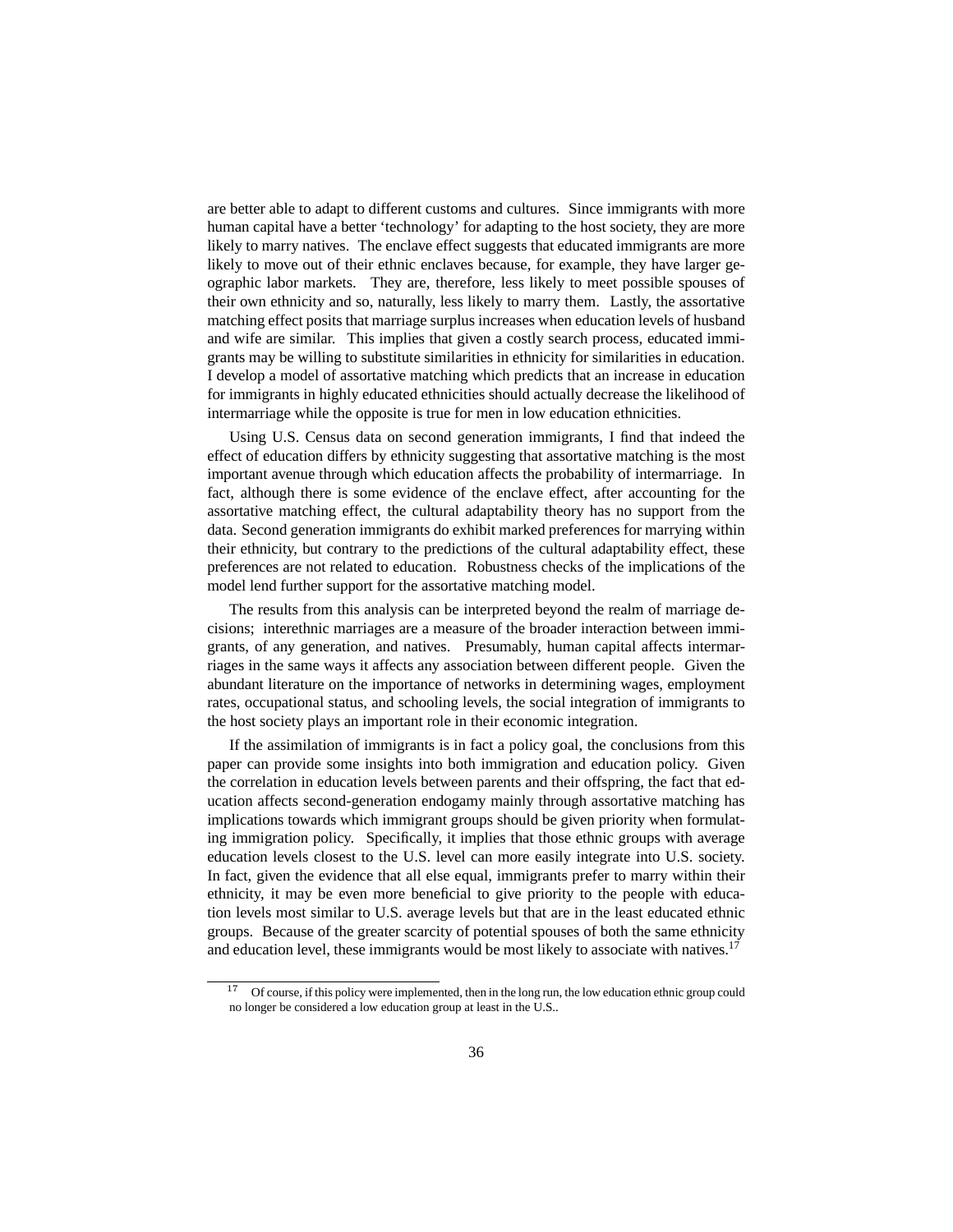The role of human capital in intermarriage decisions also provides an indirect avenue through which education policies could catalyze the assimilation process of immigrants and their children. The fact that education works mainly through assortative matching suggests that it is the immigrants at the bottom of the education distribution that have the most to gain from education policies. For example, because education only has a positive effect on interethnic marriage rates for low education ethnicities, policies aimed at increasing high school graduation rates would be more beneficial than policies providing scholarships for graduate schools. In the end, many insights into the assimilation process can be gained from studying the marriage decisions of immigrants and their descendents.

### **6 References**

- [1] Angrist, Joshua. "How do Sex Ratios Affect Marriage Markets and Labor Markets? Evidence from America's Second Generation." *Quarterly Journal of Economics*, Vol. 117, Issue 3 (August 2002), 997-1038.
- [2] Barro, Robert, and Rachel M. McCleary. "Religion and Economic Growth." Unpublished Manuscript. (April 2003).
- [3] Battu, H., Mwale, M. and Y. Zenou. "Do Oppositional Identities Reduce Employment for Ethnic Minorities." IZA Discussion Paper, No. 721.
- [4] Becker, Gary. "A Theory of Marriage: Part 1" *Journal of Political Economy.* Vol. 81, Issue 4 (1973).
- [5] Bergstrom, Theodore. "A Survey of Theories of the Family," in Handbook of Population Economics, ed. Mark Rosenzweig and Oded Stark. New York: North Holland (1997), 21-74.
- [6] Bisin, Alberto and Thierry Verdier. "'Beyond The Melting Pot': Cultural Transmission, Marriage, and the Evolution of Ethnic and Religious Traits." *Quarterly Journal of Economics*. (August 2000), 955-988.
- [7] Bisin, Alberto, Giorgio Topa and Thierry Verdier. "An Empirical Analysis of Religious Homogamy and Socialization in the U.S" ; *forthcoming in Journal of Political Economy.*
- [8] Borjas, George J. "Ethnic Capital and Intergenerational Mobility." *The Quarterly Journal of Economics*, Vol 107 (February 1992), 123-150.
- [9] Borjas, George J. "Ethnicity, Neighborhoods, and Human Capital Externalities."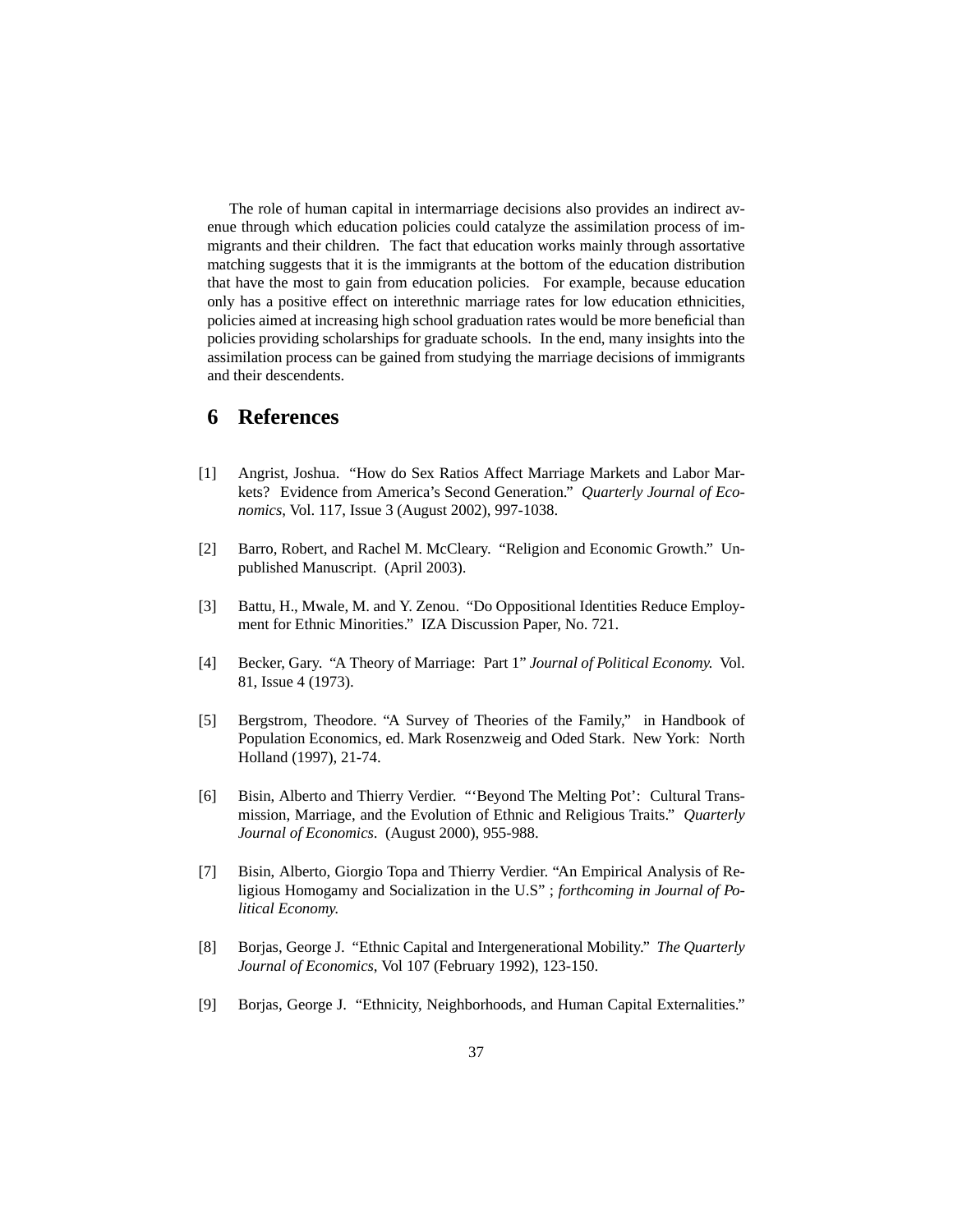*American Economic Review*, Vol 85 (1995), 365-390.

- [10] Borjas, George J. "To Ghetto or Not to Ghetto: Ethnicity and Residential Segregation." *Journal of Urban Economics*, Vol 44 (1998), 228-253.
- [11] Card, David, John DiNardo, and Eugena Estes. "'The More Things Change: Immmigrants and the Children of Immigrants in the 1940s, the 1970s, and the 1990s." NBER Working Paper No. 6519. (April 1998).
- [12] Chiswick, Barry and Noyna DebBurman. "Educational Attainment: Analysis by Immigrant Generation." IZA Discussion Paper, No. 731.
- [13] Cohen, Steven Martin. "Socioeconomic Determinants of Intraethnic Marriage and Friendship." *Social Forces.* Vol 55, Issue 4 (June 1977), 997-1010.
- [14] Hyman, Herbert H. and Charles R. Wright. *Education's Lasting Influence on Values*. Chicago: University of Chicago Press (1979).
- [15] Jasso, Guilermina and Mark Rosenzweig. *The New Chosen People : Immigrants in the United States.* New York : Russell Sage Foundation (1990).
- [16] Kalmijn, Matthijs. "Spouse Selection among Children of European Immigrants: A Comparison of Marriage Cohorts in the 1960 Census." *International Migration Review*. Vol 27, Issue 1 (Spring 1993), 51-78.
- [17] Kantarevic, Jasmin. "Interethnic Marriages and Economic Assimilation of Immigrants." IZA Discussion Paper, No. 1142.
- [18] Kohn, Melvin L. *Class and Conformity*. Chicago: University of Chicago Press (1977).
- [19] Lam, David. "Marriage Markets and Assortative Mating with Household Public Goods: Theoretical Results and Empirical Implications." *The Journal of Human Resources*, Vol 23, No. 4 (Autumn, 1988), 462-487.
- [20] Lichter, Daniel T. and Zhenchao Qian. "Measuring Marital Assimilation: Intermarriage Among Natives and Immigrants." *Social Science Research* Vol 30 (2001), 289-312.
- [21] Meng, Xin and Robert G. Gregory. "Intermarriage and the Economic Assimilation of Immigrants." Unpublished manuscript, Australian National University.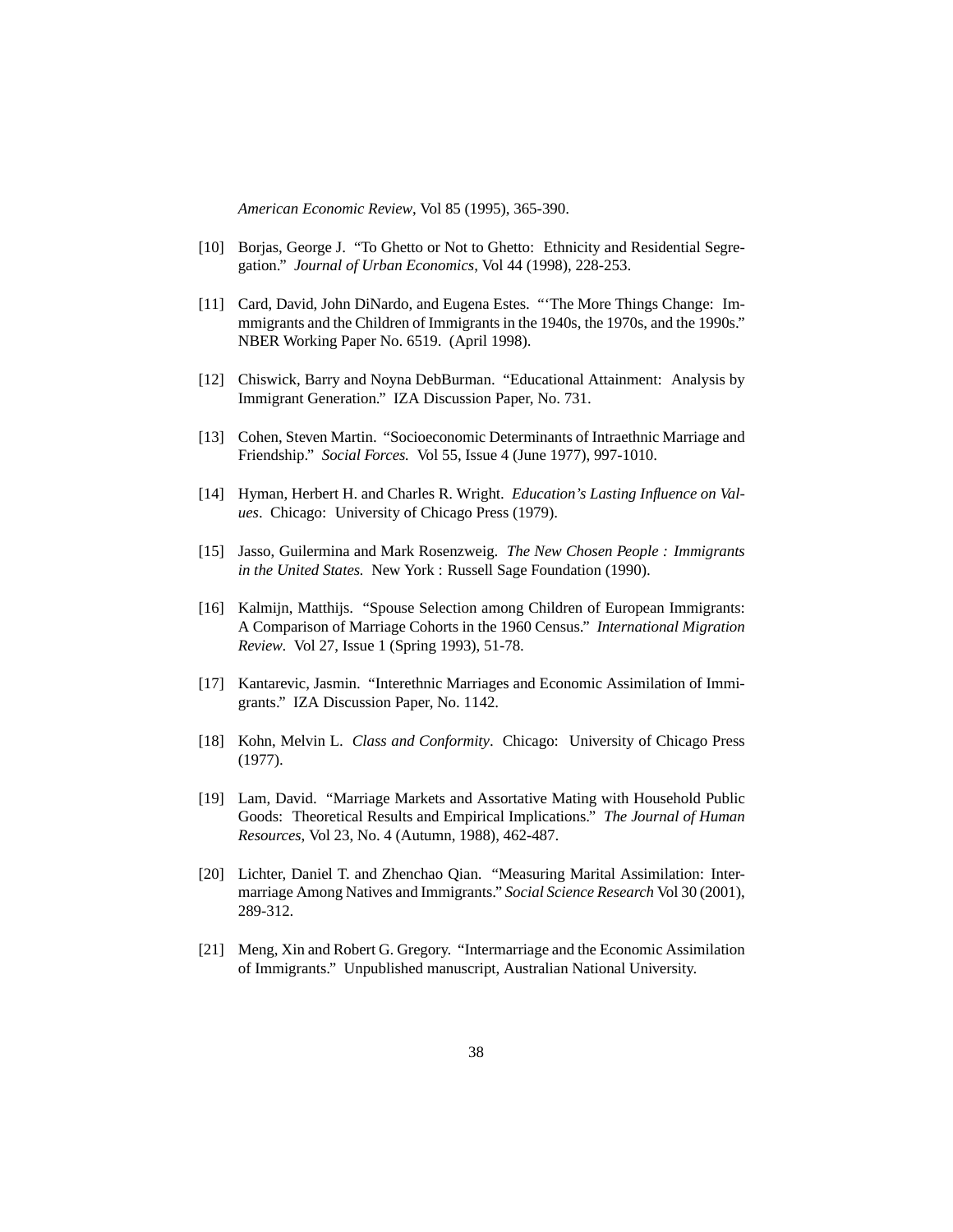- [22] Munshi, Kaivan. "Networks in the Modern Economy: Mexican Migrants in the U.S. Labor Market." *Quarterly Journal of Economics*, Vol 118, Issue 2 (2003), 549-597.
- [23] Robinson, John P. *How Americans Use Their Time*. New York: Praeger (1977).
- [24] Ruggles, Steven and Matthew Sobek et al. Integrated Public Use Microdata Series: Version 3.0 Minneapolis: Historical Census Projects, University of Minnesota, 2003
- [25] Smith, James P. "Assimilation across the Latino Generations." *American Economic Review*. Vol 93, Issue 2 (May 2003), 315-319.
- [26] Stevens, Gillian and Gray Swicegood. "The Linguistic Context of Ethnic Endogamy." *American Sociological Review*. Vol 52, Issue 1 (February 1987), 73-82.
- [27] Wong, Linda. "Why Do Only 5.5% of Black Men Marry White Women?" *International Economic Review*. Vol 44, Issue 3 (2003), 803-806.

# **Appendix A. Proof of Proposition 1**

To show that  $1-\frac{dR/dH}{2\sqrt{-R}}$  and  $1+\frac{dR/dH}{2\sqrt{-R}}$  are both positive, we must prove that  $|dR/dH|$  <  $2\sqrt{-R}$ . This implies that  $\left| dR/dH \right|^2 - \left(2\sqrt{-R} \right)^2 < 0$ . Since  $R = p(-E[(h_e^w - h_i)^2] +$  $(1-p)(-E[(h_a^w - h_i)^2], dR/dH = 2(p\overline{h}_e^w + (1-p)\overline{h}_a^w - h).$  Thus,

$$
\left(\frac{dR}{dH}\right)^2 = 4[p^2h_e^{w2} + 2p\overline{h_e^w}\overline{a} - 2p^2\overline{h_e^w}\overline{h_e^w} + \overline{h_e^{w}}^2 - 2p\overline{h_e^{w}}^2 + p^{2\overline{h_e^w}}^2 - 2p\overline{h_e^w}\overline{h_e} - 2\overline{h_e^w}\overline{h_e} + 2p\overline{h_e^w}\overline{h_e} + \overline{h_e^{w}}^2]
$$

Expanding -R, we arrive at

$$
-R = E[(h_e^w - h_i)^2] + (1 - p)(-E[(h_a^w - h_i)^2]) + \tau
$$
  
\n
$$
= p(\sigma_e^2 + \overline{h_e^w}^2) + (1 - p)(\sigma_a^2 + \overline{h_a^w}^2) - 2h(p\overline{h_e^w} + (1 - p)\overline{h_a^w}]) + h^2 + \tau
$$
  
\n
$$
= p\sigma_e^2 + p\overline{h_e^w}^2 - 2p\overline{h_e^w}h + ph^2 + (1 - p)\sigma_a^2 + \overline{h_a^w}^2 - p\overline{h_a^w}^2 - 2\overline{h_e^w}h + 2p\overline{h_a^w}h + h^2 - ph^2 + \tau
$$

So,

$$
\left(\frac{dR}{dH}\right)^2 - 4(-R) = 4[p(1-p)(-\overline{h}_e^w + \overline{h_a^w})(\overline{h}_e^w - \overline{h_a^w}) - p\sigma_e^2 - (1-p)\sigma_a^2 - \tau]
$$
  
< 0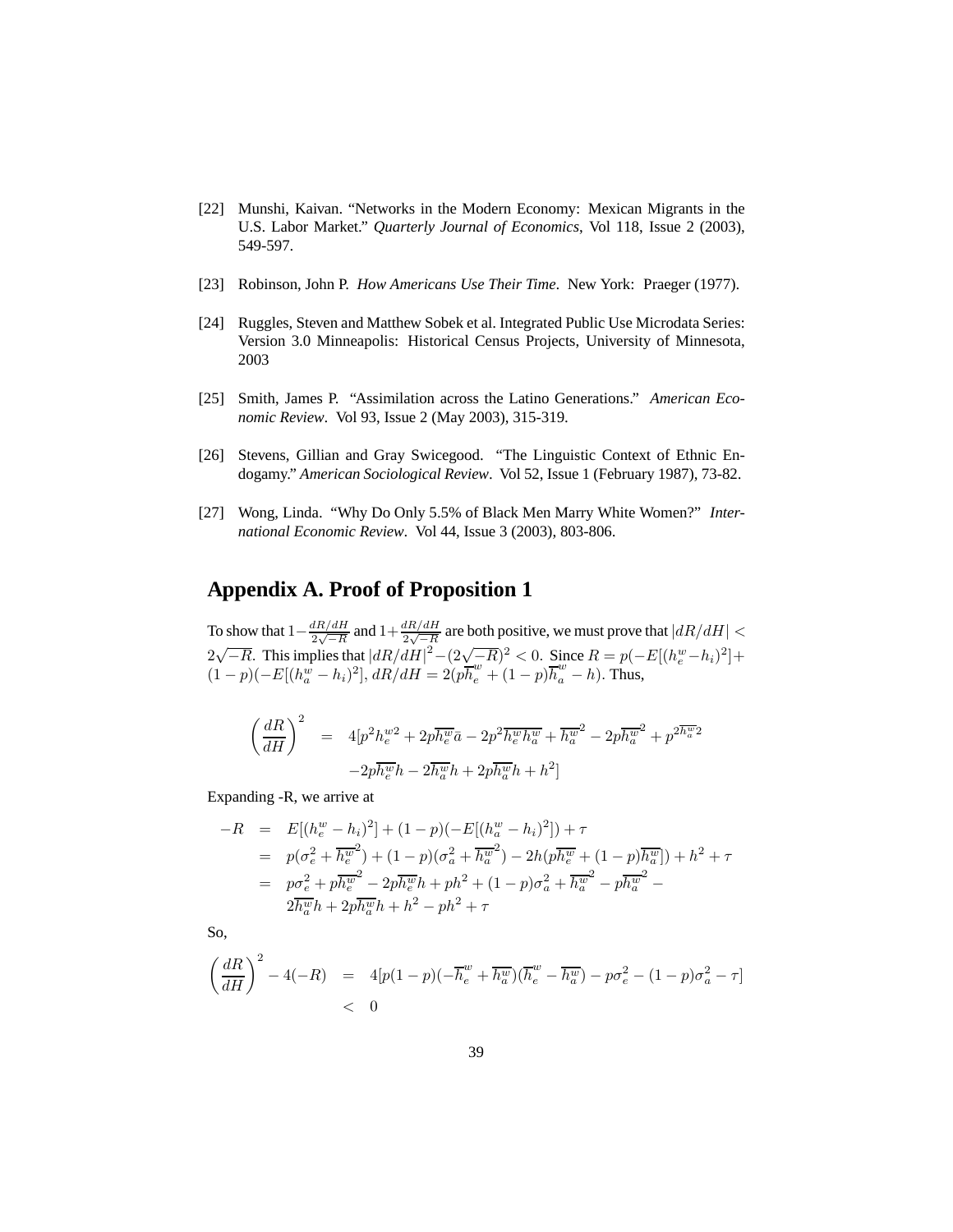Since  $dR/dH = 2(p\overline{h}_e^w + (1-p)\overline{h}_a^w - h)$ , this means that  $\frac{dR/dH}{2\sqrt{-R}} \in (-1,0)$  if  $h <$  $p\overline{h}_{e}^{w} + (1-p)\overline{h_{a}^{w}}, \frac{dR/dH}{2\sqrt{-R}} \in (0,1)$  if  $h > p\overline{h}_{e}^{w} + (1-p)\overline{h_{a}^{w}},$  and  $\frac{dR/dH}{2\sqrt{-R}} = 0$  if  $h = p\overline{h}_e^w + (1-p)\overline{h}_a^w$ . Therefore,  $1 - \frac{dR/dH}{2\sqrt{-R}}$  and  $1 + \frac{dR/dH}{2\sqrt{-R}}$  are always positive.

# **Appendix B. Proof of Proposition 2**

A sufficient condition for the signability of equation (9) is that  $L^u$  and  $L^l$  lie on opposite sides of the intersection of the two pdfs. Because the utility function is strictly concave, to do this, we need to show that utility from the level of education where the two pdfs intersect,  $U(\frac{h_e^w + h_u^w}{2})$  is greater than the reservation utility, R. Because of the shape of the utility function, this condition is enough to guarantee that the maximum accepted education level lies to the right of the intersection and the minimum always lies to the left. Evaluating utility from the mean of the two average education levels, we arrive at

$$
U(\frac{\overline{h_e^w + h_a^w}}{2}) = -[\frac{\overline{h_e^w + h_a^w}}{2} - h]^2
$$
\n
$$
1 - w^2 - w = 1 - w = 1 - 2 - w = 0
$$
\n(B-1)

$$
= -\frac{1}{4}\overline{h}_e^{w2} - \overline{h}_e^{w}\overline{h}_a^{w} + \frac{1}{2}\overline{h}_e^{w}\overline{h}_a^{w} - \frac{1}{4}\overline{h}_a^{w2} + h\overline{h}_e^{w} + h\overline{h}_a^{w} - h^2B-2)
$$

Recall from the proof of Proposition 1, that

$$
R = -p(\sigma_e^2 + \overline{h_e^w}^2) - (1 - p)(\sigma_a^2 + \overline{h_a^w}^2) + 2h(p\overline{h_e^w} + (1 - p)\overline{h_a^w}]) - h^2 - \tau
$$
 (B-3)  
Thus, if  $p = \frac{1}{2}$ ,

$$
U(\frac{\overline{h}^w_e + \overline{h^w_u}}{2}) - R = \frac{1}{4}(\overline{h^w_e} - \overline{h^w_u})^2 + \frac{1}{2}\sigma_e^2 + \frac{1}{2}\sigma_a^2 + \tau
$$

 $> 0$ 

$$
> \quad 0 \tag{B-5}
$$

 $(B-4)$ 

Since  $L^u$  and  $L^l$  lie on opposite sides of the intersection of the pdfs and by Proposition 1,  $1 - \frac{dR/dH}{2\sqrt{-R}}$  and  $1 + \frac{dR/dH}{2\sqrt{-R}}$  are always positive, we can sign Equation 9 as long as we know which is greater,  $\overline{h_e^w}$  or  $\overline{h_e^w}$ . If  $\overline{h_e^w} < \overline{h_e^w}$ , then  $fe(L^u) - f_a(L^u) \leq 0$  and  $-f_e(L^l) + f_a(L^l) < 0$  and so we can say that  $\frac{d\tilde{P}(\text{Endogamy})}{dh} < 0$ . If  $\overline{h_e^w} > \overline{h_a^w}$ , then  $f_e(U) - f_a(U) > 0$  and  $-f_e(L) + f_a(L) > 0$  and so we can say that  $\frac{dP(\text{Endogamy})}{dh} > 0$ . If  $\overline{h}_{e}^{w} = \overline{h}_{e}^{w}$ , then  $f_{e}(L^{u}) - f_{a}(L^{u}) = 0$  and  $-f_{e}(L^{l}) + f_{a}(L^{l}) = 0$  and so we can say that  $\frac{dP(\text{Endogamy})}{dh} = 0.$ 

### **Appendix C. Proof of Proposition 3**

The most direct way to prove that the sign of the effect of  $h$  on the probability of intramarriage changes at a certain value of  $h$ , is to set the derivative of the probability of intramarriage, Equation (9), to zero and then to solve for  $h$  (and then of course checking concavity conditions). Unfortunately, it is computationally difficult to arrive at closed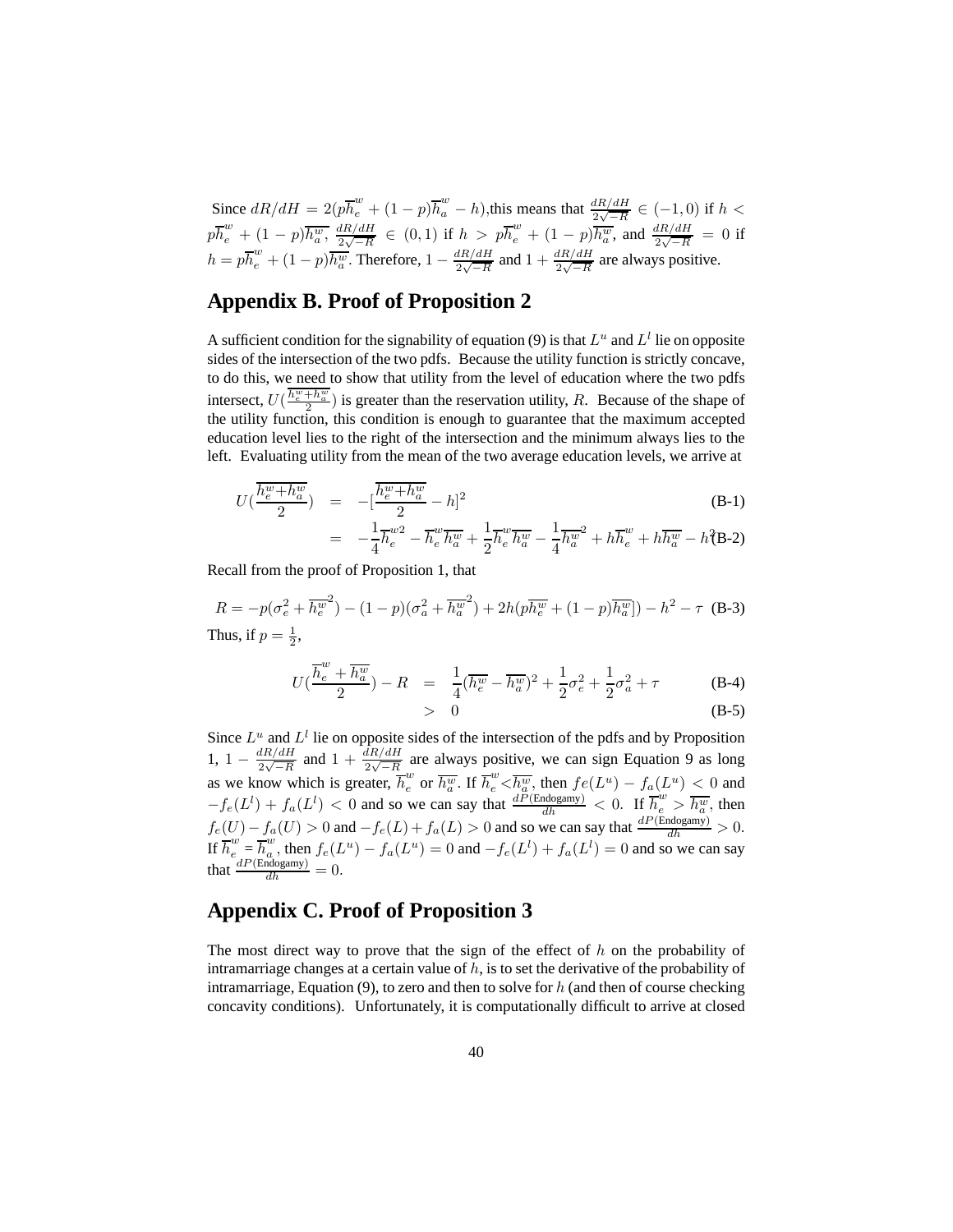form solution for h using this technique. However, it is fairly simple to arrive at a value for  $h$  that provides a sufficient condition for the expected signs of the effect of education on the probability of intramarriage. For convenience, equation (9) is rewritten below,

$$
\frac{d \Pr(\text{Endogamy})}{dh} = p(1-p)(1 - \frac{dR/dh}{2\sqrt{-R}})[f_e(L^u) - f_a(L^u)] + (C-1)
$$

$$
p(1-p)(1 + \frac{dR/dh}{2\sqrt{-R}})[-f_e(L^l) + f_a(L^l)]
$$

I start with the case where  $\overline{h}_{e}^{w} < \overline{h}_{a}^{w}$ . Since  $\sigma_{e}^{2} = \sigma_{a}^{2}$ , the two distributions only cross once and this crossing occurs at  $\mu$  where  $\mu = \frac{\overline{h}_e^w + \overline{h}_a^w}{2}$ . Thus, for  $h > \mu$ ,  $f_e(h) < f_a(h)$ and for  $h < \mu$ ,  $f_e(h) < f_a(h)$ . Naturally,  $f_e(\mu) = f_a(\mu)$ . By Proposition 2,  $1 - \frac{dR/dh}{2\sqrt{-R}}$ and  $1 + \frac{dR/dh}{2\sqrt{-R}}$  are always positive. Since Ethnics typically have less education than Americans,  $\overline{h_e^w} < \overline{h_a^w}$ ,  $f_e(L^u) < f_a(L^u)$  and  $f_e(L^l) > f_a(L^l)$ . Therefore, equation (9) is signable as long as  $L^u$  and  $L^l$  are on opposite sides of  $\mu$ . In other words,  $L^u > \mu$ and  $L^l < \mu$ . In order to find the h that guarantees this condition, I simply set  $L^u = \mu$ and solve for h which I call  $h^*$  Because of the symmetry of  $L^u$  and  $L^l$ , this yields the same  $h^{**}$  as setting  $L^l = \mu$ . Thus, one can see that

$$
h^{**} = \frac{\frac{1}{4}[-4p\sigma_e^2 - 4p\overline{h_e^w} + 4\sigma_a^2 + 3\overline{h_a^w}^2 - 4p\sigma_a^2 - 4p\overline{h_a^w}^2 - 2\overline{h_a^w}h_e^w - \overline{h_e^w}^2]}{\overline{h_e^w}(2p - 1) - \overline{h_a^w}(2p - 1)}
$$

It is easy to see from this equation that if  $p = 1/2$ ,  $h^{**}$  does not exist, thus it is beneficial to consider what happens when  $p$  is greater than and less than one half separately.

First, if  $p > 1/2$ , then  $h^{**} < \mu, L^l < \mu$ , and by construction of  $h^{**}, L^u = \mu$ . Since  $L^l < \mu$  and  $\overline{h}_e^{w} < \overline{h}_a^{w}$ ,  $f_e(L^l) > f_a(L^l)$ . Since  $L^u = \mu$ ,  $f_e(L^u) = f_a(L^u)$  but if  $h > h^{**}$ ,  $L^u > \mu$ . and so  $f_e(L^u) < f_a(L^u)$ . Thus, all of the components of equation (9) are signable if  $h > h^{**}$ . Specifically, if  $p > 1/2$  and  $\overline{h}_{e}^{w} < \overline{h}_{a}^{w}$ , then for any  $h > h^{**}$ ,  $dP(Endogamy) < 0$  $\frac{dP(Endogamy)}{dh} < 0.$ 

If p<1/2, then  $h^* > \mu$  and by construction of  $h^*$ ,  $L^l = \mu$ . Since  $L^u > \mu$  and  $\overline{h}_e^w < \overline{h}_a^w$ ,  $f_e(L^u) < f_a(L^u)$ . Since  $L^l = \mu$ ,  $f_e(L^l) = f_a(L^l)$ , but if  $h < h^*, L^l < \mu$  and so  $f_e(L^u) < f_a(L^u)$ . Thus, all of the components of equation (9) are signable if  $h < h^{**}$ . Specifically, if  $p < 1/2$  and  $\overline{h}_e^w < \overline{h}_a^w$ , then for any  $h < h^{**}$ ,  $\frac{dP(Endogamy)}{dh} < 0$ . The proofs work exactly the same way when  $\overline{h}_{e}^{w} > \overline{h}_{a}^{w}$ .

### **Appendix D. Conditions Hold in General**

If the distributions of education are similar for men and women within each ethnicity, then in general, an increase in education for people in low education ethnicities will lead to a decrease in endogamy while the opposite is true for those in high education ethnicities. To show this, again I use the example where  $h_e^w$  ~logistic(8,  $\frac{3}{4}$ ) and  $h_a^w$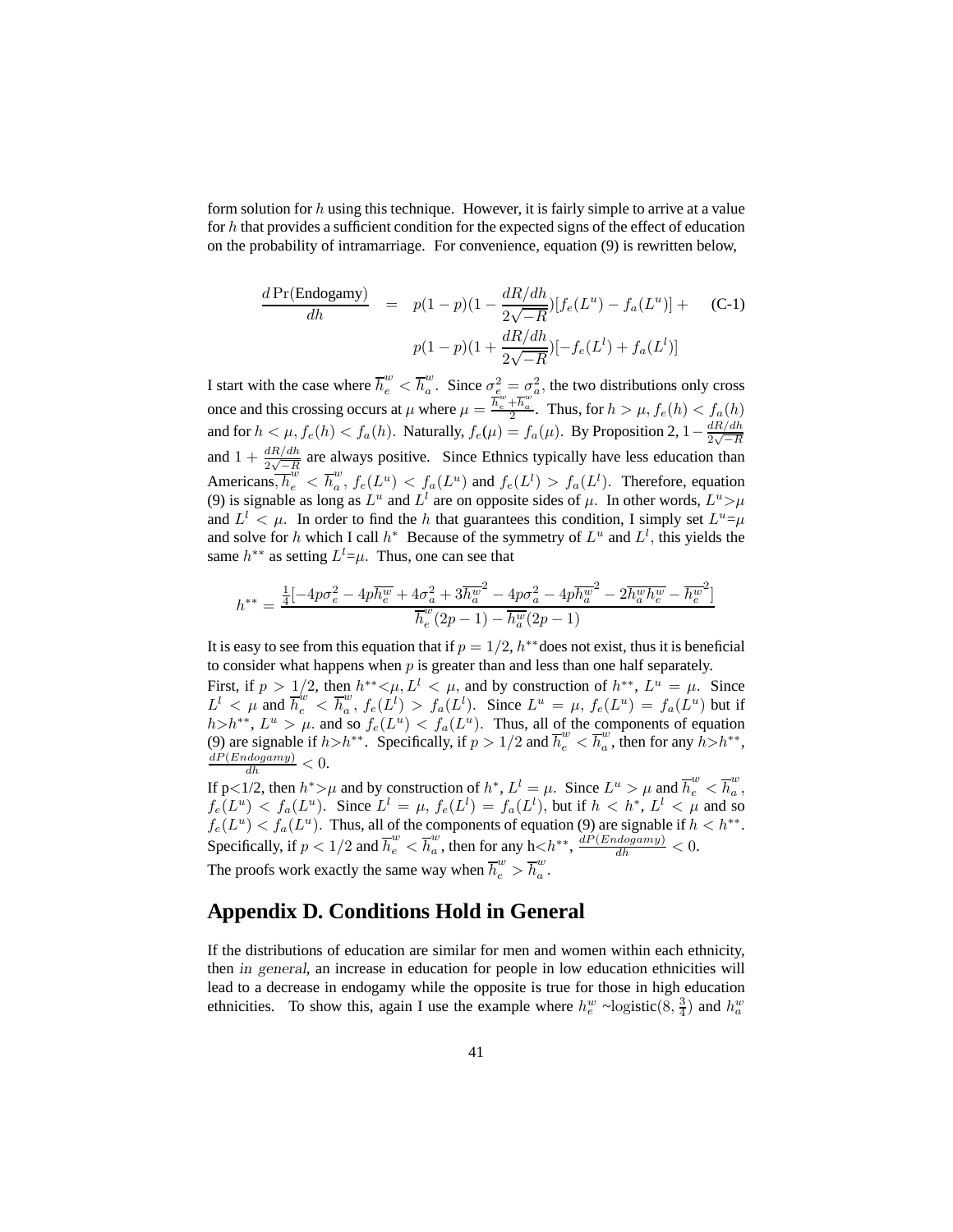~logistic(12,  $\frac{3}{4}$ ). In Figure 10,  $h^*$ , which is derived formally in Appendix 2 is graphed for different values of p. The axes are switched so that the dependent variable,  $h^*$  is on the x axis and the independent variable,  $p$ , is on the y axis. This is done so that it is easier to compare the distribution of education for Ethnics with the  $h^{*}$ s that guarantee the expected relationships between education and the probability of in-marriage. If  $\overline{h_e^w} < \overline{h_a^w}$ , then for combinations of h and p in the top left and bottom right sections of the top panel in Figure 10, an increase in h *may* lead to an increase in the probability of marrying within ethnicity. We can see from the bottom panel that these values of education are very unlikely in the population of Ethnic women. Most Ethnic women have values of education that may only yield the unexpected relationships for few values of p. If the distribution for Ethnic men, the decision-makers in this analysis, is similar to that of Ethnic women, then the unexpected results should rarely occur. If  $\overline{h_e^w} > \overline{h_a^w}$ , then the upper right and lower left regions are combinations of  $p$  and  $h$  that yield a decrease in the probability of intramarriage. Notice that if  $p = 1/2$ , the derivative always has the expected sign. The further away  $p$  is from  $1/2$  the smaller  $h$  can be in order to generate the unexpected results. Also notice that for  $h = 10$ , the half-way point between average educations for the two populations, the derivative always has the expected sign.